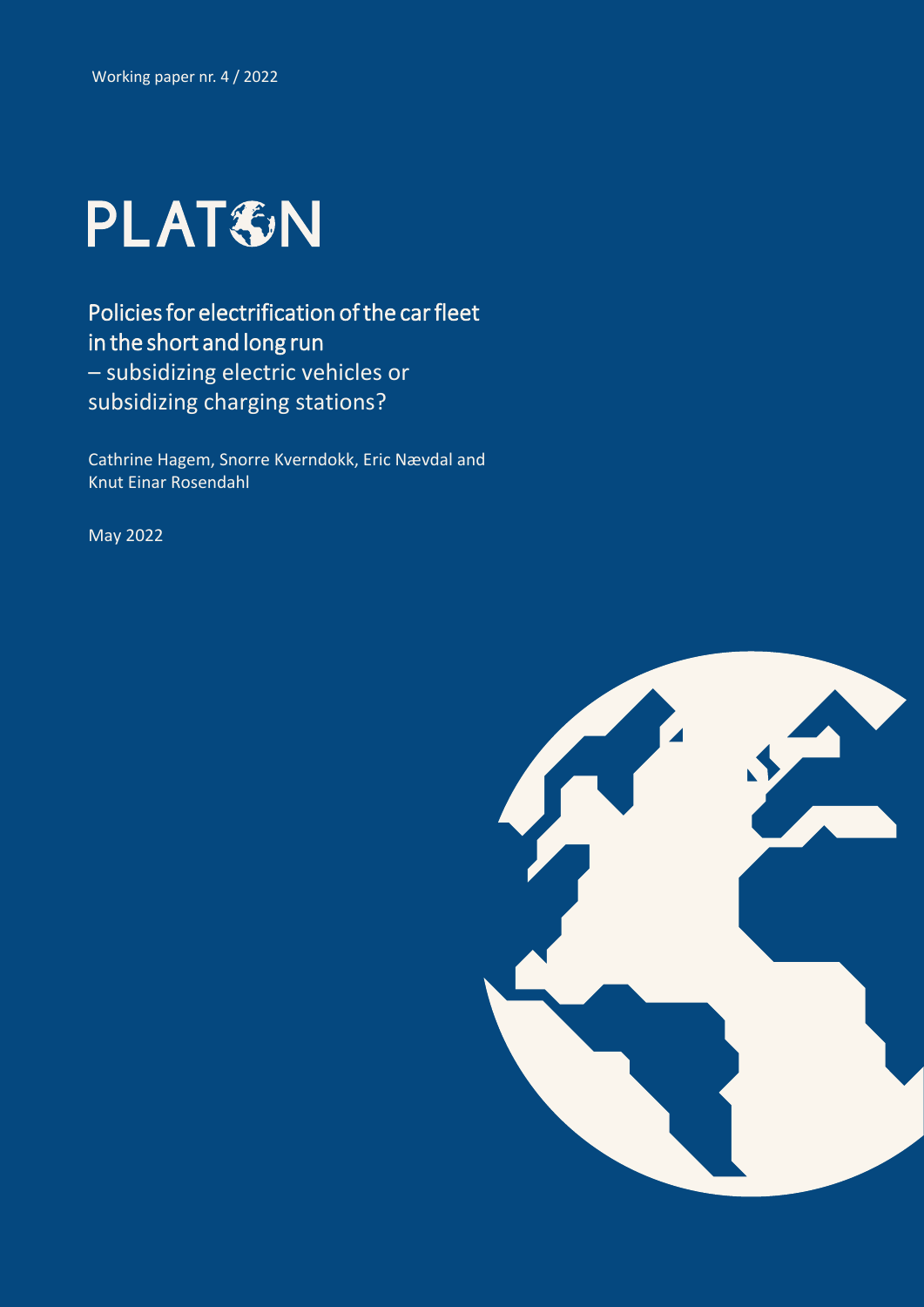# **Policies for electrification of the car fleet in the short and long run – subsidizing electric vehicles or subsidizing charging stations?<sup>1</sup>**

Cathrine Hagem<sup>2</sup>, Snorre Kverndokk<sup>3</sup>, Eric Nævdal<sup>4</sup> and Knut Einar Rosendahl<sup>5</sup>

#### **Abstract**

Abatement can be performed by measures that have an impact on present emissions, but no lasting effect, and by long-lived infrastructure investments. We study the optimal combination of short and long-lived options for reducing greenhouse gas (GHG) emissions, by specifying abatement cost functions depending on abatement from these two options. Electrification of the transport sector is used as an example. A transition from internal combustion engines vehicles (ICEVs) to electric vehicles (EVs) can be incentivized by both subsidies on purchases of EVs and increased density of fast chargers. Subsidizing the purchase of EVs only leads to emissions reductions in the next few years (static option), whereas investment in infrastructure also will reduce abatement costs in several years to come (dynamic option). We find that the present marginal abatement cost of the dynamic alternative exceeds the costs of static abatement in optimum, thus the dynamic option may be profitable even if it is more expensive. A higher expected abatement cost in later periods most likely makes it even more profitable to use the dynamic policy instrument. This framework is used for a numerical study on electrification of the transport sector in Norway. The numerical simulations confirm the results of the theory model. Flexibility in the domestic target over time and the presence of an international permit market affect the combination of static and dynamic abatement. This stresses the importance of early and time consistent plans for international regulations of GHG emissions.

**Keywords:** Emissions permit market; infrastructure investments; electric vehicles.

**JEL classifications:** C63, H21, Q54, R42.

 $1$  This paper is funded by the Norwegian Research Council through the Electrans project, which is part of the ENERGIX program, and PLATON - PLATform for Open and Nationally accessible climate policy knowledge. We are indebted to Hidemichi Yonezawa for comments.

<sup>2</sup> Research Department, Statistics Norway. E-mail: Cathrine.Hagem@ssb.no.

<sup>3</sup> Ragnar Frisch Centre for Economic Research. E-mail: snorre.kverndokk@frisch.uio.no.

<sup>4</sup> Ragnar Frisch Centre for Economic Research. E-mail: eric.navdal@frisch.uio.no.

<sup>5</sup> School of Economics and Business, NMBU- Norwegian University of Life Sciences. E-mail: knut.einar.rosendahl@nmbu.no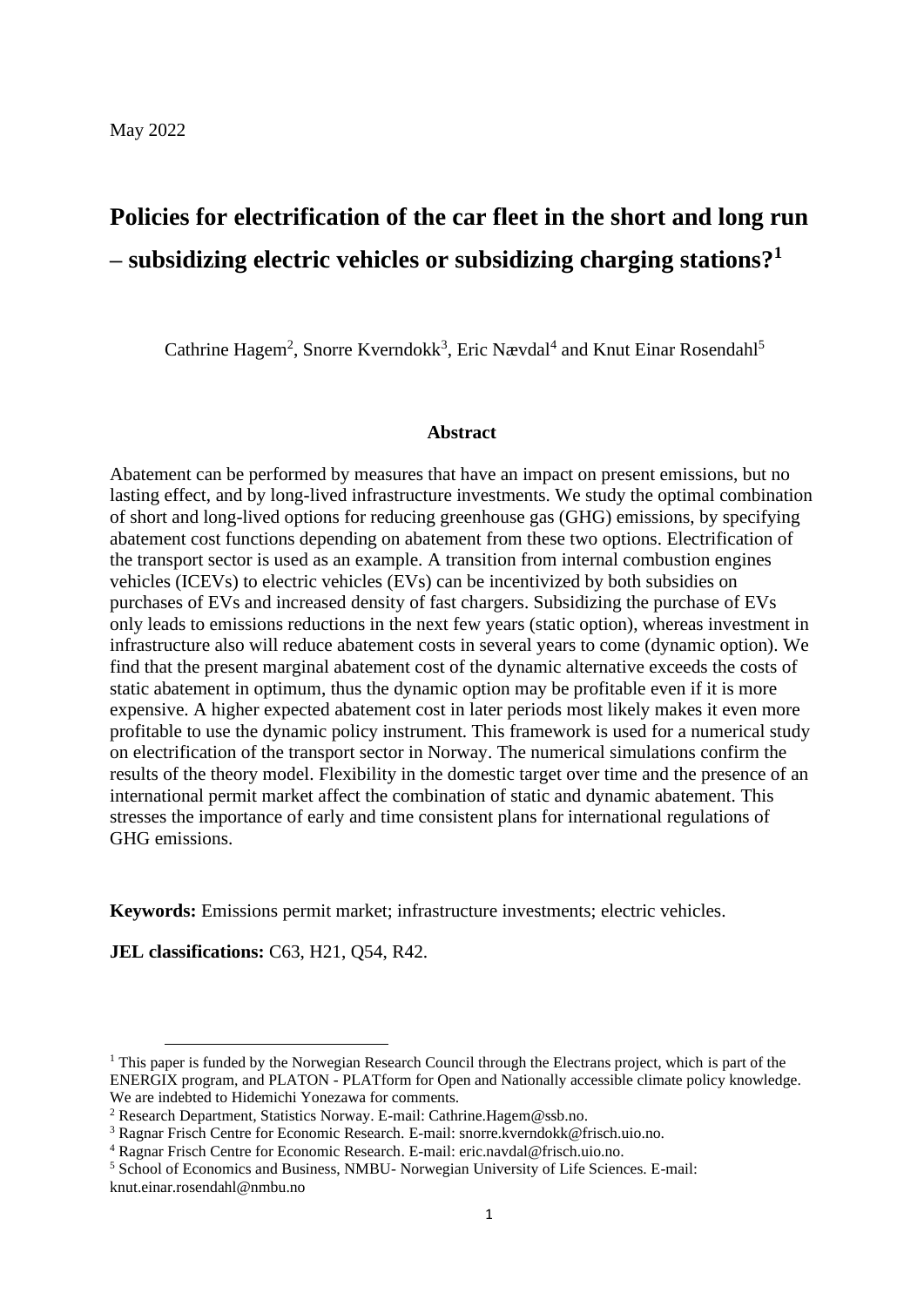### 1 Introduction

The long-term goal in the Paris agreement from 2015 is to keep global warming well below two degrees Celsius, and preferably down to 1.5 degrees. In order to comply with this target, many countries and regions have implemented short- and long-term goals for their emissions. For instance, the EU aims to reduce greenhouse gas (GHG) emissions by at least 55% below 1990 levels by 2030, while for 2050, the aim is to become carbon neutral.<sup>6</sup>

The transition to a low carbon society requires investments in new clean production capital. Some of the abatement investments may have long-lasting effect on emissions and abatement costs, while others may have significant effects on present emissions, but they last for a shorter time period. Examples of long-lasting investments are building or extending a public transport system, carbon capture and storage facilities, and infrastructure for charging stations for electric vehicles. Infrastructure investments may have low or modest impact on immediate emissions so that emissions reductions are initially costly. However, once the investments are made, future abatement may become cheaper. For instance, present investments in charging stations for electric vehicles may have low impacts on present emissions, but may be vital for the costs of a decarbonized transport sector in the future (Sierzchula, 2014). Postponing investments in infrastructure may lead to high demand for infrastructure over a short time-period in the future. With significant adjustment costs (convex per period investment costs), postponing investments may become a costly policy in the end. As argued by Vogt-Schilb et.al (2018), starting with expensive options may make sense when reducing emissions requires investments in long-lived goods, which takes time to deploy. Policy options that work in a similar way is investing in solar panels or battery production that may reduce costs in the future due to learning by doing (Wigley et al., 1996; Kverndokk and Rosendahl, 2007; Gillingham and Stock, 2018).

In this paper, we study the optimal combination of short- and long-lived abatement options for reducing emissions through electrification of the transport sector. Abatement costs are typically specified as functions of the level of abatement, for instance to find the marginal abatement cost curves, see, e.g., McKitrik (1999). One contribution of this paper is to specify abatement costs as functions of abatement from static and dynamic abatement separately. Our definition of static abatement is that they do not affect the costs of future emissions

<sup>6</sup> <https://www.consilium.europa.eu/en/policies/eu-plan-for-a-green-transition/> (accessed 1.2.2022).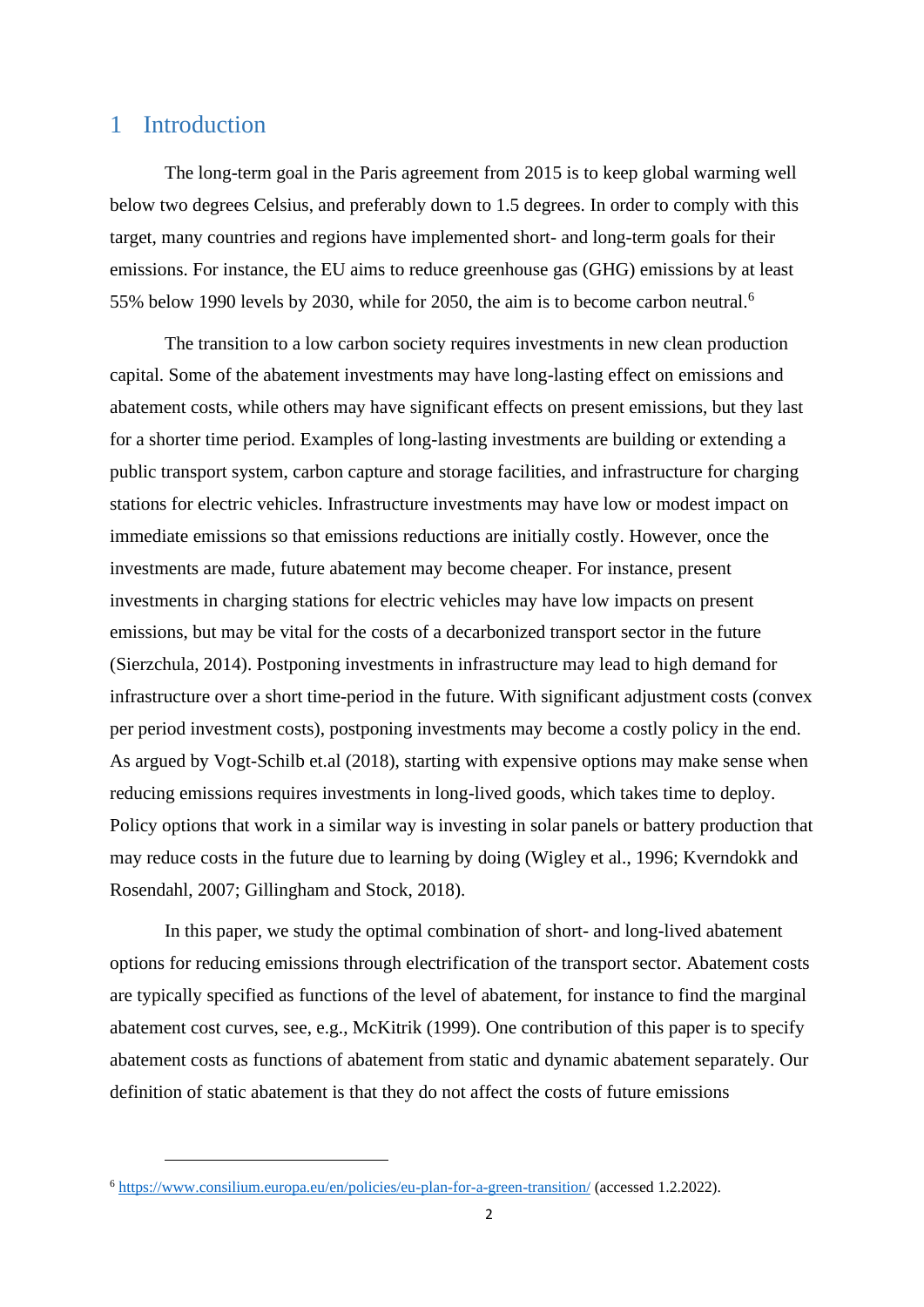reductions, while dynamic abatement will affect future costs of meeting emissions targets. With our specification, we can compare the marginal abatement costs for the two options and over time.

A third option for meeting abatement obligations is international trade in emissions reduction (permit trade). Permit trading has been implemented in several regions in the world such as EU's Emissions Trading System (EU ETS), where companies in the countries that are part of the EU ETS decide to what degree they want to reduce their emissions versus buying emission permits. The EU ETS does not cover emissions from the transport sector apart from emissions from aviation operating between member states. However, EU's Effort Sharing Regulation opens for emissions trading also for non-ETS sectors, and there is also some flexibility to access allowances from the EU ETS for some member states.<sup>7</sup> An emissions trading regime can also be designed to allow for various degrees of intertemporal flexibility in abatement.<sup>8</sup>

In general, for most countries it will not be cost effective to meet the emissions targets by permit purchases only, even in the presence of a well-functioning permit market, as it is cost effective to implement domestic abatement options with lower marginal cost than the present permit price. Furthermore, a nation can also set restrictions on how many permits their companies can buy, either explicitly or by imposing a sufficiently high domestic carbon price, so that a certain share of emissions reductions has to be taken at home.<sup>9</sup>

Based on the discussion above, a nation or a large company then faces the following options to meet its climate goals; reduce emissions by short-lived options, buy emissions permits in the international market, and/or make infrastructure investments that also makes it cheaper to meet future emissions targets. These choices are studied in this paper, where we focus on how the choices depend on different assumptions about the flexibility in emissions targets over time and flexibility in emissions across countries through permit markets.

<sup>7</sup> [https://ec.europa.eu/clima/policies/effort/regulation\\_en](https://ec.europa.eu/clima/policies/effort/regulation_en) (accessed 29.1.2022).

<sup>&</sup>lt;sup>8</sup> For instance, in EU ETS, banking permits to be used in a future time period is allowed, whereas borrowing from future commitments is not allowed.

<sup>9</sup> Several countries have targets for their own emissions, for instance documented in their Climate Action Laws. Germany is one of these countries having annual emission budgets for different sectors. Another example is that Norway's Government elected in the fall 2021, has announced that they want to take the emission reductions for 2030 at home, even if Norway is fully acceded to EUs ambitious climate rules and regulations through a bilateral agreement, and can use the flexible mechanisms available.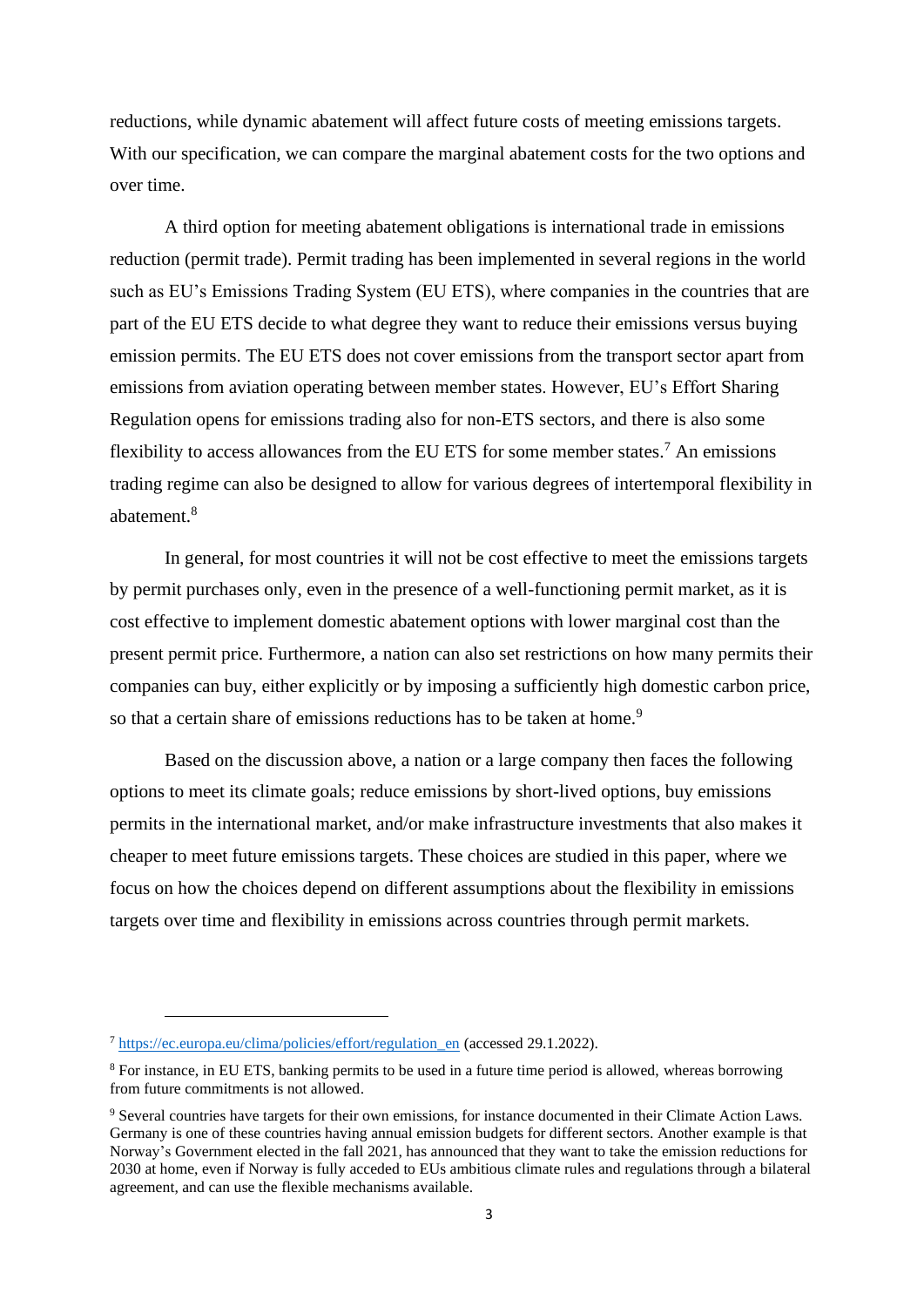We first set up a simple model to analyze the implications of the emissions targets and permit market on the profitability of investments in long-lived infrastructure (dynamic abatement) compared to short-term options (static abatement). An abatement cost function is specified as a function of the emissions levels following from the two abatement options respectively. To simplify the presentation, we stick to a two-period analytical model. Without any restrictions on banking and borrowing, in which case the permit price is the same in the two periods (in present value), a higher price gives an incentive for more abatement of both types.<sup>10</sup> However, with no intertemporal flexibility, the prices are in general no longer equal across periods. We show that a higher future permit price likely favors the dynamic abatement option over the static option today.

We next calibrate and simulate a numerical model for Norwegian abatement policies, where we use electrification of the car fleet in Norway as an example. Norway is the world leader in supporting the transition from internal combustion engines vehicles (ICEVs) to electric vehicles (EVs). In 2021, more than 60 % of the new private cars in Norway were  $EVs<sup>11</sup>$ , and this share is expected to increase in the coming years. Still, it takes time until the *stock* of EVs exceed that of ICEV. The electrification of the car fleet is encouraged by the government through several types of subsidies and privileges (exemption from VAT and excise tax on cars, free parking, free charging, exemption from tolls, right to use the bus lanes). Furthermore, investments in fast charging stations outside the big cities are subsidized. It has been argued that electrification of the transport sector is an expensive way of reducing current GHG emissions (van Vliet et al. 2011; Bjertnæs, 2013; Holtsmark and Skontoft, 2014; Bye et al., 2021). On the other hand, it takes time to build a charging infrastructure and replace the car fleet, and a large body of literature points to the significance of charging infrastructure for EV adoption (Sierzchula et al., 2014; Zang et al., 2016; Mersky et al., 2016; Yu et al., 2016; Li et al., 2017; Figenbaum, 2018). Thus, large investments in EV infrastructure today may pay off in the future if emissions targets become tighter (Thiel et al., 2010). In our model, we distinguish between the lifetime of the two types of EV support, where investments in infrastructure (distribution grid) for fast charges have a significantly longer lifetime than an EV (NVE, 2019). Thus, subsidizing EVs to replace ICEVs is the static

 $10$  Identical present value permit prices over time will also hold if there is a non-binding constraint on borrowing, no constraints on banking, and the emitters have perfect foresight, see Hagem and Westskog (2008).

<sup>11</sup> <https://ofv.no/bilsalget/bilsalget-i-desember-2021> (accessed 29.1.2022).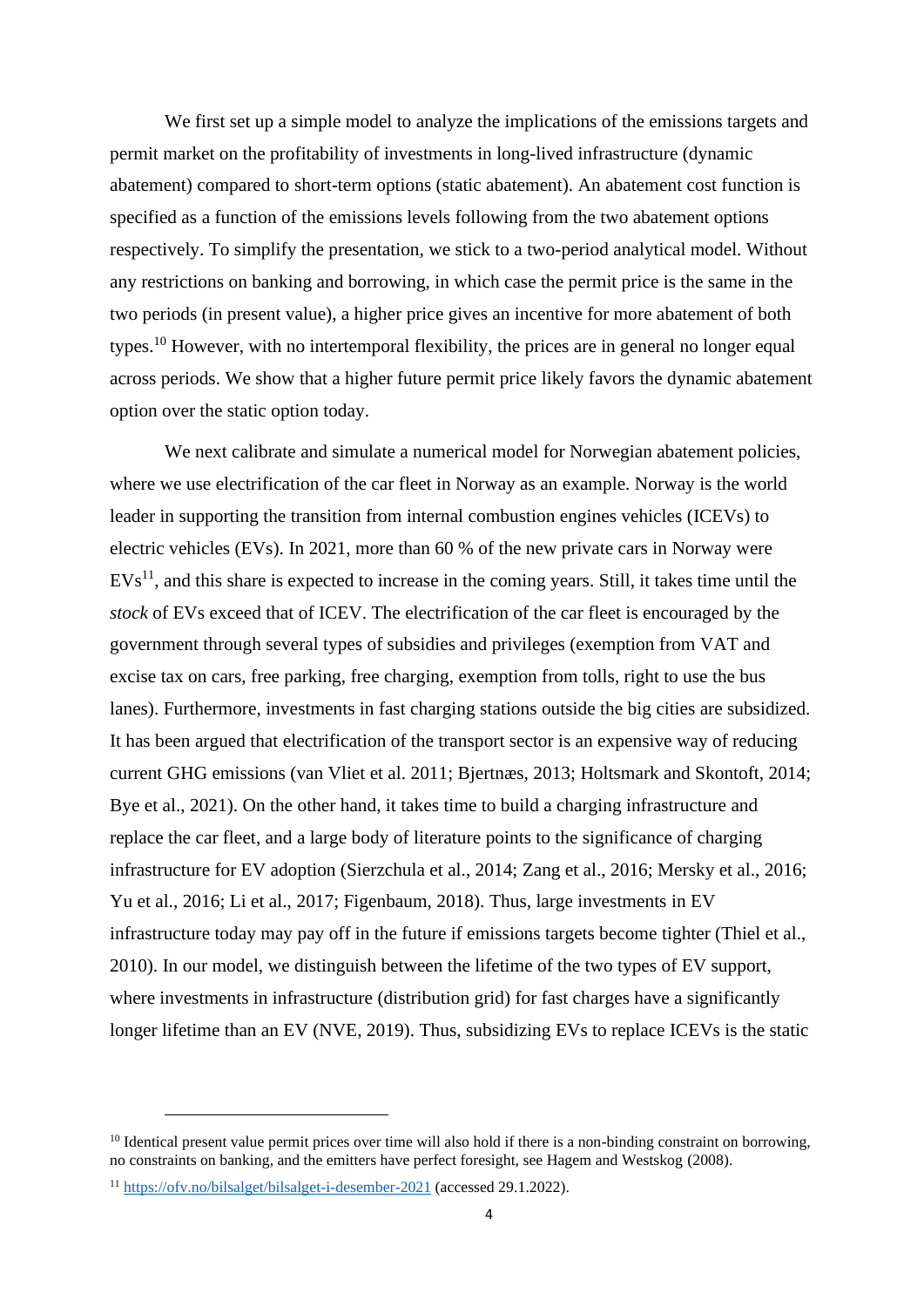option, whereas long-lived investment in grids and fast charging stations is the dynamic option.<sup>12</sup>

Norway is a part of the EU ETS and cooperates with the EU on emissions reductions in the non-ETS sectors, which also include road transport. At present, there are emissions targets for these sectors for 2030 (annual emissions allocations-AEAs), and we assume that the emission targets get tighter over time. According to the Effort Sharing Regulation, Member States can trade allocations with other Member States. Hence, a permit market for AEAs may emerge in the future. Such a market will have implications for policies to reduce domestic emissions. Based on the literature on future permit prices for the non-ETS sectors, we discuss under what conditions the present EV policy in Norway can be considered as a cost-effective climate policy, and discuss the optimal combination of EV purchase subsidies, public support of investments in fast charging stations and trade in emissions permits.

The numerical simulations confirm and extend the simple theory model. We incorporate *charging anxiety* which is the fear that one will be trapped in queues due to limited charging infrastructure. In a thinly populated country with large distances and cold temperatures in wintertime, *range anxiety*, the fear that battery will be empty between charging stations, affects consumer decisions.<sup>13</sup> Both these anxieties have important implications for the results, as the first anxiety increases in the number of EVs whereas both fall in the number of charging stations.

Flexibility in the domestic target over time affects the combination of static and dynamic abatement. As we show below, with intertemporal flexibility but no permit market, it will be optimal to increase abatement in the first period, but relatively less efficient to invest in the dynamic abatement option compared to no intertemporal flexibility. With a permit market, the choices will largely depend on the permit prices. Early and time consistent plans for international regulation of GHG emissions will therefore be important for making optimal electrification plans for the transport sector.

<sup>&</sup>lt;sup>12</sup> In Norway, the average lifetime of an ICEV is 18 years (see [https://www.ssb.no/transport-og-reiseliv/artikler](https://www.ssb.no/transport-og-reiseliv/artikler-og-publikasjoner/100-000-el-biler)[og-publikasjoner/100-000-el-biler\)](https://www.ssb.no/transport-og-reiseliv/artikler-og-publikasjoner/100-000-el-biler). However, the lifetime of EVs may be shorter than the lifetime of ICEVs due to the duration of batteries. There are also indications that the second hand price of EVs falls faster than the second hand price of ICEVs due to expectations of shorter lifetime (Andreassen and Lind, 2022).

<sup>&</sup>lt;sup>13</sup> Batteries will typically perform worse with longer charging times, less capacity and more power leakage in subzero temperatures. This is an obvious concern in large parts of Norway.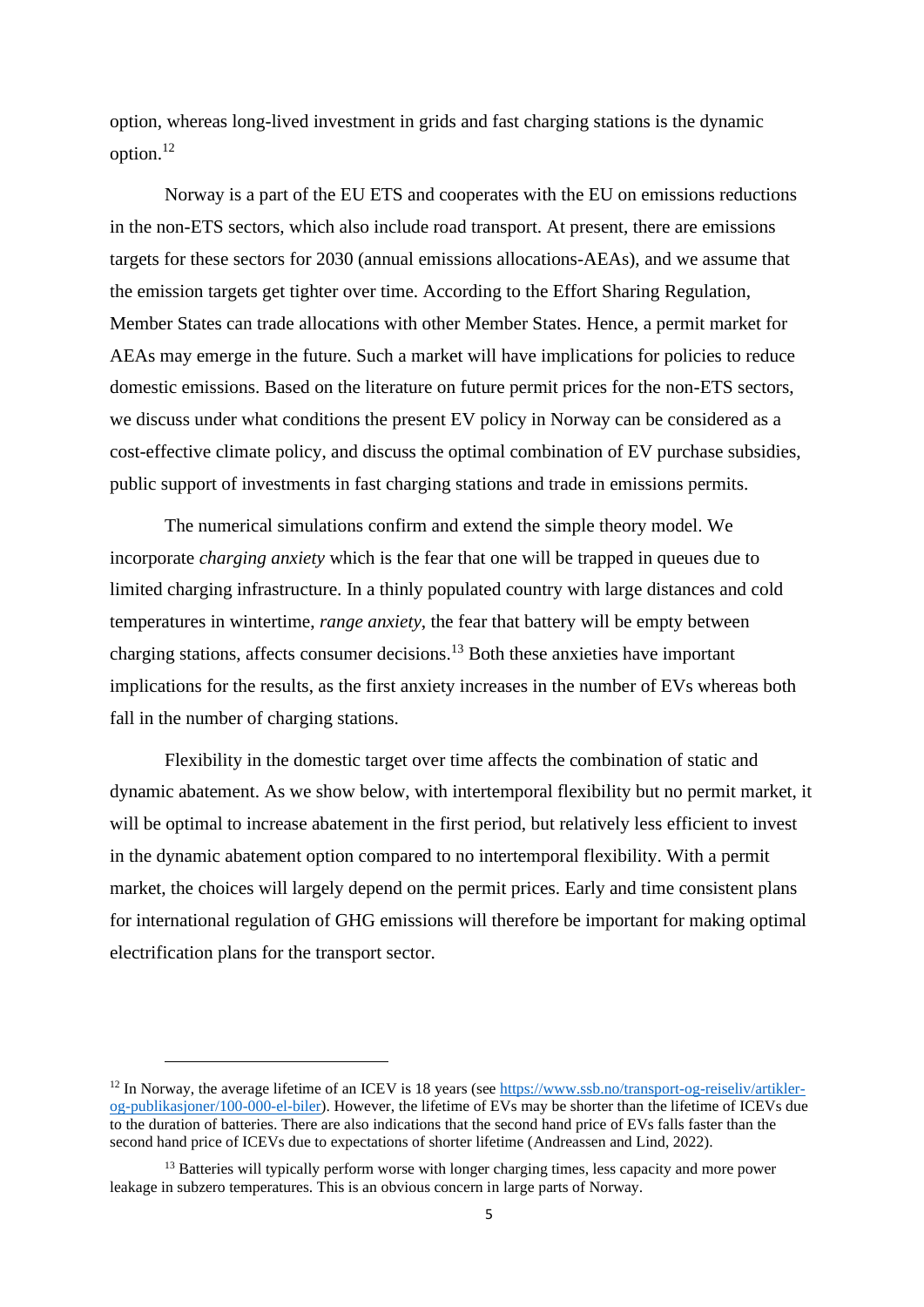### <span id="page-6-0"></span>2 A two-period abatement model

Assume that a country has signed an agreement that puts restrictions on its GHG emissions in period 1 (e.g., 2020-2030) and period 2 (e.g., 2030-2050), implying that emissions must be reduced by a certain amount from a given business as usual (BAU) level. Emissions reductions (abatement) follow from replacing fossil-based consumption by consumption derived from a non-emitting energy sources (e.g., by replacing ICEVs with EVs). The replacement of fossil-based consumption is induced through two types of measures; static policy instrument and dynamic policy instrument. The static policy instrument is direct support to purchase and use of the non-emitting consumption capital (e.g., by subsidizing use and purchase of EVs), whereas the dynamic policy instrument is long-lived investments in infrastructure which reduces the user cost of the non-emitting consumption capital (e.g., by investing in charging infrastructure, pipelines for storing captured carbon, wind mills etc.). Thus, total abatement level at time  $t$ ,  $a_t$ , is the sum of abatement due to the static policy instrument,  $a_{ts}$ , and the dynamic policy instrument,  $a_{td}$ .

Investments in long lasting infrastructure in period 1 affect the abatement costs also in the second period. Thus, the costs of abatement in period 1 and 2 are given by

(1) 
$$
C_1 = C_1(a_{1s}, a_{1d})
$$

(2) 
$$
C_2 = C_2(a_{2s}, a_{2d}, a_{1d})
$$

where the per period cost of abatement is increasing in both types of emissions reductions within each period, but abatement following from investment in infrastructure in period 1 decreases the abatement cost in period 2. By omitting "*a*" in the subscript, these assumptions can be written:

(3)  $C'_{1_{1s}} > 0$ ,  $C'_{1_{1d}} > 0$ ,  $C'_{2_{2s}} > 0$ ,  $C'_{2_{2d}} > 0$ , and  $C'_{2_{1d}} < 0$ .

Abatement costs are assumed to be convex in  $a_{ts}$  and  $a_{td}$ , respectively:

(4) nent costs are assumed to be convex in  $a_{ts}$  and  $a_{td}$ , respectively.<br>  $C''_{1_{1s,1s}} > 0$ ,  $C''_{1_{1d,1d}} > 0$ ,  $C''_{2_{2s,2s}} > 0$ ,  $C''_{2_{2d,2d}} > 0$ , and  $C''_{2_{1d,1d}} > 0$ .

In addition, we take into account the limited ability for an economy to switch from low to high level of infrastructure over a short time period, by assuming convex investments cost, see Vogt-Schilb et.al (2018). In our model setup, this means that the cost of reducing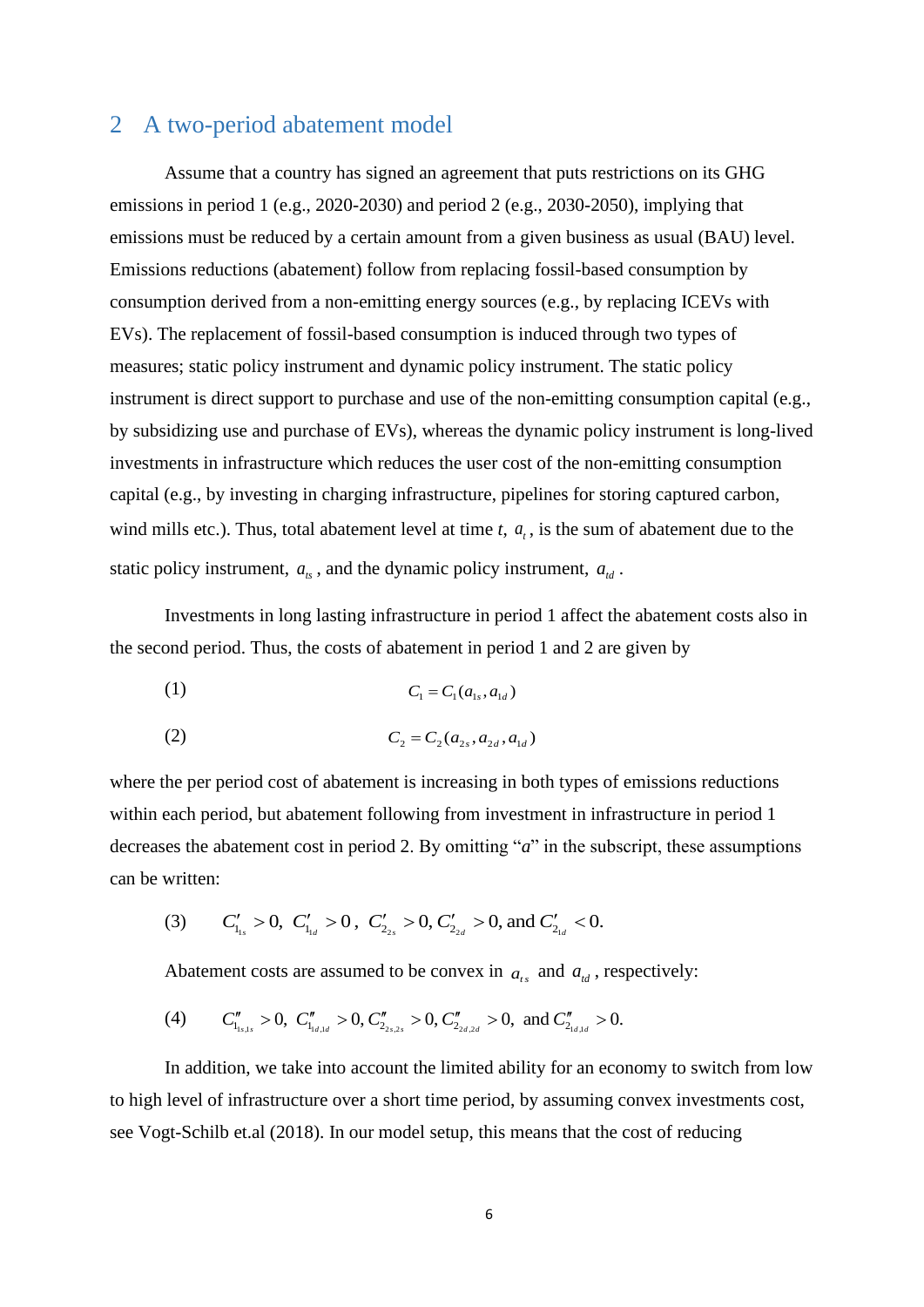emissions through increased stock of infrastructure in period 2 is lower the higher abatement following from infrastructure in period 1:

(5)  $C''_{2_{2d,1d}} < 0$ .

#### 2.1 No Permit trade

In the absence of permit trading, and with **no intertemporal flexibility** (no banking or borrowing) the country must ensure that the sum of abatement in each period equals the sum of abatement obligations in each period,  $\overline{a}_{i}$ :

(6) 
$$
a_{ts} + a_{td} = \overline{a}_t \quad t = 1, 2
$$

This leads to the following optimization problem where we have omitted discounting for simplicity:

plicity:  
\n(7) 
$$
\min TC(a_{1s}, a_{1d}, a_{2s}, a_{2d}) = \min \{C_1(a_{1s}, a_{1d}) + C_2(a_{2s}, a_{2d}, a_{1d})\}
$$

subject to the constraints in (6). We can then form the Lagrangian

to the constraints in (6). We can then form the Lagrangian  
\n(8) 
$$
L = C_1(a_{1s}, a_{1d}) + C_2(a_{2s}, a_{2d}, a_{1d}) + \lambda_1(\overline{a}_1 - a_{1s} - a_{1d}) + \lambda_2(\overline{a}_2 - a_{2s} - a_{2d})
$$

where  $\lambda_i$  is the shadow cost of the emissions constraint in period *t*. This gives the following first order conditions:

(9) 
$$
C'_{1_{1s}} = C'_{1_{1d}} + C'_{2_{1d}} = \lambda_1
$$

$$
C'_{2_{2s}} = C'_{2_{2d}} = \lambda_2
$$

In the case of **full intertemporal flexibility**, abatement over both periods equal the sum of targets over both periods, where  $\bar{a}_1 + \bar{a}_2 = \bar{a}$ 

The abatement constraint is thus given by:

(10) 
$$
a_{1s} + a_{1d} + a_{2s} + a_{2d} = \overline{a}
$$

The first order conditions are then:

(11) 
$$
C'_{1_{1s}} = C'_{1_{1d}} + C'_{2_{1d}} = C'_{2_{2s}} = C'_{2_{2d}} = \lambda
$$

where  $\lambda$  is the shadow cost of the emissions constraint given by (10).

As  $C'_{2a}$  < 0, equations (9) and (11) give the following Proposition: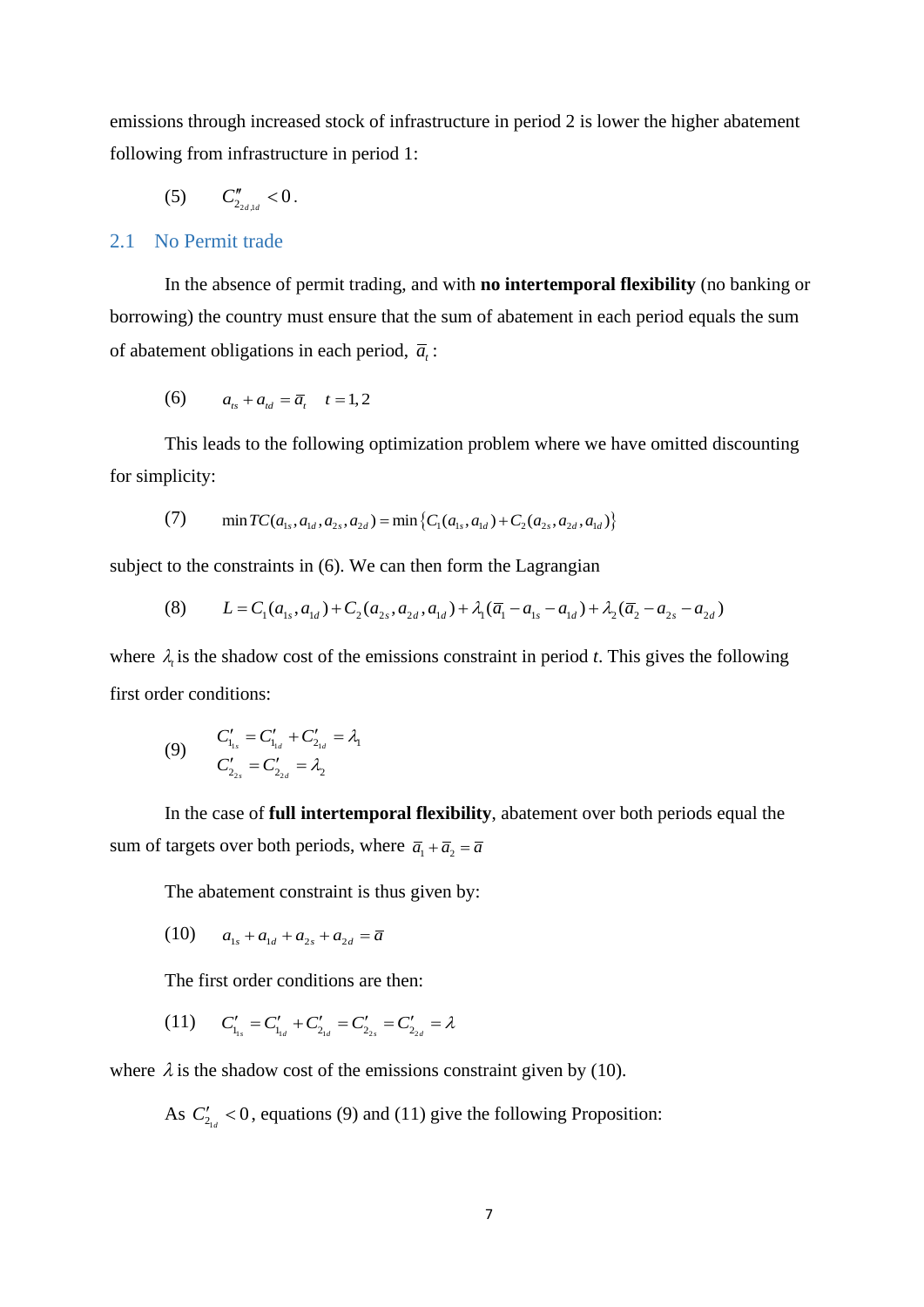*Proposition 1: If the emissions constraints are binding, cost-effective climate policy implies that the marginal abatement costs of dynamic policies exceed the marginal costs of static policies in period 1.*

This confirms the conclusion in Vogt-Schilb et al. (2018) that it may be optimal to start with an expensive abatement option even if there are cheaper options available.

#### 2.2 Permit trade

Next, we consider the case where there is an international market for emissions permit as part of the agreement. We assume that the country is sufficiently small to be a price-taker in this market, where  $P_t$  denotes the permit price in period  $t$ . In the case of no intertemporal flexibility, the country must ensure that abatement in each period plus permit purchase (*dt*) equal the initial abatement obligation for each period  $\bar{a}_{i}$ :<sup>14</sup>

(12) 
$$
d_t = \overline{a}_t - a_{ts} - a_{td}
$$
  $t = 1, 2$ 

In the following, this is called **spatial flexibility**. This leads to the following optimization problem:

\n (13) 
$$
\min \text{TC}(a_{1s}, a_{1d}, a_{2s}, a_{2d}) = \min \{ C_1(a_{1s}, a_{1d}) + C_2(a_{2s}, a_{2d}, a_{1d}) \}
$$
\n

subject to (12). We can then form the objective function

to (12). We can then form the objective function  
(14) 
$$
L = C_1(a_{1s}, a_{1d}) + C_2(a_{2s}, a_{2d}, a_{1d}) + P_1(\overline{a}_1 - a_{1s} - a_{1d}) + P_2(\overline{a}_2 - a_{2s} - a_{2d}),
$$

This gives the following first order conditions:

(15) 
$$
C'_{1_{1s}} = C'_{1_{1d}} + C'_{2_{1d}} = P_1
$$

$$
C'_{2_{2s}} = C'_{2_{2d}} = P_2
$$

This result echoes Proposition 1.

As the dynamic abatement option lasts over both periods, the permit price in one of the periods has an impact on the optimal abatement policy also in the other period. The impact depends on the sign (and the magnitude) of the cross derivatives  $C_{t_{ts,d}}^{\prime\prime}$ , which express the

<sup>&</sup>lt;sup>14</sup> In addition, the country may set restrictions on maximum permit purchase within each period, denoted  $Q_t$ , where  $d_t \leq Q_t$ . If  $Q_t = 0$ , all abatement must be taken at home, while for  $Q_t > 0$ , a certain amount of abatement has to be taken at home. In the simulations below, we only consider cases where there are no constraint or where all emissions have to be taken at home  $(Q_t = 0)$ .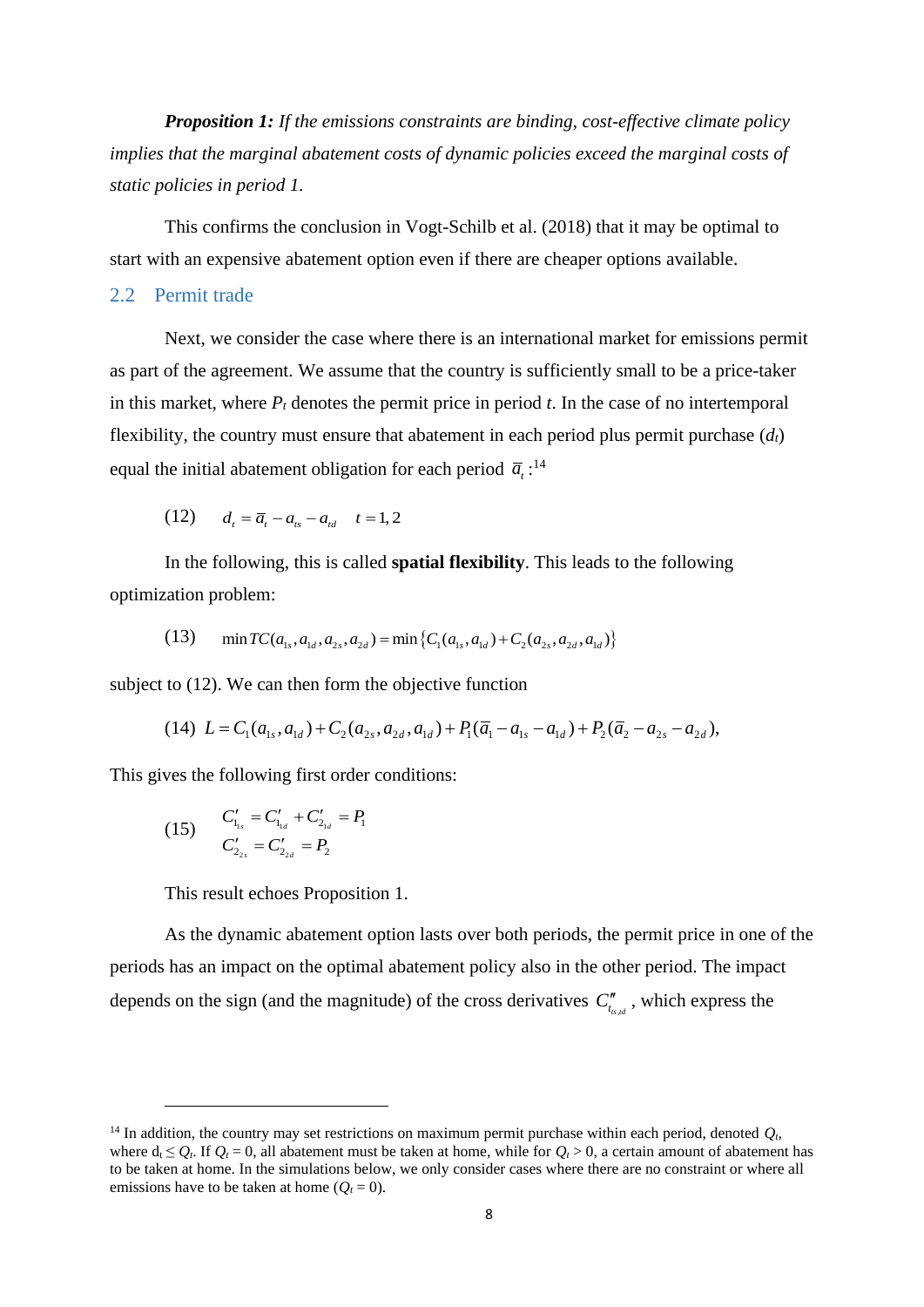increase in marginal cost of one abatement option of an increase in the other abatement option.

**Proposition 2**: For  $C_{t_{ts,d}}'' = 0$ , an increase in the permit price in one period increases *the optimal level of the dynamic abatement option in the other period, but has no impact on the static abatement option in the other period*  $\left(\frac{da_{1s}}{dt} - \frac{da_{2s}}{dt}\right) = 0$ ,  $\frac{da_{1d}}{dt} > 0$ ,  $\frac{da_{2s}}{dt}$  $P_2$  dP<sub>1</sub>  $\qquad$   $dP_2$   $\qquad$   $dP_1$  $\frac{da_{1s}}{dP} = \frac{da_{2s}}{dP} = 0$ ,  $\frac{da_{1d}}{dP} > 0$ ,  $\frac{da_{2d}}{dP} > 0$  $rac{da_{1s}}{dP_2} = \frac{da_{2s}}{dP_1} = 0$ ,  $\frac{da_{1d}}{dP_2} > 0$ ,  $\frac{da_2}{dP_1}$  $=\frac{da_{2s}}{d\mathbf{p}}=0$ ,  $\frac{da_{1d}}{d\mathbf{p}}>0$ ,  $\frac{da_{2d}}{d\mathbf{p}}>0$ ).

For  $C_{t_{ts,d}}'' < 0$ , an increase in the permit price in one period increases the optimal level

of both types of abatement in the other period 
$$
(\frac{da_{1s}}{dP_2} > 0, \frac{da_{1d}}{dP_2} > 0, \frac{da_{2s}}{dP_1} > 0, \frac{da_{2d}}{dP_1} > 0)
$$
.

*For*  $C_{t_{ts,td}}'' > 0$ , an increase in the permit price in one period can increase or decrease *the optimal level of abatements in the other period depending on whether the value exceeds the value of the direct second order derivative. The impact on the two types of abatement will have opposite sign.* 

#### *Proof: See Appendix A*.

Proposition 2 states that it is not obvious how a future price increase of carbon affects dynamic abatement today. However, we know that if an increase in one abatement option decreases the marginal cost of the other, a rise in the price of carbon in the next period increases both dynamic and static abatement today. If dynamic abatement does not affect the cost of static abatement, only dynamic abatement will increase if the cost of carbon in the next period increases.

To get a better understanding of the effects, we can make assumptions based on the second order condition. For the necessary second order conditions of (14) to be satisfied, the absolute values of the cross derivatives cannot be too large relative to the second order derivatives; specifically we must have that  $C''_{1_{1}}(C''_{1_{1}} + C''_{2_{1}}) - (C''_{1_{1_{s1}d}})^2 > 0$  and  $_{2d,2d}$   $\mathcal{L}_{2s,2s}$   $\mathcal{L}_{2s,2}$  $C''_{2_{2d,2d}} C''_{2_{2s,2s}} - C''_{2_{2s,2d}} > 0$ .<sup>15</sup> This means that we cannot have that the absolute value of the cross

<span id="page-9-0"></span><sup>&</sup>lt;sup>15</sup> Let **A** be the Hessian of (14), see Appendix A. In order for necessary conditions for a local minimum to be satisfied, all principal minors must have non-negative determinants.  $C''_{1_{\text{max}}}$   $\left(C''_{1_{\text{max}}}$   $+ C''_{2_{\text{max}}} \right) - \left(C''_{1_{\text{max}}} \right)^2$  $C''_{1_{\text{data}}}$   $\left(C''_{1_{\text{data}}}$  +  $C''_{2_{\text{data}}}$   $\right) - \left(C''_{1_{\text{total}}}$   $\right)^2$  is the determinant of the principal minor when the two last rows/columns have been removed.  $C''_{2_{2,2,2}}C''_{2_{2,2,2}} - C''_{2_{2,2}}$ 2  $C''_{2_{2d,2d}}C''_{2_{2s,2s}}-C''^{2}_{2_{2s,2d}}$  is the determinant of the principal minor when the two first rows/columns have been removed.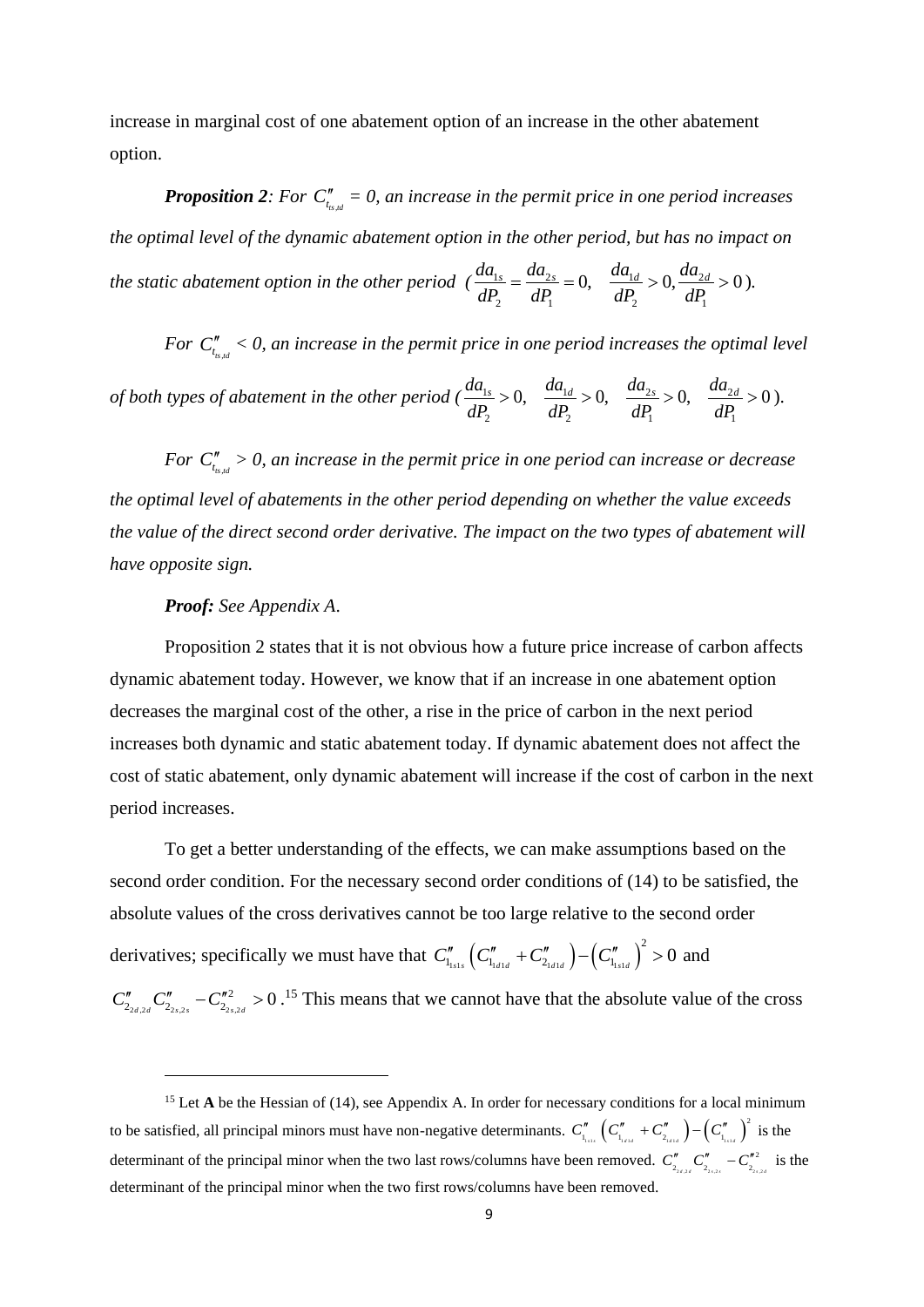derivatives exceed the second order direct derivatives for both abatement options.<sup>16</sup> In the following we assume that both of the direct second order derivatives exceed the absolute value of the cross derivatives in both periods.

*Proposition 3***:** Given  $C_{t_{u,i}}^{\prime\prime} > \left| C_{t_{u,i}}^{\prime\prime}\right|, i = d, s$  , we find that:

*For*  $C_{t_{ts,d}}'' > 0$ , an increase in the permit price in one period increases the optimal level *of the dynamic abatement options and decreases the optimal level of the static abatement option in the other period*  $(\frac{da_{1s}}{dt} < 0, \frac{da_{2s}}{dt} < 0, \frac{da_{1d}}{dt} > 0, \frac{da_{2s}}{dt}$  $\int_2^2$   $dP_1$   $dP_2$   $dP_1$ prions and decreases the optimal teve<br>  $\frac{da_{1s}}{dP} < 0, \frac{da_{2s}}{dP} < 0, \frac{da_{1d}}{dP} > 0, \frac{da_{2d}}{dP} > 0$  $\frac{da_{1s}}{dP_2} < 0, \frac{da_{2s}}{dP_1} < 0, \quad \frac{da_{1d}}{dP_2} > 0, \frac{da_2}{dP_1}$  $\langle 0, \frac{da_{2s}}{dP} \rangle < 0, \quad \frac{da_{1d}}{dP} > 0, \frac{da_{2d}}{dP} > 0$ ).

*For*  $C_{t_{ts,d}}'' < 0$ , an increase in the permit price in one period gives a larger impact on *the dynamic abatement option than on the static abatement option in the other period* 

$$
(0 < \frac{da_{1s}}{dP_2} < \frac{da_{1d}}{dP_2}, 0 < \frac{da_{2s}}{dP_1} < \frac{da_{2d}}{dP_1}).
$$

#### *Proof of proposition 3: See Appendix A.*

Hence, we can conclude that if the absolute level of the cross derivatives is not too large relative to the second order derivatives, an increase in the future permit price makes it more profitable to invest in the dynamic abatement option, relative to the static abatement option, today.<sup>17</sup>

We now turn to the case of **full intertemporal flexibility** where the permit market is efficient (intertemporal and spatial flexibility) and competitive. Here, both borrowing  $(a_{1s} + a_{1d} + d_1 < \overline{a_1})$  and banking  $(a_{1s} + a_{1d} + d_1 > \overline{a_1})$  of permits from the first period to the second are allowed. This is specified as  $\bar{a}_1 + \bar{a}_2 = \bar{a}$ , which gives:

(16) 
$$
a_{1s} + a_{1d} + a_{2s} + a_{2d} + d_1 + d_2 = \overline{a}
$$

<sup>&</sup>lt;sup>16</sup> Note that if  $C''_{t_{ts,d}} = 0$ , the second order condition is fulfilled.

 $17$  In the numerical illustration of our model, see Section 3, we consider a model where increasing abatement of one type decreases the marginal cost of the other ( $C''_{t_{ts,d}} < 0$ ).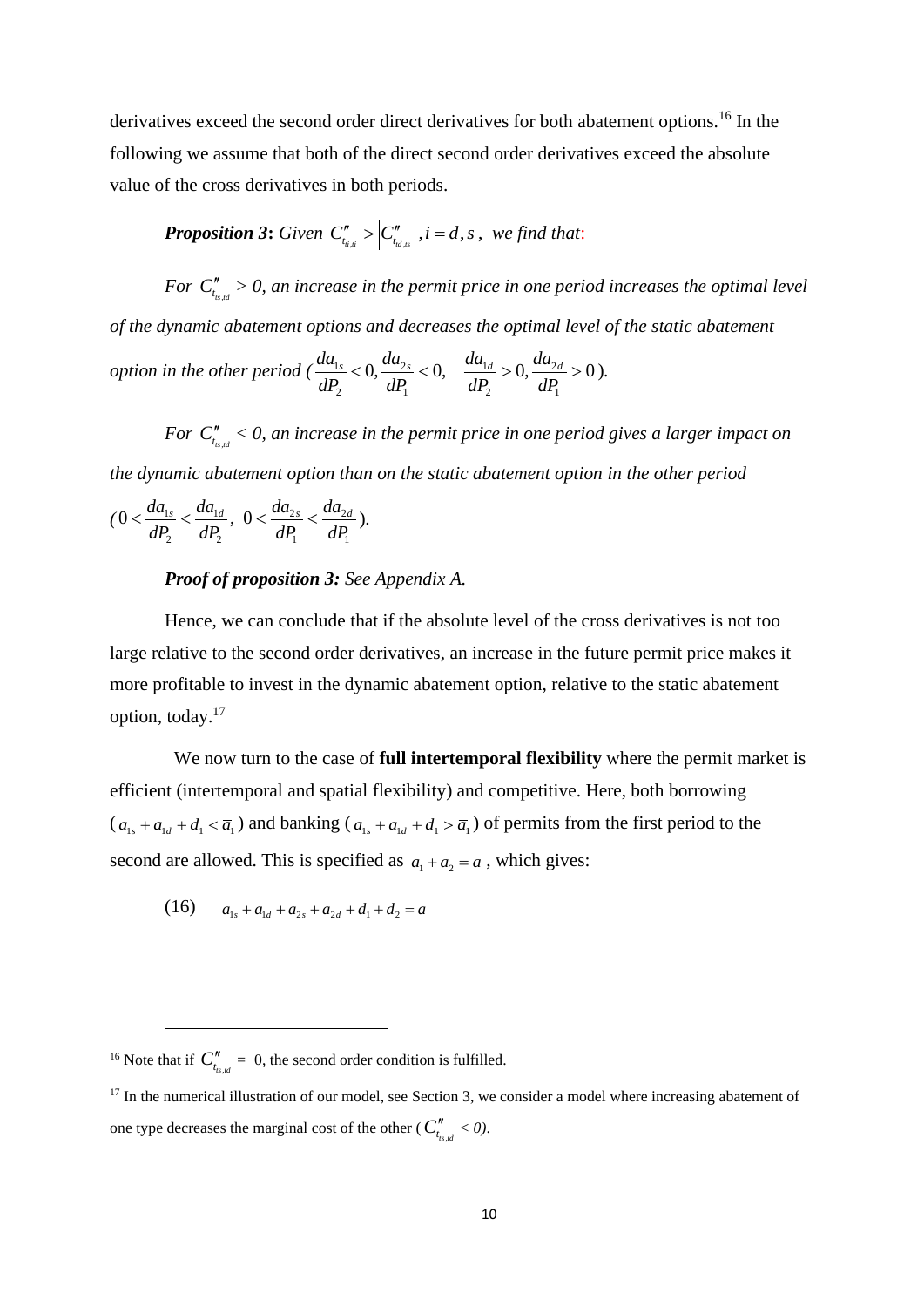It is straightforward to show that the permit prices must be equal in the two periods, i.e.,  $P_1 = P_2 = P$ , This implies that emitters are indifferent about when to sell/buy permits, so (16) can be simplified to:

(17) 
$$
a_{1s} + a_{1d} + a_{2s} + a_{2d} + d = \overline{a},
$$

where *d* denotes the total permit purchases over the two periods. The total costs then become:

*d* denotes the total permit purchases over the two periods. The total costs then become:  
(18) 
$$
TC(a_{1s}, a_{1d}, a_{2s}, a_{2d}) = C_1(a_{1s}, a_{1d}) + C_2(a_{2s}, a_{2d}, a_{1d}) + P(\overline{a} - a_{1s} + a_{1d} + a_{2s} + a_{2d}),
$$

and minimizing these costs yields the following first order conditions:

(19) 
$$
C'_{1_{1s}} = C'_{1_{1d}} + C'_{2_{1d}} = C'_{2_{2s}} = C'_{2_{2d}} = P
$$

Thus, independent of flexibility, we see that Proposition 1 still holds, i.e.,  $C'_{I_{1s}} < C'_{I_{1d}}$  in optimum.

## 3 An application of the model - electrification of the car fleet

We now derive how abatement policies to induce electrification of the car fleet can be represented by the model above.

#### 3.1 The market equilibrium

 $\mathcal{L}_{\mathcal{A}}$ 

The social cost of electrifying the car fleet consists of four main elements. First, there is a cost difference between cars running on fossil fuels (ICEVs) and EVs. Second, there is a disutility associated with EVs compared to ICEVs related to the need for charging the EV batteries, which brings about both "range anxiety" and "charging anxiety" (Hidrue et al., 2011). The former is due to the limited range for the batteries, and the concern for not reaching the charging station (e.g., on long trips) before the battery is empty. Charging anxiety is related to the concern for long queues in front of the fast chargers. Range anxiety is higher the fewer charging stations in total (and the geographical distribution), whereas charging anxiety is higher the more EVs there are per charging station. Both these types of social costs can be reduced by increased density of fast charger stations (Zhang et al., 2016 and Sierzchula, 2014). The third main cost is the investment in new infrastructure.<sup>18</sup>

<sup>&</sup>lt;sup>18</sup> The benefit of reduced  $CO_2$  emissions is not included in our analysis as the emission target in exogenous and the benefits from emissions reduction vis-à-vis BAU will therefore be constant across policies. However, in the scenarios with international permit trading, emissions reductions are valued by the permit price.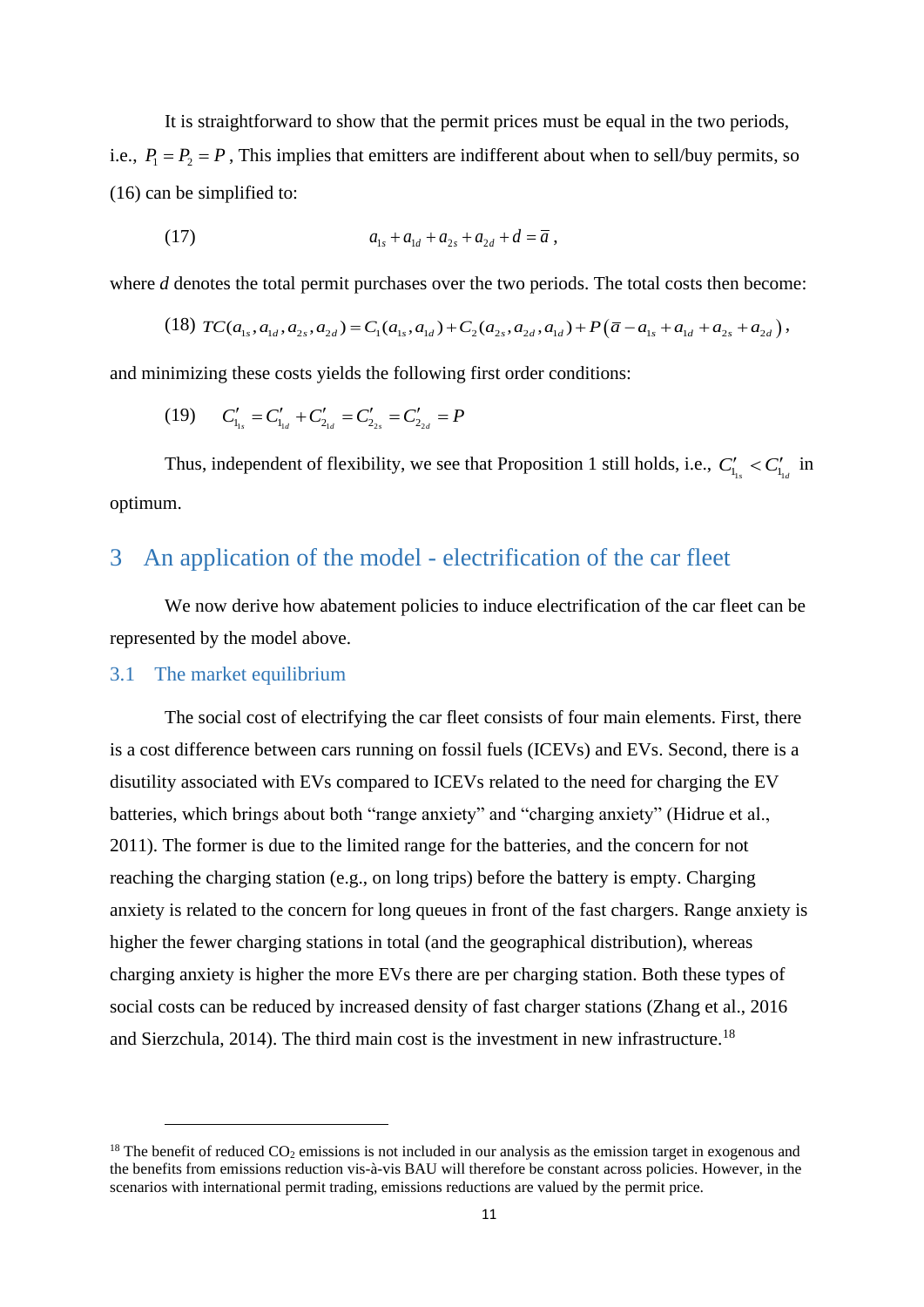For simplicity, we present at two-period model as in the stylized model above,  $t = 1,2$ . Furthermore, we assume a given driving distance per car and a given number of cars,  $\overline{E}_t$ , in each period. Abatement is achieved by an increase in the share of electric cars,  $\mu_t$ , where  $0 \leq \mu_{t} \leq 1$ . Consumers driving a car can choose between an ICEV and an EV.

The total utility from driving for all consumers driving EVs at a certain time period *t* (i.e.,  $\mu_i \overline{E}_i$ ) is specified in the following way, where foot script *e* means EV:<br>  $U_{e,t}(\mu_t, s_t, K_t) =$ 

(20)  
\n
$$
U_{e,t}(\mu_t, s_t, K_t) =
$$
\n
$$
\alpha \mu_t \overline{E}_t - \frac{\beta}{2} (\mu_t \overline{E}_t)^2 - A_t \left( \frac{\mu_t \overline{E}_t}{G_t} \right) \mu_t \overline{E}_t - A_2 \left( \frac{\mu_t \overline{E}_t}{K_t} \right) \mu_t \overline{E}_t - \frac{C}{K_t} \mu_t \overline{E}_t - (q_e - s_t) \mu_t \overline{E}_t
$$

The two first terms reflect that consumers are heterogeneous in their preferences for driving an EV, i.e., the additional utility by adding a new EV driver is falling in the number of EVs ( $\alpha > 0$  and  $\beta > 0$ ).<sup>19</sup> Further, the disutility related to EV charging is represented by the next three terms. For charging anxiety, we distinguish between driving in urban and rural

areas.  $A_1 \left| \frac{\mu_t L_t}{C} \right|$ *t*  $A_1\left(\frac{\mu_{t}E}{\sigma_{t}}\right)$ *G*  $\left(\mu_{i}\overline{E}_{i}\right)$  $\left(\frac{\mu_t L_t}{G_t}\right)$  represents the charging anxiety per driver in urban areas, while  $A_2\left(\frac{\mu_t L_t}{K_t}\right)$ *t*  $A_2 \left( \frac{\mu_t E}{\mu} \right)$ *K*  $\left(\mu_{t}\overline{E}_{t}\right)$  $\left(\frac{\mu_t E_t}{K_t}\right)$  is

the charging anxiety in rural areas, where  $A_1 > 0$ ,  $A_2 > 0$ . The charging anxiety per EV user is increasing in the number of EVs, but falling in the number of charging stations, where  $G_t$  is the number of charging stations in urban areas, and  $K_t$  is the number of charging stations in rural areas. We distinguish between the two geographic locations assuming that it is privately profitable to build charging stations in urban areas, while not in rural areas without subsidies.

Further,  $\frac{C}{K} \mu_t \overline{E}_t$ *t*  $\frac{C}{\mu}$  $\mu$ <sub>r</sub> $\overline{E}$  $\frac{\partial}{\partial K_i} \mu_i \overline{E}_i$  is the range anxiety, which is falling in the number of charging stations in

rural areas  $(C > 0)$ . To simplify the analysis, we assume that anxiety is identical across consumers, and thus only consider heterogeneity among consumers via the two first terms in (20). Finally,  $q_e$  is the annual cost of driving an EV, which is assumed constant over time, and *s* is the annual subsidy to an EV driver.

<sup>&</sup>lt;sup>19</sup> There may be several reasons why some people are more in favor of an EV than others, such as environmental values, social norms, identity, interest in new technology, practical issues etc., see the literature survey in Kverndokk et al. (2020).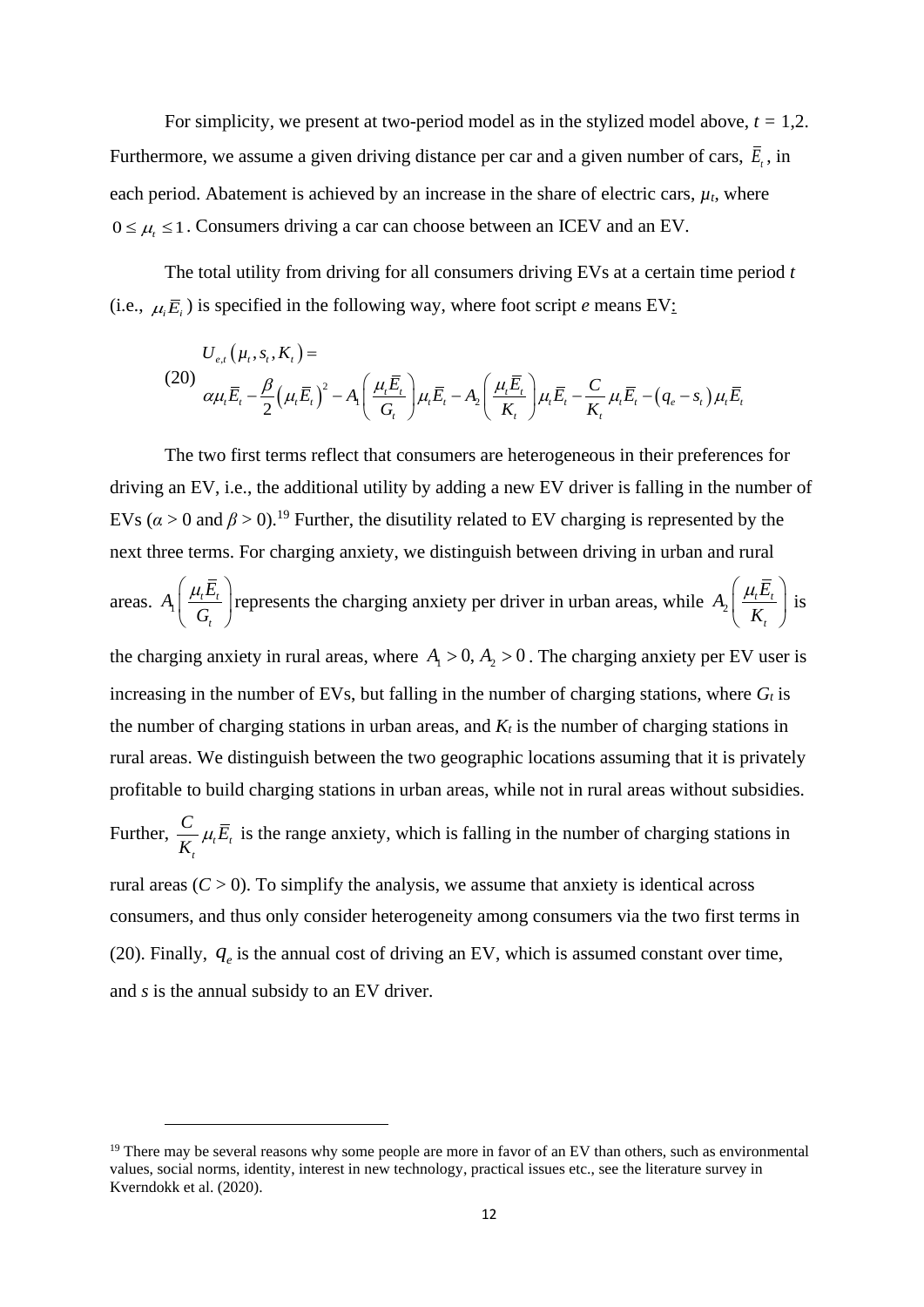From (20) we can find that the marginal consumer has the following utility from driving an EV:<sup>20</sup>

an EV:<sup>20</sup>  
(21) 
$$
u_{e,t}(\mu_t \overline{E}_t) = \alpha - \beta \mu_t \overline{E}_t - A_1 \left( \frac{\mu_t \overline{E}_t}{G_t} \right) - A_2 \left( \frac{\mu_t \overline{E}_t}{K_t} \right) - \frac{C}{K_t} - (q_e - s_t)
$$

The amount of capital in rural areas (fast chargers) in period 1 and 2 respectively, is given by

(22) 
$$
K_1 = I_1 + (1 - \delta_0) K_0,
$$

$$
K_2 = I_2 + (1 - \delta_1) K_1,
$$

where  $\delta_t$  is the depreciation of capital in each period,  $I_t$  is investment and  $K_0$  is exogenously given by history. $21$ 

As mentioned above,  $G_t$  is the infrastructure capital that would be available in the absence of public investment, i.e., commercially profitable investments in fast chargers in urban areas. We assume that more EVs increase the profitability of investing in charging stations, and thus lead to more stations in urban areas. In addition, more charging stations reduce the disutility of driving an EV, and therefore increase the incentives to buy an EV (equation (20)). This is an example of indirect network effect, which has been studied in the literature when it comes to infrastructure investments, and in particular investments in charging stations, see e.g., Greaker and Midttømme (2016).

Following Meunier and Ponssard (2020)<sup>22</sup>, we assume that the number of charging stations is proportional to the number of EVs, that is:

(23)  $G_t = B\mu_t \overline{E}_t, B > 0,$ 

where *G* is increasing in the number of EVs on the road. Note that by inserting this equation in (20), the charging anxiety per EV driver in urban areas becomes constant  $\left(\frac{A_1}{A}\right)$ *B* )

and the coordination problem from an indirect network effect will also disappear.

<sup>&</sup>lt;sup>20</sup> This is derived by differentiating (20) with respect to  $\mu_i \overline{E}_i$ , but taking into account that the parentheses in the third and fourth terms are exogenous to the individual driver.

<sup>&</sup>lt;sup>21</sup> Note that in the simulations below, the time periods are not equal as we study the years  $2020$ ,  $2030$  and  $2050$ . Thus, the depreciation rates in equation (22) will differ.

<sup>&</sup>lt;sup>22</sup> See their equation (12).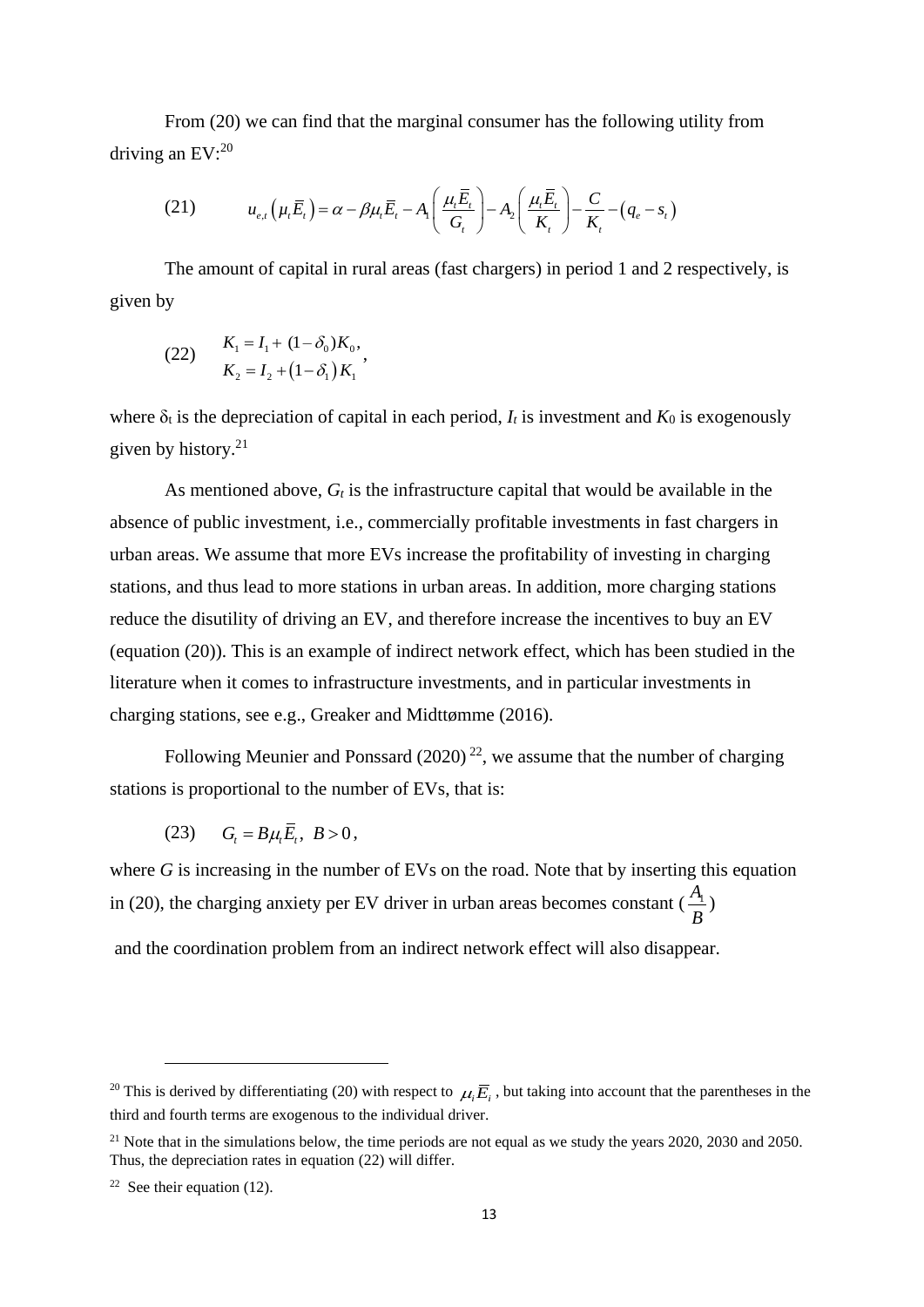In rural areas, investment in charging stations does not respond to more EVs in a similar manner. Unless the regulator increases the investments in *K*, for instance by providing subsidies to commercial investors, more EVs will not lead to more stations in rural areas, only to an increasing charging anxiety for each EV.

The total utility of driving ICEVs at a certain time period *t* (i.e.,  $(1 - \mu_t)E_t$ ) is specified as follows, where foot script *f* means ICEV:

(24) 
$$
U_{f,t}(\mu_t) = (\Pi_f - q_f)(1 - \mu_t) \bar{E}_t.
$$

Here,  $\prod_{f} > 0$  is a fixed utility term, while  $q_f$  is the annual cost of driving an ICEV, which is also assumed constant. Thus, the only heterogeneity among consumers is the preference for driving an EV, i.e., when switching car from an ICEV to an EV.

Each EV driver takes the number of EVs and charging stations as given. By assuming that the utility of the last consumer buying an EV is equal to its utility of driving an ICEV, we find by using  $(21)$ ,  $(23)$  and  $(24)$ :

(25) 
$$
\alpha - \beta \mu_t \overline{E}_t - \frac{A_1}{B} - \frac{A_2}{K_t} \mu_t \overline{E}_t - \frac{C}{K_t} - q_e + s_t = \Pi_f - q_f
$$

Thus, in the market equilibrium, it follows that the share of drivers that chooses an EV is (assuming interior solution):

(26) 
$$
\mu_{t}(s_{t}, K_{t}) = \frac{\alpha - \frac{A_{1}}{B} - \frac{C}{K_{t}} - (q_{e} - s_{t} - q_{f}) - \Pi_{f}}{\left(\beta + \frac{A_{2}}{K_{t}}\right)\overline{E}_{t}}.
$$

The government can influence the decision of the drivers by implementing transport policies. In our model, it has two policy instruments; reducing the user cost of EVs through subsidies  $s_t$  and investing in fast chargers  $K_t$ . Thus, the value of  $\mu_t$  depends on  $s_t$  and  $K_t$ , with the share of EVs increasing in both policy instruments.

Note that  $\lim_{K_t\to 0} \mu_t(s_t, K_t) = -C/A_2\overline{E}_t$ , which implies that unless  $K_t$  is above a critical value, no individual will choose an EV, i.e.,  $\mu_t(0,0)=0$ <sup>23</sup> This critical value is given by:

<sup>&</sup>lt;sup>23</sup> Note that in our specification, the marginal driver of an EV drives in both urban and rural areas, see  $(21)$ . We do not distinguish between people living in urban and rural areas. An alternative would be to distinguish between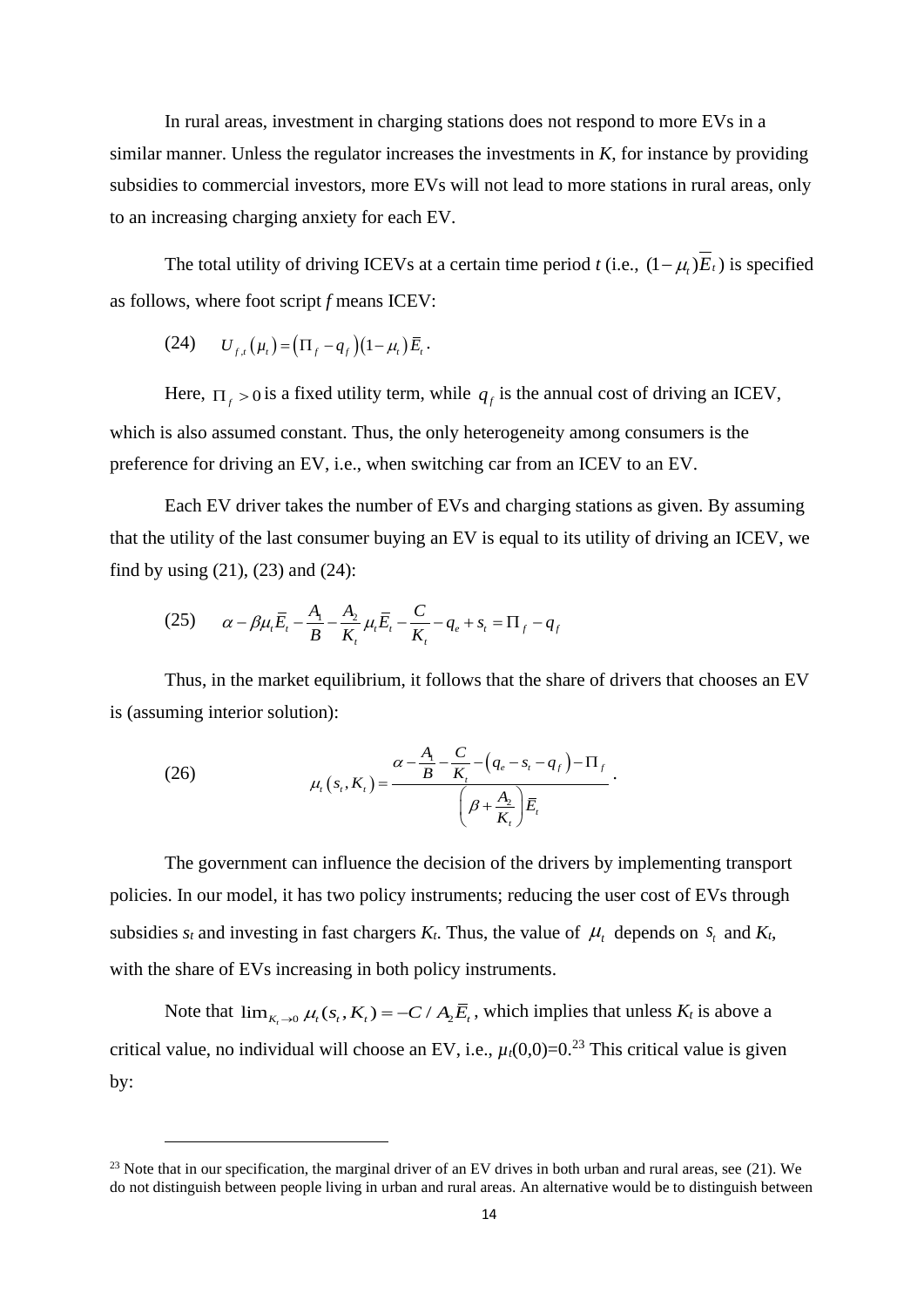(27) 
$$
K^{crit}(s) = \frac{C}{\left(\alpha + s - q_e + q_f - \Pi_f\right) - A_i/B}
$$

Clearly, *K crit* can only be non-negative if the denominator is positive which may give a lower bound on *s*.

We can decompose the emissions reductions that follow from  $s_t$  and  $K_t$  in the following manner.<sup>24</sup> Let  $\sigma$  be an emissions coefficient, i.e., CO<sub>2</sub> emissions from driving an ICEV in the given time period, while there are no  $CO<sub>2</sub>$  emissions from driving an EV. Total

abatement in period *t* can then be specified as follows:  
\n
$$
a_{t} = \sigma \Big[ \mu_{t} (s_{t}, K_{t}) \overline{E}_{t} - \mu(0, 0) \overline{E}_{t} \Big]
$$
\n
$$
= \underbrace{\sigma \Big[ \mu_{t} (0, K_{t}) \overline{E}_{t} - \mu(0, 0) \overline{E}_{t} \Big]}_{a_{td} = \text{Abatement induced by } K_{t}} + \underbrace{\sigma \Big[ \mu_{t} (s_{t}, K_{t}) \overline{E}_{t} - \mu_{t} (0, K_{t}) \overline{E}_{t} \Big]}_{a_{ts} = \text{Abatement induced by } s_{t}}
$$

The last line in this equation separates the effect of subsidies and infrastructure investment, where we first single out abatement induced by  $K_t$  and then additional abatement induced by  $s_t$  (given the size of  $K_t$ ). We can write out this line in the following way:

(29) 
$$
\sigma \big[ \mu_t(0, K_t) \bar{E}_t - \mu_t(0, 0) \bar{E}_t \big] = a_{td}
$$

(30) 
$$
\sigma\big[\mu_t(s_t,K_t)\overline{E}_t-\mu_t(0,K_t)\overline{E}_t\big]=a_{ts}
$$

$$
(31) \t\t\t a_{\scriptscriptstyle{td}} + a_{\scriptscriptstyle{ts}} = a_{\scriptscriptstyle{l}}
$$

Here  $a_{te}$  is the dynamic abatement created by the infrastructure and  $a_{tf}$  is the additional static abatement from the subsidy, see Section 2 above. Together with the equations of motion in (22), equations (29)-(31) give us 8 equations in 12 variables;  $a_{td}, a_{ts}, a_t, s_t, K_t, I_t$ , where  $t =$ 1,2. Thus, to determine the system, we need to set the policy instruments  $K_t$  and  $s_t$ , which we assume are determined optimally by the government. We can solve (29) and (30) with respect to  $K_t$  and  $s_t$  This yields:

different geographical areas and allow consumers to have more than one car. In that case it could be optimal to have an EV even if the critical value of *K* is not reached (equation (27)). However, this would complicate the analysis without affecting the main findings.

<sup>&</sup>lt;sup>24</sup> Note that we define emissions reductions (and abatement) relative to the situation with no subsidy and no charging station (in which case there are no EVs), and not relative to a scenario without emissions constraint. In the numerical simulations, the number of charging stations and EVs are both strictly positive even in the case without emissions constraint.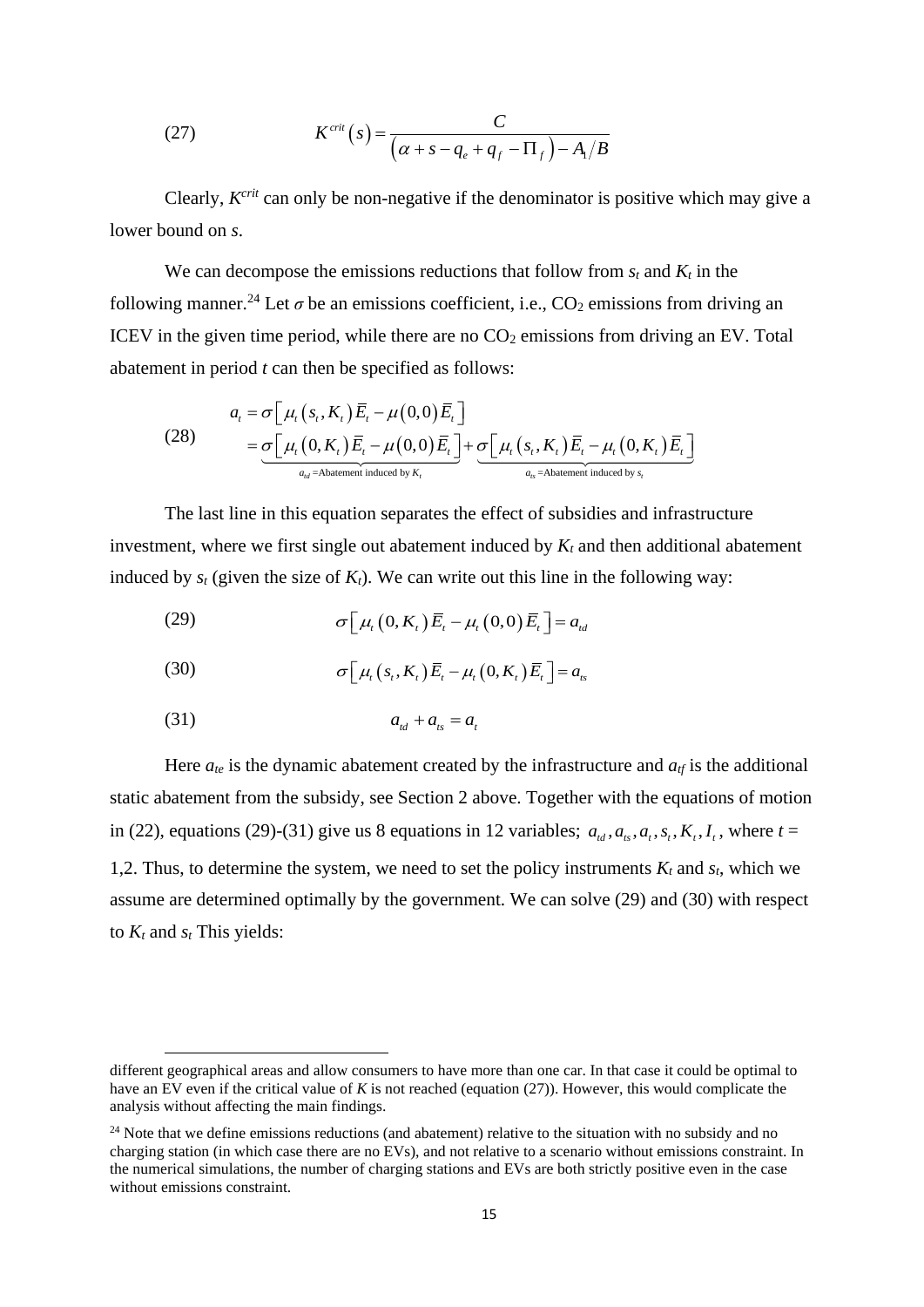(32) 
$$
K_t(a_{id}) = \frac{C + \frac{a_{id}}{\sigma} A_2}{\alpha - \Pi_f - q_e + q_f - \frac{A_1}{B} - \frac{a_{id}}{\sigma} \beta}
$$

(33) 
$$
s(a_{id}, a_{is}) = \frac{\frac{a_{is}}{\sigma} \left( \beta C + A_2 \left( \left( \alpha - q_e + q_f - \Pi_f \right) - \frac{A_1}{B} \right) \right)}{C + \frac{a_{id}}{\sigma} A_2}
$$

Note that as expected  $K_t(a_{td})$  is an increasing function in  $a_{td}$ . We also see that  $K_t(a_{td})$  is lower the cheaper it is to drive an EV  $(q_e)$  or the more expensive it is to drive an ICEV  $(q_f)$ . The reason is that this increases the benefits of driving an EV, and the need for investments as an instrument to increase EVs is therefore lower.

From (31) and  $\mu_t(0,0) = 0$  it follows that the fraction of cars, optimally chosen by the representative consumer, can be expressed as a function of the two types of abatements:

(34) 
$$
\hat{\mu}_t(a_{id}, a_{ts}) = \mu_t(s_t(a_{id}, a_{ts}), K_t(a_{id})) = \frac{a_{id} + a_{ts}}{\sigma \bar{E}}
$$

We can now define the utility of the EV owners as functions of abatement efforts:  
(35) 
$$
V_{e,t}(a_{td}, a_{ts}) = U_{e,t}(\mu_t(s_t(a_{td}, a_{ts}), K_t(a_{td})), s_t(a_{td}, a_{ts}), K_t(a_{td}))
$$

#### 3.2 The Government's decision problem

The governmental decision problem is to decide the values of  $a_{td}$  and  $a_{ts}$  that minimize social cost, taken into account the abatement targets and permit trade restrictions. We define the consumer's cost as the loss in welfare (eq. (20) and (24)) of the transport policy. As derived above, the fraction of EVs can be expressed as a function of the two types of abatement, and therefore, the welfare of the representative consumer is a function of *atd* and  $a<sub>ts</sub>$ . In addition, the government must also consider the cost of investing in  $K<sub>t</sub>$ . If we denote the cost of  $I_t$  by  $\kappa_t(I_t)$ , we can write the social cost of abatement in each period by:<sup>25</sup>

<sup>&</sup>lt;sup>25</sup> Note also that the investment cost functions can be written as functions of abatement in the following way, <sup>15</sup> Note also that the investment cost functions can be written as functions of abatemen  $I_1(a_{1d}) = K(a_{1d}) - (1 - \delta_1)K_0$  and  $I_2(a_{1d}, a_{2d}) = K(a_{2d}) - (1 - \delta_2)K(a_{1d})$ .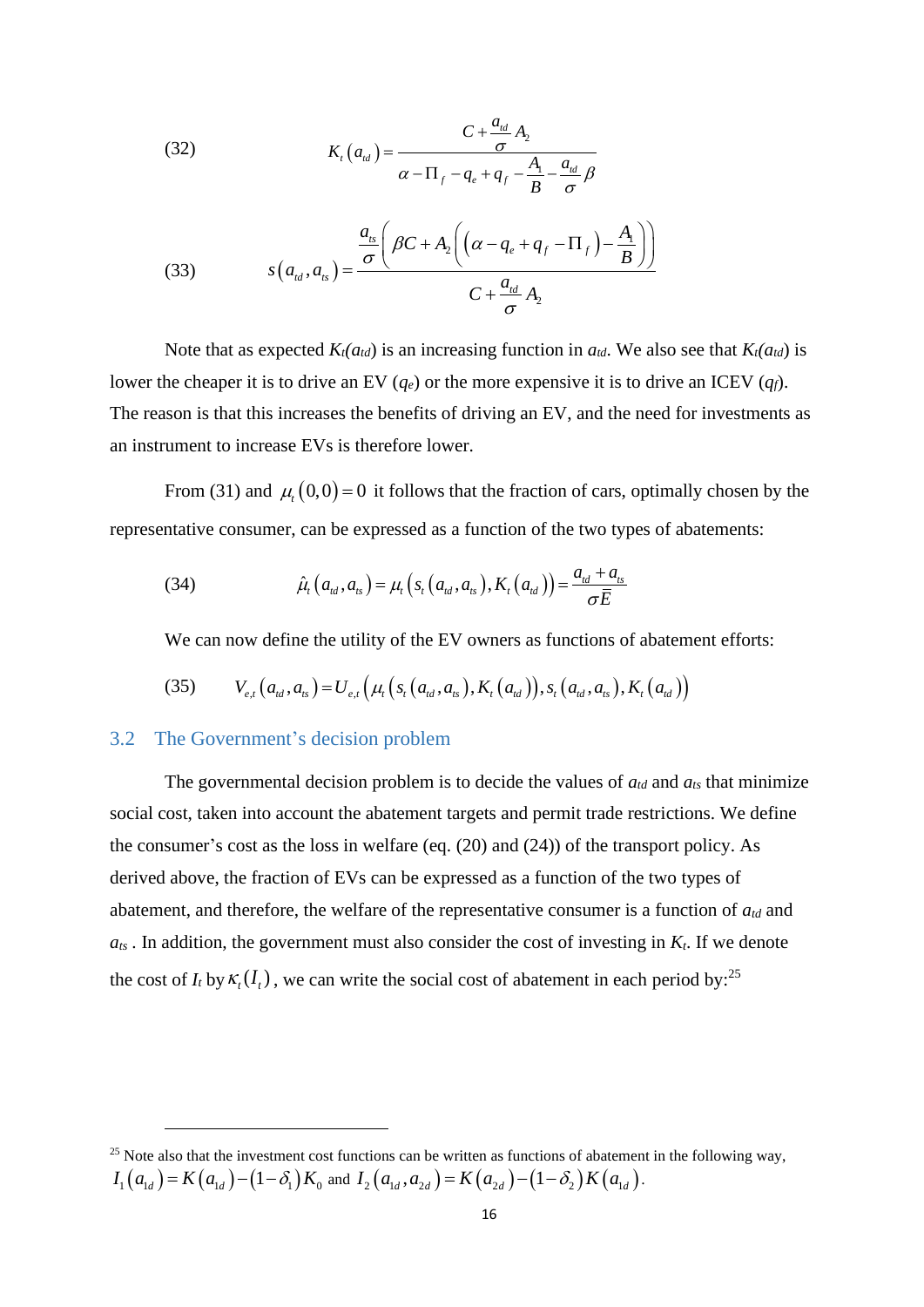(36)  
\n
$$
C_{1}(a_{1s}, a_{1d}) = -V_{e,1}(a_{1d}, a_{1s}) - (\Pi_{f} - q_{f})(1 - \hat{\mu}_{1}(a_{1d}, a_{1s}))\overline{E}_{1}
$$
\n
$$
+ s(a_{1d}, a_{1s})\hat{\mu}_{1}(a_{1d}, a_{1s})\overline{E}_{1} + \kappa(I_{1}(a_{1d}))
$$
\n
$$
C_{2}(a_{2s}, a_{2d}, a_{1d}) = -V_{e,2}(a_{2d}, a_{2s}) - (\Pi_{f} - q_{f})(1 - \hat{\mu}_{2}(a_{2d}, a_{2s}))\overline{E}_{2}
$$
\n
$$
+ s(a_{2d}, a_{2s})\hat{\mu}_{2}(a_{2d}, a_{2s})\overline{E}_{2} + \kappa(I_{2}(a_{1d}, a_{2d}))
$$

Note that we have added the payments of  $s_t$  from the government to EV drivers into the cost functions in (36). The subsidy should not be included in the social cost as it is only an internal domestic transfer. However, since  $s_t$  is included in the utility of the EV owners  $(V_{e,t}(a_{td}, a_{ts})$ ), it must be counterbalanced by government payments.

For simplicity, we have omitted the social cost of public funds. The government's intertemporal cost function may then be written as:

(37) 
$$
TC = \theta_1 C_1 (a_{1s}, a_{1d}) + \theta_2 C_2 (a_{2s}, a_{2d}, a_{1d})
$$

where  $\theta_1$  and  $\theta_2$  are discount factors for period 1 and 2, respectively, which is necessitated by our simulations bundling several years into one period. As assumed in Section [2,](#page-6-0) eq (5), the cost of reducing emissions through increased stock of infrastructure in period 2 is lower the higher abatement following from infrastructure in period 1. This can be seen by differentiating  $C_2(a_{2s}, a_{2d}, a_{1d})$  in (36) with respect to  $a_{1d}$  and  $a_{2d}$ .

(38)  
\n
$$
C_{2_{2d,d}}'' = \frac{\partial^2 \kappa (I_2(a_{1d}, a_{2d}))}{\partial a_{2d} \partial a_{1d}}
$$
\n
$$
= \frac{\partial^2}{\partial a_{2d} \partial a_{1d}} \kappa (K(a_{2d}) - (1 - \delta_2) K(a_{1d}))
$$
\n
$$
= -(1 - \delta) K'(a_{2d}) K'(a_{1d}) \kappa''(I_2) < 0
$$

The first equality in (38) follows from  $\kappa(I_2(a_{1d}, a_{2d}))$  being the only term in  $C_2(a_{2s}, a_{2d}, a_{1d})$  that contains both  $a_{1e}$  and  $a_{2e}$  and is therefore the only term with non-zero crossderivative. As discussed in Section [2,](#page-6-0) the conditions for optimal abatement policies depend on the flexibility of the emissions targets across periods (intertemporal flexibility) and the international permit trade options (spatial flexibility). The first order conditions under the various flexibility scenarios can be expressed in the same way as in (9), (11), (15) and (19).

An increase in the number of fast charger,  $K_t$ , reduces both charging and range anxiety, and thus increases the consumers' utility of shifting from ICEV to EV, which again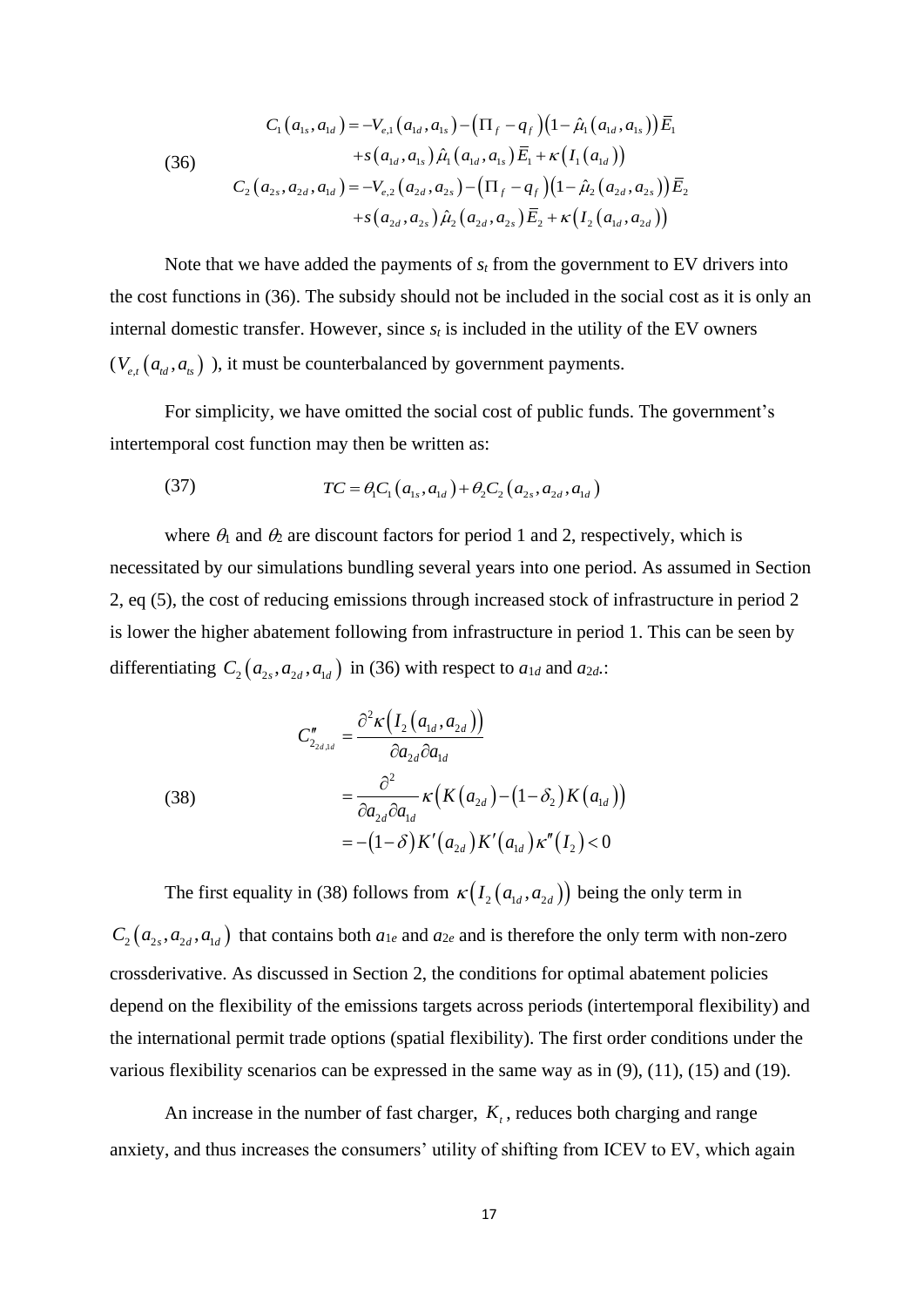decreases the level of the subsidy to induce more EVs. This means that  $C_{t_{ts,td}}'' < 0$  in our model specification.

#### 3.3 Calibration of the model

The model is calibrated to data for Norway with 2020 as the base year. We further consider the periods 2020-2030 and 2030-2050, but assume that all variables are identical each year within in each period, except for the investments in charging station, which occur in the first year within each period. For ease of reference, all parameters are summarized in Appendix C.

The total number of private cars in 2018 is according to Statistics Norway (2019) about 2,750,000, with a share of electric vehicles equal to 7.1%. Predictions for the number of private cars and private transport for the next decades vary (see, e.g., Madslien et al., 2014; KPMG, 2018), but based on these and the current trends, such as car sharing and self-driving cars, it may be reasonable to assume that the total number of private cars will not increase significantly. We have therefore set the total number to 2,900,000 across both periods.

The capital stock in the model is defined as the number of fast charges or supercharges for electric vehicles. 94% of the owners of electric vehicles in Norway charge their cars at home (Figenbaum, 2018). However, fast chargers are important for long distance driving, and the investments in chargers the last few years have mainly been fast chargers in the traffic corridors between cities. In addition, fast chargers in cities may be important for those living in flats without access to home charging. Figenbaum (2018) points to investments in fast chargers as a main instrument to reduce distance anxiety. According to Elbilforeningen (2019), there were 1,852 fast chargers in Norway per 30 June 2019. The Government subsidizes fast chargers outside the main cities through the governmental body ENOVA. The subsidy is 40% of the cost. We assume that there are 2000 fast chargers in Norway in the year 2020, where 50 %, i.e., 1,000, is the number of commercial fast chargers (*G*) not receiving subsidies, while the rest  $(K)$  have received governmental subsidies. The parameter  $B$  in the equation for *G*, i.e., (23), is calibrated based om 2020-values.

Fast chargers consist of several components with different lifetimes. The lifetime of the charger itself is about 10-15 years (Schroeder and Trabe, 2012). However, the cost of the charger is only about 25% of the total costs.<sup>26</sup> Physical facilitation is required such as casting

<sup>&</sup>lt;sup>26</sup> Erik Figenbaum, personal communication.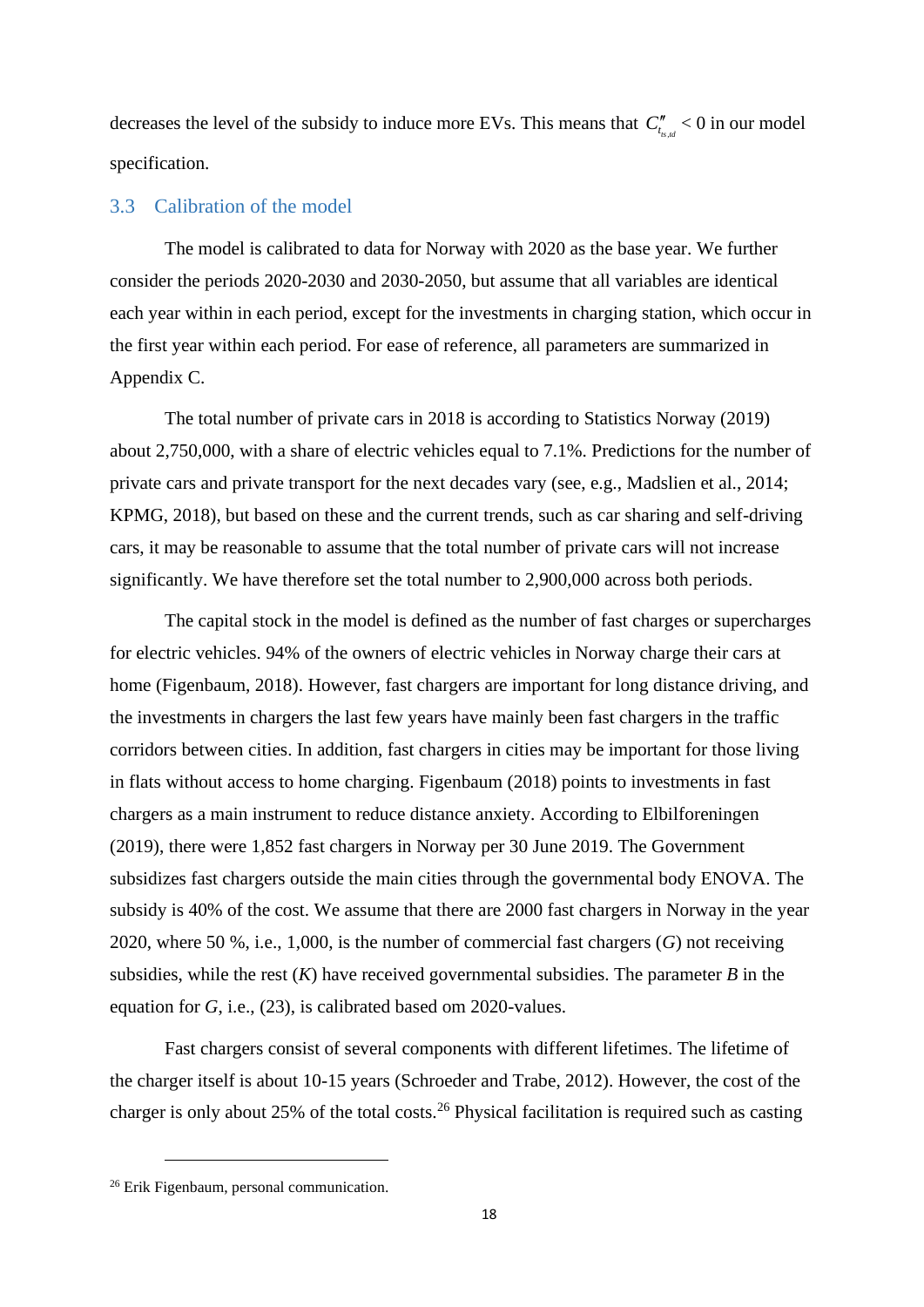and burial of cables, in addition to power connection. These components have longer lifetimes. For road projects as well as power connections, the lifetime is set to 40 years (Statens vegvesen, 2018; NVE, 2019). We therefore choose a lifetime of fast chargers of 40 years, using linear depreciation. We have not set an explicit lifetime of EVs, but we assume that it is possible to set the share of EVs optimal in each period. Alternatively, this can be interpreted as a lifetime of EVs equal to 10 years.

The costs of fast chargers vary. Schroeder and Trabe (2012) report numbers for Germany. For all chargers, the numbers vary between  $\epsilon$ 1000 and  $\epsilon$ 125,000, where the highest number is for public superchargers. Figenbaum (2018, also personal communication) reports prices for fast chargers from NOK 400.000 ( $\epsilon$  40,000) and higher, and that the fast chargers that have received governmental support cost between NOK 500,000 and 700,000  $(\text{\textsterling}50,000$ and  $\epsilon$ 70,000). Based on this, we set the price of fast chargers to  $\epsilon$ 60,000 and the subsidy to  $\epsilon$ 24,000 (40%). In the model, the investment cost is assumed quadratic, i.e.,  $\eta(I) = \eta I^2$ , where  $\eta$  is calibrated based on values in 2020.

The costs of driving a car are taken from Smarte Penger (2019). Based on a set of assumptions,<sup>27</sup> the annual cost of an EV and an ICEV vehicle is set to  $\epsilon$ 8,600 and  $\epsilon$  10,900 respectively. These numbers include taxes and subsidies. The subsidy rate is taken from Kverndokk et al. (2020), who calculate the subsidy to electric vehicles to be 20%. Thus, the cost of driving an electric vehicle without subsidies is set to  $\epsilon$ 10,300. Further, the tax rate on ICEVs is set to 40% based on Kverndokk et al. (2020).

CO<sup>2</sup> emissions per year from ICEVs is set to 2.2 ton, and held constant in the analysis. This calculation is based on a driving distance of 16,000 kilometers per year, and emissions of 140g CO<sup>2</sup> per kilometer. This is a little bit lower than the numbers calculated for 2016 from Statistics Norway (2018), which is 153g per kilometer. However, the  $CO<sub>2</sub>$  emissions from driving an average car have fallen over the last few years.

Further, we set the discount rate to  $4\%$  annually.<sup>28</sup>

<sup>&</sup>lt;sup>27</sup> E.g., the retail price is NOK 400,000 ( $\epsilon$ 40,000), annual driving distance is 16,000 kilometers, and the car is sold after three years.

 $^{28}$  The recommendation in the Ministry of Finance (2012) for public projects with normal risk and a horizon of less than 40 years is to use a discount rate equal to 4 per cent. They assume a risk-free interest rate of 2.5 per cent and a risk adjustment of 1.5 per cent.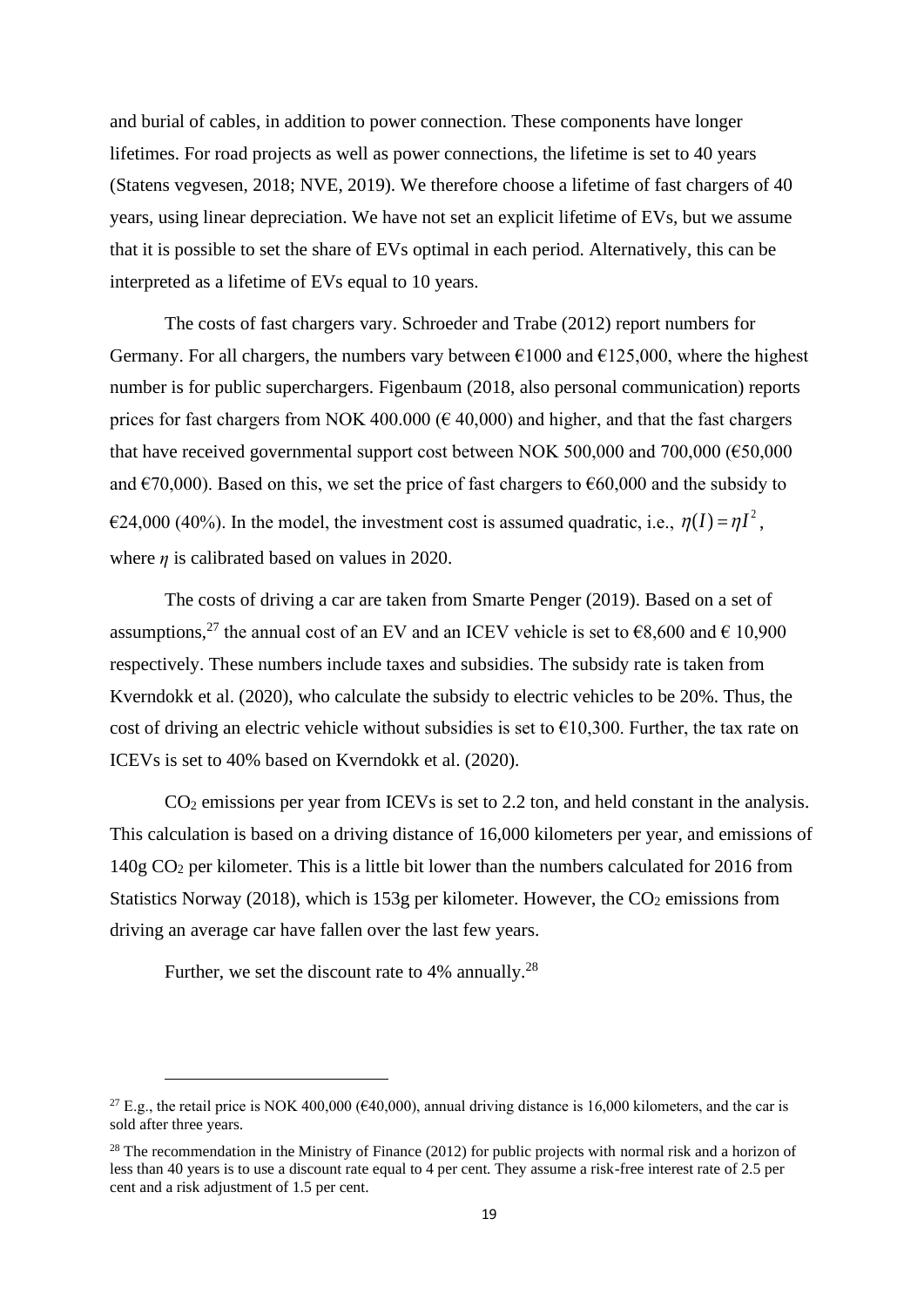It is hard to find estimates from the literature to calibrate the rest of the parameters (*α,*   $β$ ,  $A_1$ ,  $A_2$ ,  $C$ ,  $\Pi_f$ ), and we need to make some assumptions. We assume that the marginal charging anxiety is the same in rural and urban areas, and that the total (urban plus rural) marginal charging anxiety is the same as the marginal range anxiety. As the total number of vehicles is exogenous, we can scale the model so that  $\prod_{f} = q_f$ . We further assume that in absence of range and charging anxiety, 90% of the population would choose an EV instead of driving an ICEV. Thus, there would still be preferences for ICEVs in this case even if the costs of driving are cheaper for EVs, due to heterogeneity of preferences for cars beyond costs. Finally, we assume that the present (base year) subsidy is too low to compensate for range and charging anxiety. For simplicity, we assume that the subsidy should be doubled to outweigh these anxieties. However, as several of these assumptions are a bit ad hoc, we do sensitivity analyses.

The model is a two-period model, and investments made for the period 2031-2050 will have lower value than investments made for the period 2020-2030, since the benefits of the investments after 2050 do not count. Thus, to adjust for this, we have included a factor that scale down the investment costs based on the remaining lifetime of the investments from 2051 onwards. The longer the remaining lifetime, the lower is this factor. Appendix B gives the calculations of these factors at the different times of investment.

#### 3.4 Permit market assumptions

We will explore how the possibilities for emissions trade across countries affect the optimal distribution of the two types of abatement policies. For this task, we will need estimates of the future prices of tradable emissions. EU aims to cut emissions by 55% by 2030 (compared to 1990) and to be carbon neutral by  $2050.<sup>29</sup>$  However, at present (February 2022), EU has not specified the new emissions target for sectors not covered by the EU-ETS (non-ETS); the Effort Sharing Regulation. In addition to EU Member States, Iceland and Norway have agreed to implement the Effort Sharing Regulation, which translates this commitment into binding annual GHG emission. Norway's present target is to reduce non-ETS emissions by 45% in 2030 compared to 2005, but the new EU target will likely mean that Norway has to reduce non-ETS emissions with more than 50%. Non-ETS includes land and sea transport as well as agriculture, buildings and waste. However, we restrict the analyses to emissions from passenger cars in our numerical analysis, and assume that these emissions will have to drop in

<sup>&</sup>lt;sup>29</sup> [2030 Climate Target Plan | Climate Action \(europa.eu\)](https://ec.europa.eu/clima/policies/eu-climate-action/2030_ctp_en#:~:text=With%20the%202030%20Climate%20Target%20Plan%2C%20the%20Commission,from%20the%20previous%20target%20of%20at%20least%2040%25.) (accessed 21.9.2021).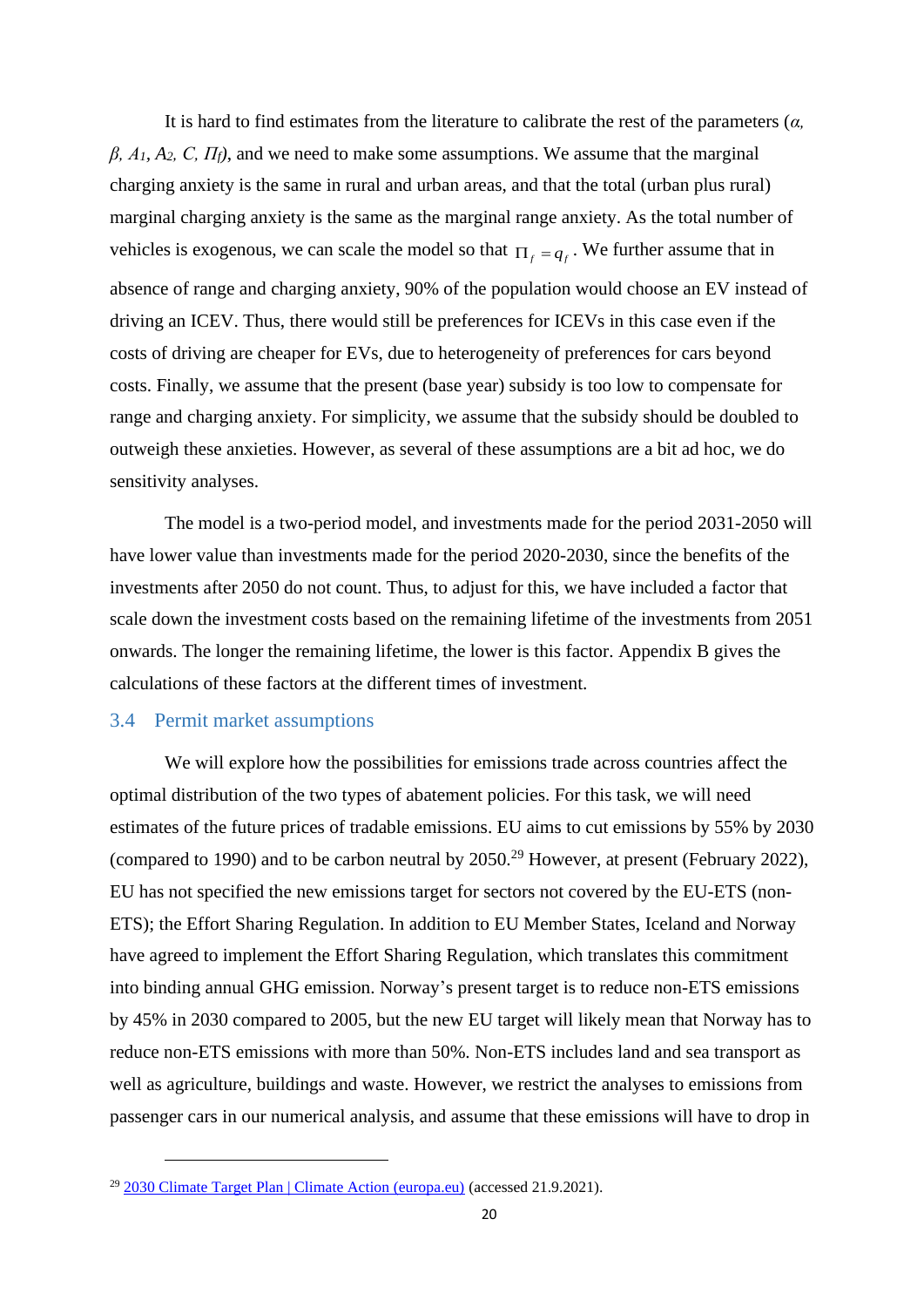line with total non-ETS emissions in Norway. As Norwegian emissions from passenger cars fell by 18% from 2005 to 2019,<sup>30</sup> and by assuming a new target of 55% in 2030, emissions then have to fall by 45% from 2020 to 2030. For simplicity, we set this target to 50%. Further, in 2050, we assume that the whole car fleet has to be electric. As we do simulations over periods of ten years (2020-2030) and 20 years (2030-2050), we set the targets equal to the average between the start year and the final year in the period. Thus, annual targets are implemented as  $25\%$  reduction from 2020 to 2030, and 75% reduction from 2030 to 2050.<sup>31</sup>

The Effort Sharing Regulation allows for some flexibility in terms of banking and borrowing across time periods, and limited flexibility in terms of access to credits from the land use sectors and EU-ETS allowances. Member States can also buy and sell allowances from and to other Member States. In the following, we refer to this potential trade in allowances across countries as the non-ETS permit market. Although permit trade is an option, there is yet no permit market, and it remains to be seen whether a permit market will emerge. Also, the Norwegian Government has signaled that permit trade will only be used if it is "strictly necessary".<sup>32</sup>

The literature investigating the potential price path for non-ETS permits is scarce, and obviously, price estimates will be highly uncertain. The permit market price, if a permit market emerge, will not only depend on the abatement costs in the non-ETS sectors, but also on the use of the flexible mechanisms of the Effort Sharing Regulation, and the use of other policy instruments and legislations for achieving other energy and environmental targets (e.g., renewable shares and energy efficiency), see Aune and Golombek (2021) and EC (2018).

Bye et al. (2019) construct marginal abatement costs under EU's Effort Sharing Regulation based on a multi sector CGE model. For estimating the permit market price in 2030, they have as a starting point two reference scenarios for projected 2030 emissions of  $CO<sub>2</sub>$  in EU (with current policies), EC (2016) and EU (2017), and they consider various options for flexibility mechanism and abatement also for non- $CO<sub>2</sub>$  GHG. They pick out two key scenarios, one which leads to a 2030 permit price of 64 Euro per ton CO2, and another

<sup>30</sup> [Klimagassutslipp fra veitrafikk \(miljodirektoratet.no\)](https://miljostatus.miljodirektoratet.no/tema/klima/norske-utslipp-av-klimagasser/klimagassutslipp-fra-veitrafikk/) (accessed 21.09.2021).

<sup>&</sup>lt;sup>31</sup> The emissions in 2020 are equal to  $\sigma(1-\mu_0)\bar{E}$  , while emissions in 2030 should be  $0.75 \cdot \sigma(1-\mu_0)\bar{E}$ . Setting  $0.75 \cdot \sigma (1 - \mu_0) \overline{E} = \sigma (1 - \mu_{2030}) \overline{E}$ , i.e.,  $0.75 \cdot (1 - \mu_0) = (1 - \mu_{2030})$ , we calculate that  $\mu$  over the period 2020-2030 should be about 0.3. In a similar way, *µ* over the period 2030-2050 should be about 0.77. <sup>32</sup> [Granavolden-plattformen -](https://www.regjeringen.no/no/dokumenter/politisk-plattform/id2626036/#klima) regjeringen.no (accessed 21.09.2021).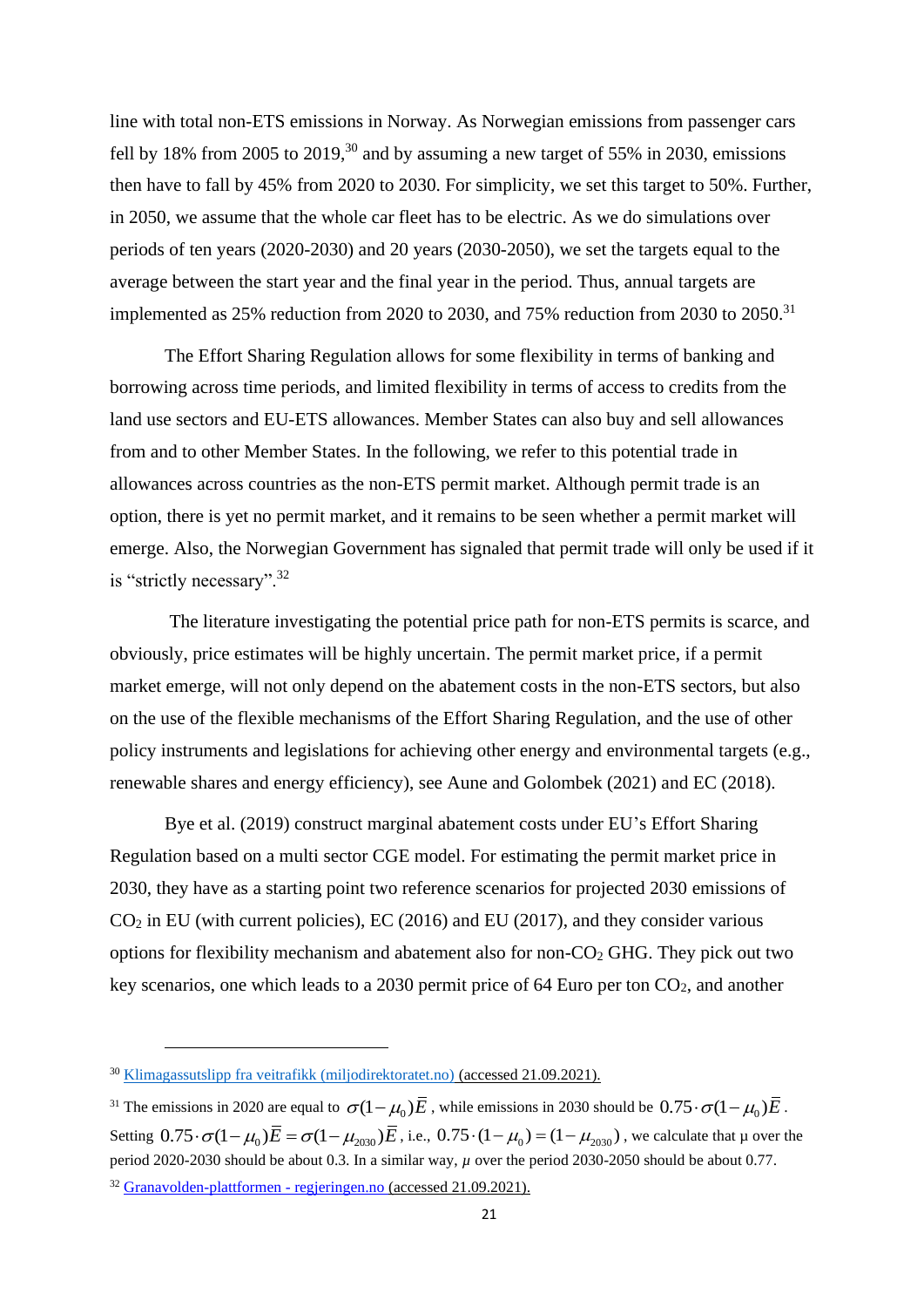(the highest cost scenario) which gives a permit price of  $158$  Euro per ton  $CO<sub>2</sub>$ . The permit price in the low-cost scenario of Bye et al. (2019) is in line with the permit price of 70 Euro in the uniform tax scenario in Vielle (2020) and the prices of Euro 60 and Euro 91 based on macro-economic modelling of cost efficient abatement in Capros et al.  $(2014)$ <sup>33</sup> We will use the price scenarios from Bye et al. (2019) for 2030 in our numerical model.

Bye et al. (2019) do not present any figures for 2050, but they report that the marginal abatement cost curve is convex. For 2050 with carbon neutrality in Europe, we choose to operate with marginal abatement costs (permit prices) 2.5 times as high as the 2030 prices in our numerical illustration. This is in line with Capros et al. (2014). Thus, in the low permit price scenario, the permit price in 2030 is  $\epsilon$ 64 and  $\epsilon$ 160 in 2050. In the high permit price scenario, the permit price is  $\epsilon$ 158 in 2030 and  $\epsilon$ 395 in 2050.

### 4 Numerical results – the case for Norway

We now turn to scenarios for electrification of passenger cars in Norway, given the emissions targets as explained in the previous section. We denote the first period (2020-2030) 2030 and the second period (2030-2050) 2050. As the second period starts ten years after the beginning of the first period, second period welfare is discounted by ten years in order to compute the net present value (NPV) of total welfare. To capture the uncertainty about flexibility in non-ETS across periods and across countries, we consider five scenarios (S1- S5), where the sum of emissions targets over both periods are identical across the scenarios. These scenarios are compared to a benchmark scenario without emissions caps (S0):

- S0. No emissions caps
- S1. Emissions targets in each period without permit trade.
- S2. Full intertemporal flexibility without permit trade.
- S3. Emissions targets in each period and permit trade (spatial flexibility). Permit price set to €64 in 2030 and €160 in 2050.
- S3b. Same as scenario S3 (spatial flexibility), but with higher permit prices. Permit price set to €158 in 2030 and €395 in 2050.

<sup>&</sup>lt;sup>33</sup> Bye et al. (2019) use 2011-prices, whereas Vielle (2020) and Capros et al. (2014) use 2017-prices and 2005prices, respectively.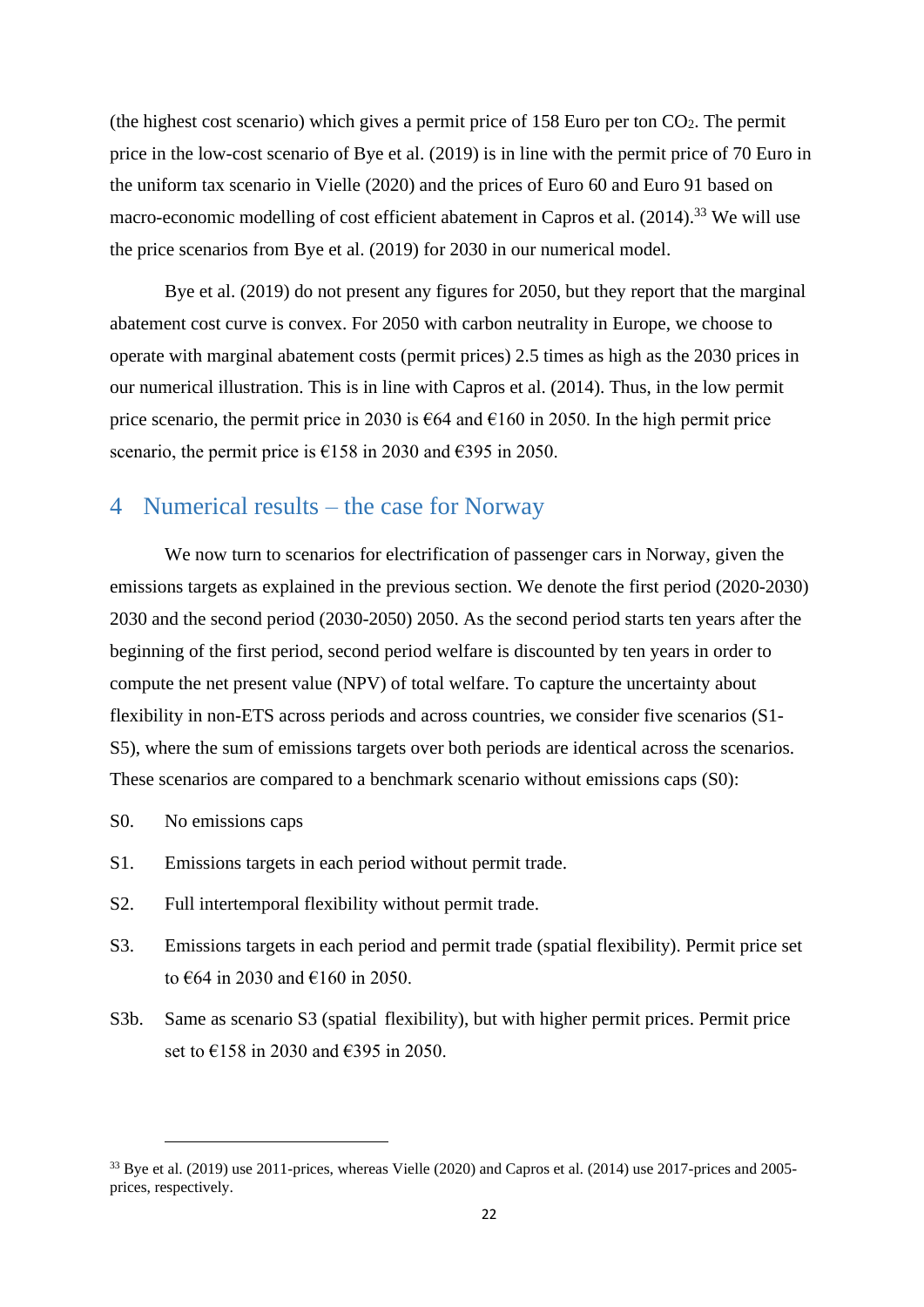S4. Full intertemporal flexibility and permit trade (spatial flexibility). Permit price set to  $\epsilon$ 229 in 2030 and  $\epsilon$ 342 in 2050 (this gives constant NPV price, equal to the a weighted average of the permit prices in S3b).

The results are summarized in Table 1. From the table we see that a general result is that the subsidy should be lower and the investments in charging stations should be higher than in the initial situation in all scenarios. More EVs increase charging anxiety, while more charging stations reduce anxiety ceteris paribus. This might indicate that charging and range anxiety have not been taken fully into account in the present governmental decision-making.

In the scenario with no emissions caps (S0), no new abatement policies are implemented, but there are still significantly higher shares of electric cars in the two periods (26.4% and 33.3%, respectively) than in 2020 (7.1%). The optimal number of subsidized charging stations (*K*) increases eightfold as compared to 2020, i.e., (see the Table 1). These results should be interpreted with caution, however, as they follow to a large degree from the calibration, and the implicit assumption that the current level of stations and EVs are far too low. In absence of emissions targets, the optimal subsidy is negative as more EVs mean more charging anxiety (negative externality), but we only consider non-negative subsidies in our analysis.<sup>34</sup> Building more charging stations, on the other hand, reduces both charging and range anxiety.

Imposing constraints on emissions over the two periods involves social costs, i.e., defined as a fall in social welfare, see Table 1 (all welfare values are shown as NPV). Without any flexibility (S1), welfare decreases by more than 800 million Euro in period 1 and almost 6 billion in period 2 (when social welfare turns from positive to negative). Note, however, that environmental welfare gains from lower GHG emissions are not included in our analysis, so we cannot assess from these results whether the emissions cap involves a welfare gain or loss. We are instead interested in comparing the different policy scenarios, i.e., scenarios S1-S4.

Looking more closely at scenario S1, where the emissions cap must be met without any spatial or intertemporal flexibility, the share of EVs increases moderately in period 1 and substantially in period 2. This follows from the much stronger emissions cap in the last period. Note that the emissions constraint in period 1 is in fact not binding – the share of EVs

 $34$  If we allow for negative subsidies, the optimal subsidies in periods 1 and 2 are  $-162$  and  $-180$ , respectively, and the shares of EVs drop to respectively 22% and 27%. The number of charging stations then *increases* by 7- 10%.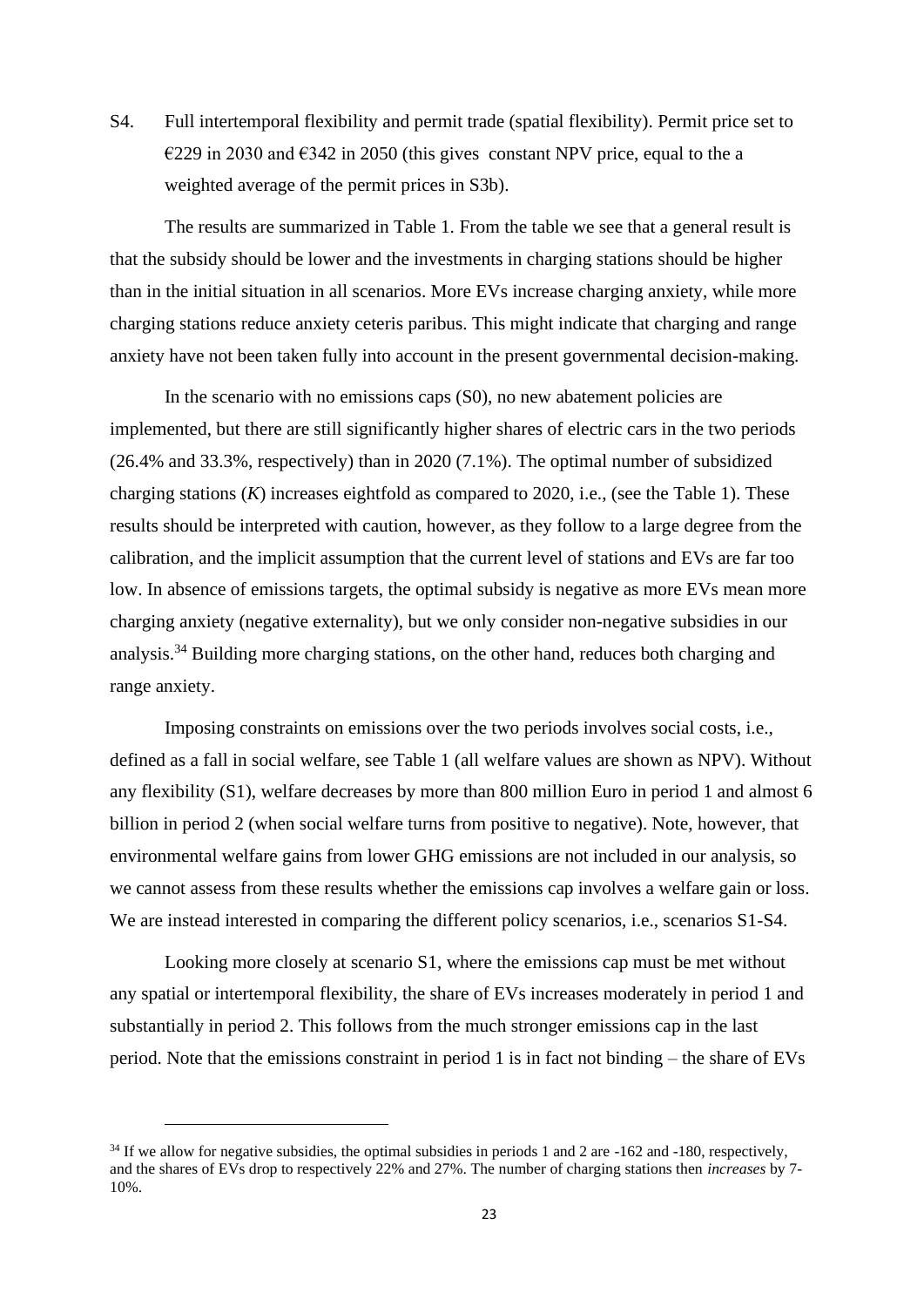is 35% and thus exceeds the target of 30%. The reason is that it is optimal to invest in many charging stations already in period 1, which increases the demand for EVs even without any subsidy (note that the subsidy in period 1 is zero). The number of subsidized charging stations increases by around 50% in period 1 and doubles in period 2 (compared to scenario S0). The large number of stations makes it more tempting for car owners to buy an EV as the charging and range anxieties diminish substantially. In the second period it is optimal to implement a subsidy to EV owners (but only one third of the initial subsidy).

Next, we consider the effects of allowing for intertemporal flexibility (scenario S2). That is, total emissions in the two periods cannot exceed the sum of emissions in the two periods in scenario S1, but the temporal distribution of emissions is chosen optimally. We see from Table 1 that it is optimal to decrease emissions further in Period 1 compared to scenario S1, that is, increasing the share of EVs (from 35% to 45%), to allow for less emissions reductions in Period 2 (reducing the share of EVs from 77% to 70%). Welfare drops in Period 1, but the sum of NPV welfare increases by around one billion Euro. A higher share of EVs in the first period requires a positive subsidy also in this period, whereas the subsidy is slightly reduced in the second period. The number of charging stations increases by around 20% in Period 1 compared to S1, but it is only marginally reduced in Period 2, reflecting that there are diminishing returns from new stations. Hence, the optimal number of stations is less sensitive to the number of EVs the higher is the EV share. The reason is that the marginal benefits of more stations (with respect to reducing anxieties) drop quite substantially as the number of stations increases, see e.g. equation (20).

With spatial instead of intertemporal flexibility (comparing S3 with S1), the impacts obviously depend highly on the assumed permit price. With the low price (scenario S3), there are only small changes in Period 1 (some purchase of permits), while in Period 2 it is optimal to buy a huge amount of permits, relaxing the domestic emissions constraint and reducing the number of EVs from 77% to 44%. The EV subsidy and the number of stations also drop accordingly. Total welfare improves by around 3 billion Euro compared to scenario S1 with no flexibility.

If permit prices are about 150% higher (scenario S3b), it is optimal to sell rather than buy permits in Period 1, while still buy in Period 2, although significantly less than in S3. Compared with S3, it is optimal to increase the share of EVs in both periods. A positive EV subsidy is now required in both periods, and it is substantially larger in Period 2, compared with S3. There are still welfare gains from permit trade (vis-a-vis scenario S1 with no

24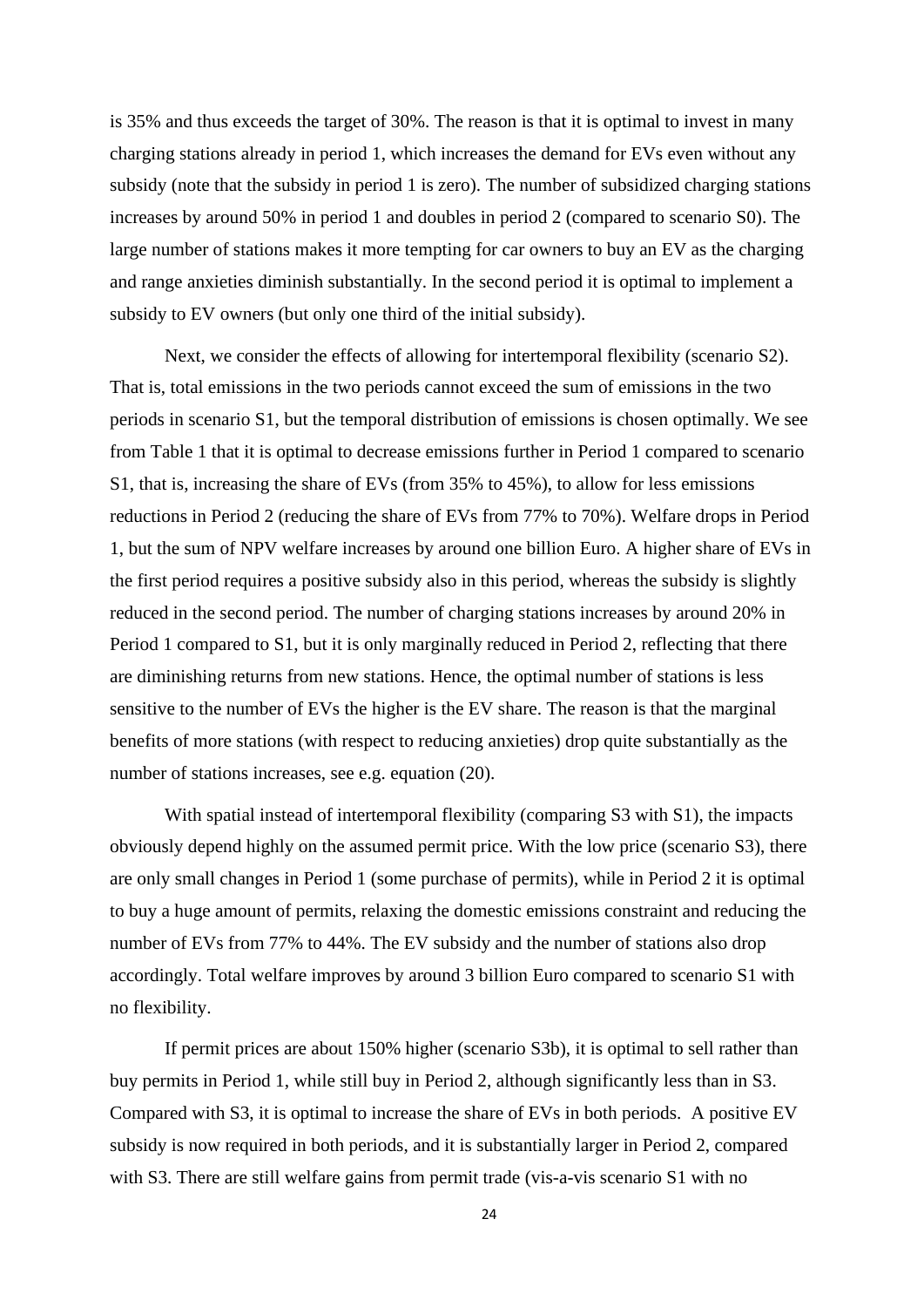flexibility), but less than in scenario  $S3<sup>35</sup>$  Both scenario 3 and 3b show that the emission price has a significant impact on the electrification of the car fleet.

Finally, we consider the scenario (S4) with full flexibility (spatial and intertemporal), where the permit price is initially much higher than in the other scenarios and rises with the assumed discount rate of 4%, so that the weighted permit price is the same as in scenario 3b. Compared with 3b, it is optimal to reduce emissions much more in the first period, realized via a very high EV subsidy and building of more stations. The reason is that the permit price is so high that it will be optimal to sell permits and the need for abatement is therefore larger. Emissions are also reduced more in period 2 (compared with scenario 3b) even though the permit price in this period is lower. The additional buildup of stations in period 1 makes it more beneficial to stimulate the use of EVs by subsidies also in period 2. Total welfare is reduced less in this scenario than in any of the other scenarios with emissions constraint (S1- S4).

| Scenario       | Period | Share   | Number of EV |                    | Total              | $a_{td}$  | $a_{ts}$         | $\boldsymbol{a}_{\boldsymbol{td}}$ |
|----------------|--------|---------|--------------|--------------------|--------------------|-----------|------------------|------------------------------------|
|                |        | of EVs  | stations     | subsidy            | welfare            | million   | million          | $a_{td} + a_{ts}$                  |
|                |        | $(\mu)$ | (1000 K)     | $(\epsilon$ /year) | $(bill. \epsilon)$ | tons/year | tons/year        |                                    |
| <i>Initial</i> | 2020   | 7%      | 1.0          | 1700               | NA                 | <b>NA</b> | <b>NA</b>        | NA                                 |
| situation      |        |         |              |                    |                    |           |                  |                                    |
| S <sub>0</sub> | 2030   | 26%     | 8.2          | $\boldsymbol{0}$   | 1.1                | 1.69      | 0.00             | $\mathbf{1}$                       |
|                | 2050   | 33%     | 11.3         | $\boldsymbol{0}$   | 2.6                | 2.13      | 0.00             | $\mathbf{1}$                       |
| S1             | 2030   | 35%     | 12.2         | $\boldsymbol{0}$   | 0.3                | 2.22      | 0.00             | $\mathbf{1}$                       |
|                | 2050   | 77%     | 22.2         | 565                | $-3.3$             | 2.96      | 1.93             | 0.61                               |
| S <sub>2</sub> | 2030   | 45%     | 14.7         | 128                | $-1.1$             | 2.46      | 0.38             | 0.86                               |
|                | 2050   | 70%     | 22.0         | 436                | $-0.9$             | 2.96      | 1.48             | 0.67                               |
| S <sub>3</sub> | 2030   | 33%     | 11.0         | $\overline{0}$     | 0.7                | 2.09      | $\boldsymbol{0}$ | $\mathbf{1}$                       |
|                | 2050   | 44%     | 16.2         | 64                 | $-0.65$            | 2.59      | 0.20             | 0.93                               |

<sup>&</sup>lt;sup>35</sup> As seen in Table 1, welfare in Period 1 actually drops (marginally) when permit trade is allowed in scenario S3b (vis-a-vis scenario S1 with no flexibility). The reason is that the higher number of stations in Period 1 also benefits Period 2 (while the investment costs fall on Period 1).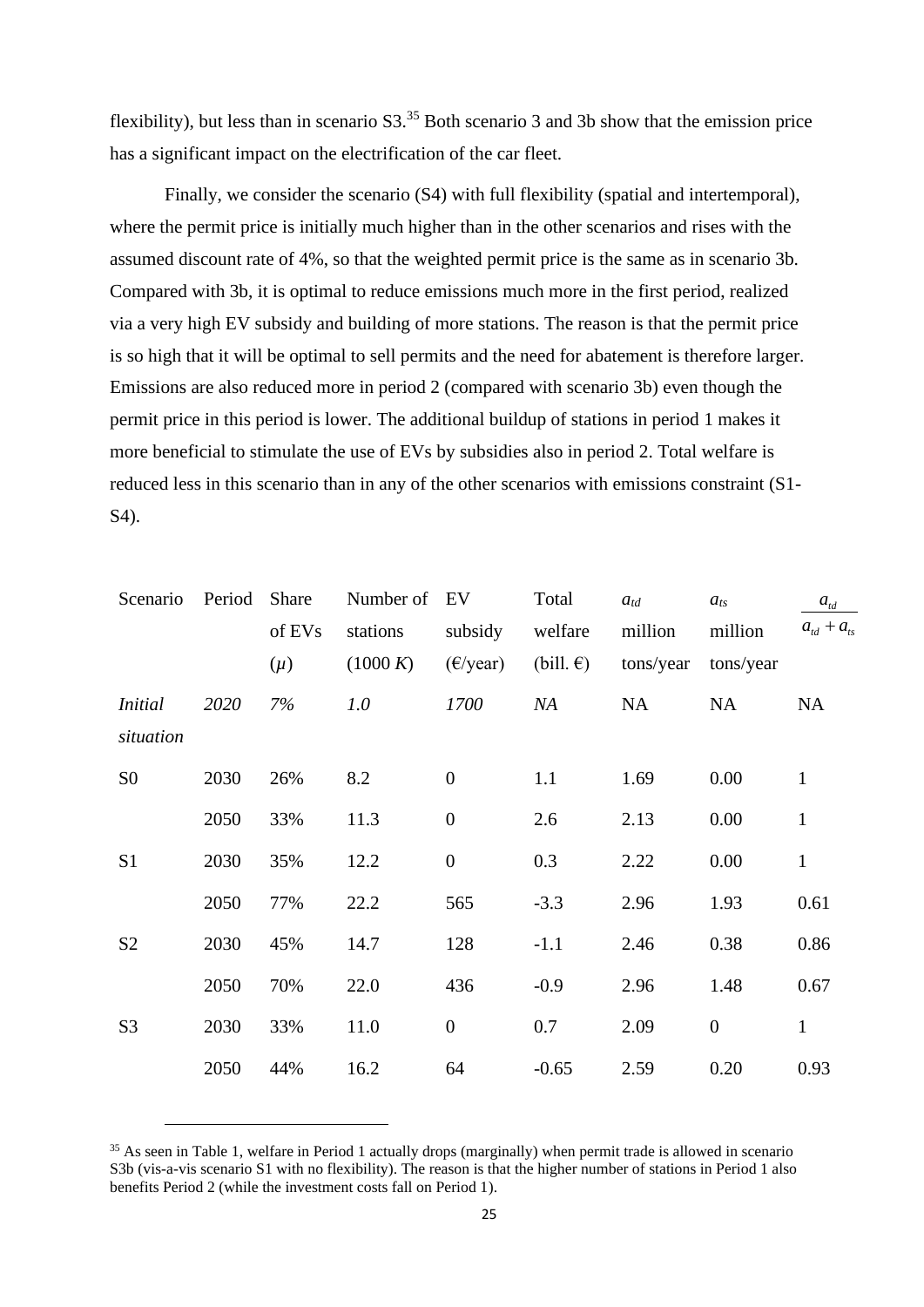| S3b       |  | 2030 40% 14.1 55 0.3 2.41 0.16 0.93   |  |  |  |
|-----------|--|---------------------------------------|--|--|--|
|           |  | 2050 71% 22.0 462 -2.7 2.9 1.58 0.65  |  |  |  |
| $S4^{36}$ |  | 2030 52% 16.4 236 2.9 2.61 0.73 0.78  |  |  |  |
|           |  | 2050 85% 24.9 653 -4.2 3.09 2.30 0.57 |  |  |  |

#### **Table 1. Outcomes of different scenarios**

Table 1 also shows the levels of  $a_{td}$  and  $a_{ts}$ , i.e., the levels of abatement through respectively investing in charging stations (dynamic abatement policy) and EV subsidies (static abatement policy). We see that variations in  $a_{td}$  and  $a_{ts}$  correspond to variations in number of stations (*K*) and EV subsidy. We use these results to test the propositions in Section 2.

Proposition 1 states that if the emissions constraint for period 2 is binding, costeffective climate policy implies that the marginal abatement cost of dynamic policies exceeds the marginal cost of static policies in period 1. This is the case independent of flexibility in reaching the climate target. We test this proposition for the scenarios S2, S3b and S4. Note that we cannot test this in the scenarios where  $a_{1s} = 0$  as we do not have interior solutions in these cases (i.e., scenarios S1 and S3). We find that the marginal costs of  $a_{1d}$  are 2-3 times higher than the marginal costs of  $a_{1s}$ , thus confirming Proposition 1.

Proposition 2 states that when there are constraints on banking and borrowing in the permit market, an increase in the permit price in one period makes it profitable to increase both static and dynamic abatement in the other period if the cross derivative ( $C_{t_{s,dd}}^{"} < 0$ ) is negative, which is the case in our numerical model. Further, Proposition 3 states that under certain conditions, dynamic abatement increases more than static abatement (when the permit price increases in another period). Scenarios S3 and S3b cover the cases with these constraints, and Figure 1 illustrates the case with an increase of the permit price in Period 1. The figure shows the permit price in Period 1 along the horizontal axis, and the optimal abatement and permit demand as a function of this price (with the Period 2 permit price being fixed at 395 Euro/ton).

<sup>&</sup>lt;sup>36</sup> When the price of emission quotas increase with the discount rate and quotas are bankable, one is indifferent between buying and selling at the different points in time so whether costs/income is allocated to period 1 or 2 does not matter for total social welfare. Here the cost of quota purchases, 5.46 billion  $\epsilon$  is allocated to period 1.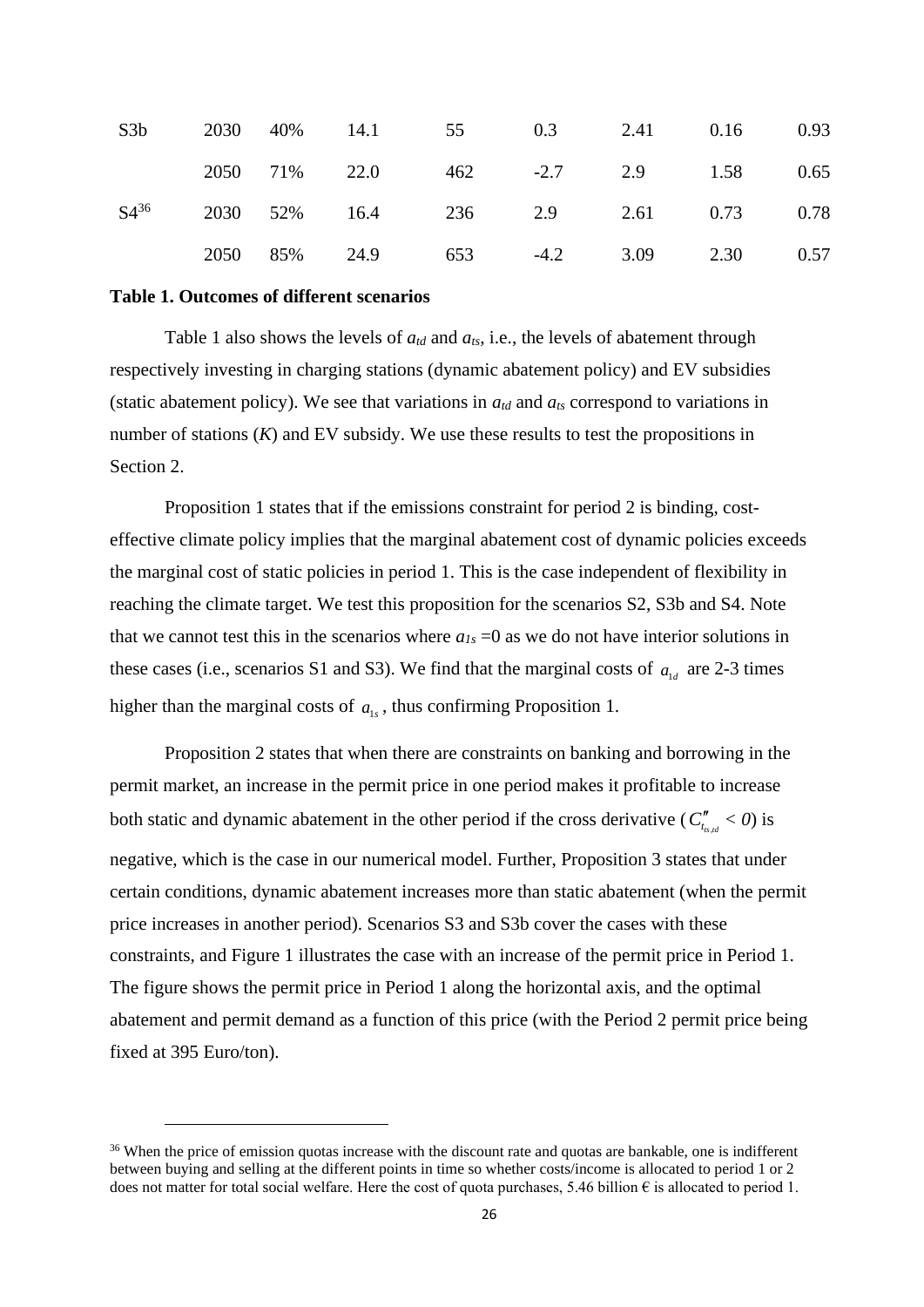

## **Figure 1: Effects of an increase in the permit price in Period 1 on the two abatement options and permit demand in a permit market with restrictions on banking and borrowing (spatial flexibility).**

We see from Figure 1 that permit sales in the first period increase as expected (permit demand becomes more negative). Furthermore, both static (*a1s*) and dynamic (*a1d*) abatement in Period 1 increase with the permit price. The sum of additional abatement equals the additional permit sales. As seen from the figure, static abatement increases much more than dynamic abatement in the first period. This is because of the diminishing returns to stations, as explained above. We also notice that both static  $(a_{2s})$  and dynamic  $(a_{2d})$  abatement in Period 2 also increase, although only slightly, with higher permit price in Period 1, thus confirming Proposition 2. The reason is that the additional charging stations built in Period 1 are also to some degree in operation in Period 2, which makes it less costly to comply with the emissions target in the second period. Although hardly visible in the figure, dynamic abatement in Period 2 increases slightly more than static abatement, confirming Proposition 3. As a consequence of somewhat more abatement in Period 2, permit demand in this period declines as the permit price in Period 1 increases.

We now turn to the effects of an increase of the permit price in Period 2, see Figure 2.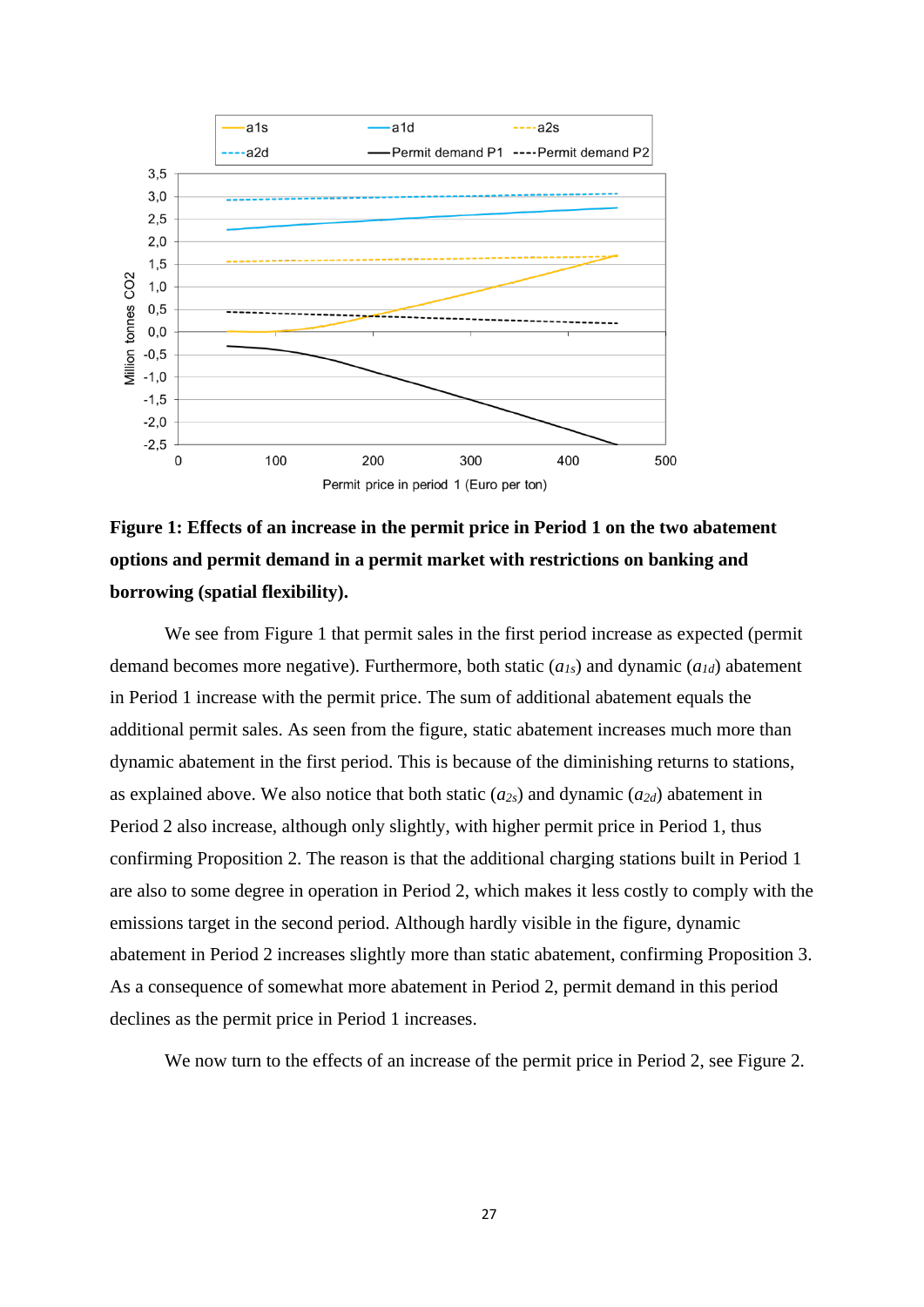

## **Figure 2: Effects of an increase in the permit price in Period 2 on the two abatement options and permit demand in a permit market with restrictions on banking and borrowing (spatial flexibility).**

Not surprisingly, permit demand in Period 2 drops substantially as the permit price in that period increases, whereas both static  $(a_{2s})$  and dynamic  $(a_{2d})$  abatement in Period 2 increase to comply with the emissions target in that period. Again we see that static abatement increases much more than dynamic abatement. This is partly because of the diminishing returns to stations, but also because more stations are being built in Period 1 and these are only partially depreciated in the following period. That is, even though the permit price in Period 1 is unchanged, and there is no intertemporal flexibility, it is optimal to build more stations in Period 1 as the future permit price increases (increasing *a1d* in Figure 2). The explanation is the convex investment costs of building stations, which makes it cost-effective to smooth investments over time.<sup>37</sup> More charging stations in Period 1 further increases the optimal level of EVs in the first period, thus increasing both static  $(a_{1s})$  and dynamic  $(a_{1d})$ abatement, again in accordance with Proposition 2. The increase in static abatement is much smaller than the increase in dynamic abatement in period 1 though, consistent with Proposition 3. With more abatement in Period 1, permit sales in this period are accordingly increased when the permit price in Period 2 increases. To conclude, the numerical results

 $37$  Due to partial depreciation and discounting it is optimal to build a majority of stations in the second period when there are more EVs (because of the stricter emissions target), see the figure.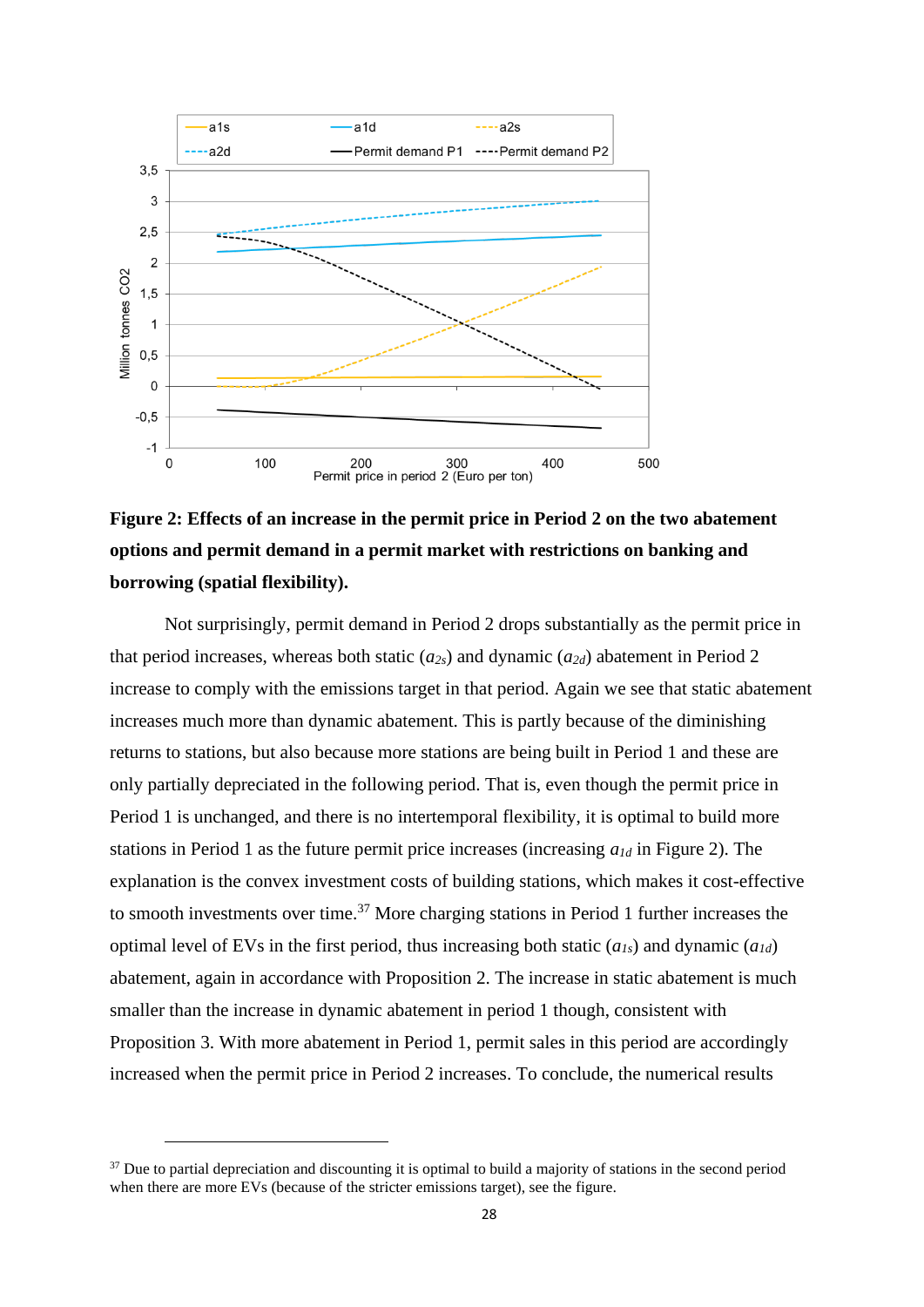confirm our results from the analytical model in Section [2;](#page-6-0) the larger the increase in the permit price in the second period, the more profitable to invest in long lasting infrastructure today, relative to short-lived policies.

We can also illustrate demand for permits when there is intertemporal flexibility as in scenario S4. Recall that with efficient markets, the government is indifferent between different purchasing dates, as the price of a permit will increase at a rate equal to the discount rate. Without loss, we can therefore assume that all permit sales/purchases have been done in Period 1. Permit demand and policy instruments have been plotted in Figure 3 as a function of the generic permit price.



## **Figure 3: Effects of an increase in the permit price on the two abatement options and permit demand in a permit market with intertemporal flexibility.**

As Figure 3 shows, abatement increases and permit purchase turns into permit sales as the permit price increases. As in Figure 2, static abatement increases much more than dynamic abatement (the exception being at low permit prices when the optimal EV subsidy is zero).

#### 4.1 Sensitivity analyses

As indicated in Section 3, the parameters of the model are uncertain, and we had to make several assumptions in the calibration of the model. Thus, we have performed a number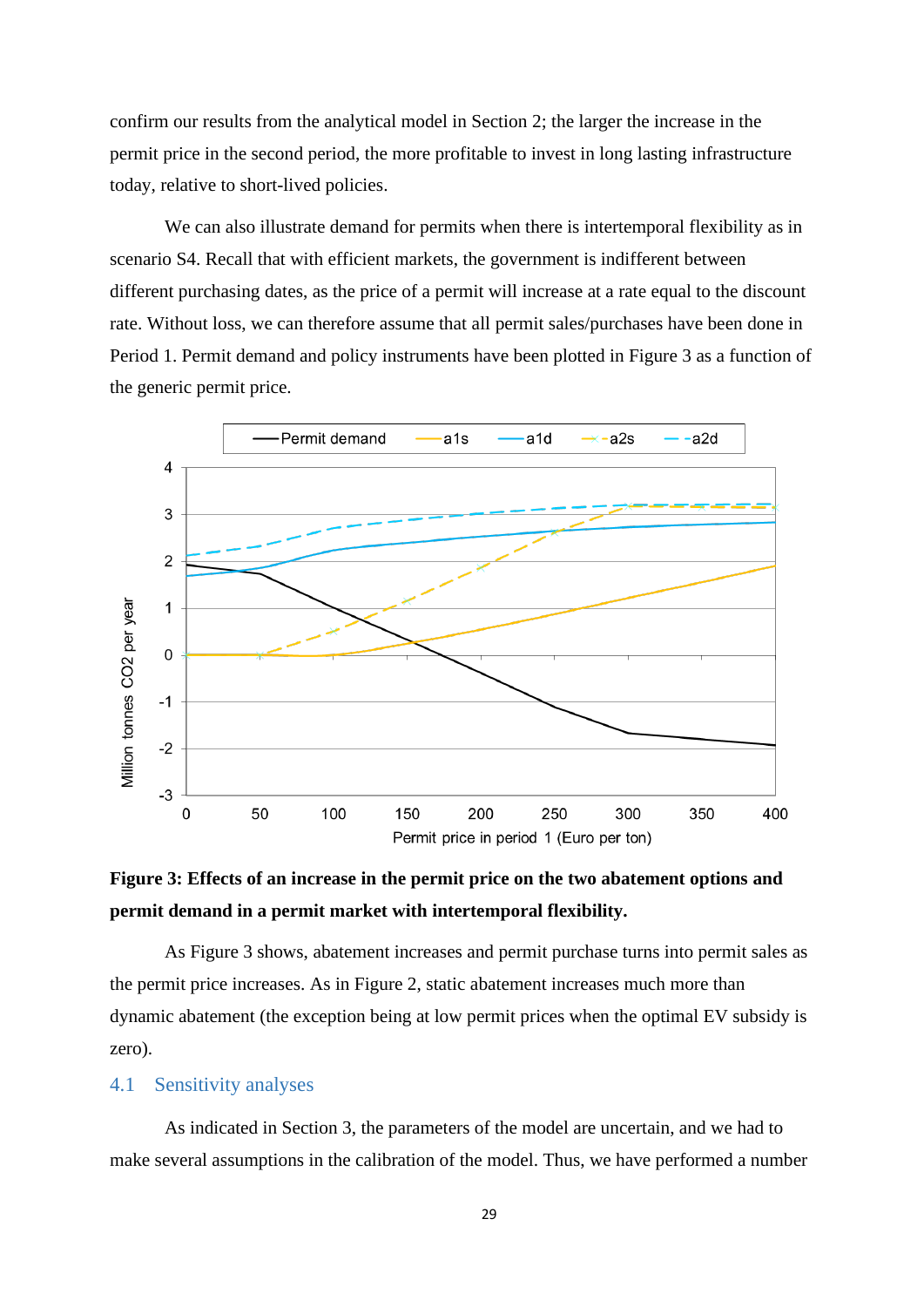of sensitivity analyses, focusing on the most uncertain and important parameters. In reporting the results of these analysis, we mainly focus on the size of respectively static (*ais*) and dynamic (*aid*) abatement in the two periods in Scenario 3b, that is, with spatial but not intertemporal flexibility. The results are shown in Table 2.

We see from the table that the results are quite robust to changes in most of the exogenous variables. However, the results are sensitive to two main changes, that is, the user costs of EVs in period 2, and the total anxiety. If the user costs of EVs in period 2 fall by 25%, more abatement should be done by the static alternative than the dynamic alternative in period 2. We know from equation (32) that a lower user costs for EV reduces the optimal number of chargers, and therefore, dynamic abatement, and from equation (33) that lower dynamic abatement increases the subsidy rate. Thus, static abatement will increase.

Further, if the total anxiety is reduced, we find that more abatement should be taken by the static alternative than the dynamic alternative in both periods. The reason is that we do not have to make so large investments to reduce anxiety, and the negative impact of subsidies for anxiety is smaller.

|                                                                           | $a_{1d}$<br>Mtons/<br>year | $a_{1s}$<br>Mtons/<br>year | $a_{1\underline{d}}$<br>$a_{1d} + a_{1s}$ | $a_{2d}$<br>Mtons/<br>year | $a_{2s}$<br>Mtons/<br>year | $a_{2d}$<br>$a_{2d} + a_{2s}$ |
|---------------------------------------------------------------------------|----------------------------|----------------------------|-------------------------------------------|----------------------------|----------------------------|-------------------------------|
| <b>Benchmark<sup>a</sup></b>                                              | 2.41                       | 0.16                       | 0.94                                      | 2.95                       | 1.58                       | 0.65                          |
| Faster depreciation of<br>stations (20 years)                             | 2.28                       | 0.15                       | 0.94                                      | 2.81                       | 1.47                       | 0.66                          |
| 50% lower investment costs<br>$(\kappa = 12)$ for stations in<br>Period 2 | 2.82                       | 0.23                       | 0.92                                      | 3.29                       | 1.89                       | 0.64                          |
| 30% more cars in Period 2                                                 | 2.51                       | 0.17                       | 0.94                                      | 3.11                       | 2.09                       | 0.60                          |
| 25% lower user costs of<br>EVs in Period 2                                | 1.86                       | 0.13                       | 0.93                                      | 1.32                       | 5.06                       | 0.21                          |
| Total charging anxiety $=$<br>$2 \cdot$ Total range anxiety               | 1.28                       | 0.15                       | 0.90                                      | 1.73                       | 1.26                       | 0.58                          |
| Total range anxiety $=$<br>$2 \cdot$ Total charging anxiety               | 3.83                       | 0.30                       | 0.93                                      | 4.38                       | 2.00                       | 0.69                          |
| Total anxiety $=$<br>$1.5 \cdot$ Total EV subsidy                         | 0.87                       | 1.20                       | 0.42                                      | 1.70                       | 4.61                       | 0.27                          |
| Total anxiety $=$<br>$4 \cdot$ Total EV subsidy                           | 3.44                       | $\boldsymbol{0}$           | 1                                         | 3.67                       | 0.20                       | 0.95                          |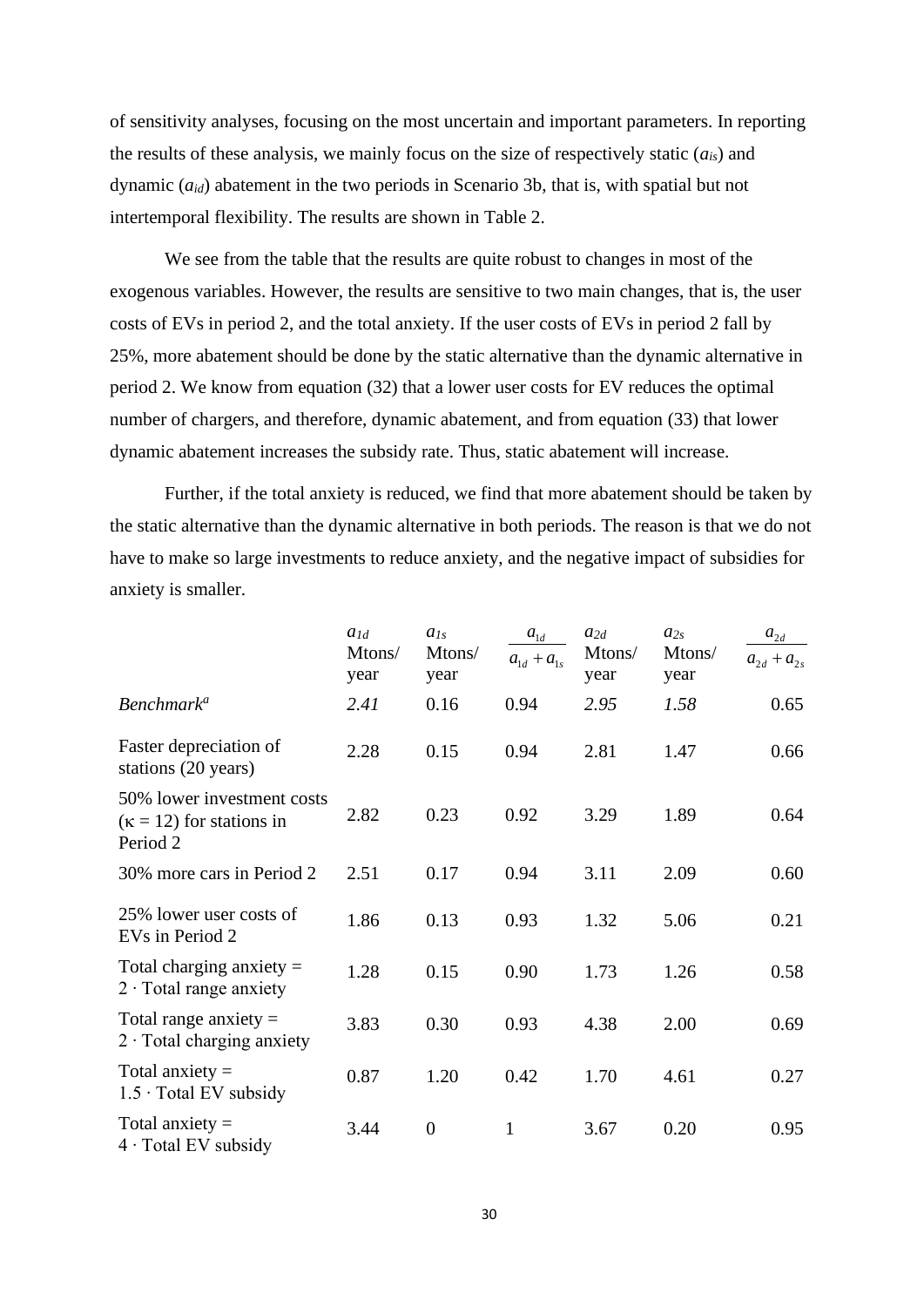| 50% of car owners buy EV<br>when no anxiety         | 1.88 |      |      | 2.04 | (1.42) | 0.83 |
|-----------------------------------------------------|------|------|------|------|--------|------|
| 100% of car owners buy EV $2.62$<br>when no anxiety |      | 0.14 | 0.95 | 3.23 | 1.68   | 0.66 |

#### **Table 2. Sensitivity results for Scenario 3b.**

<sup>a</sup> In the benchmark model, depreciation of stations is 40 years, total charging anxiety is assumed to equal total range anxiety, total anxiety is assumed to equal twice the total EV subsidies, and 90% of car owners would buy EV if there were no anxiety. See Section 3.3 for details.

### 5 Conclusions

Policy makers and owners of large companies face many options to reduce GHG emissions. Some of these options are static in the way that they do not affect the costs of future emissions reductions. Examples of this is buying permits in the international permit market or reducing consumption of fossil fuel based goods. Other options are dynamic in the sense that they will affect future costs of meeting emissions targets. Such options may be infrastructure investments that for instance makes it possible to use other fuel types or reduce emission intensive consumption activities.

This paper studies the choice of policy instruments to reduce GHG emissions with different restrictions in flexible instruments such as permit trading. Independent on flexibility, we find that cost-effective climate policy implies that the marginal abatement cost of the dynamic alternative may exceed the costs of static abatement, such as the permit price. Thus, expensive abatement investments today are justified if the benefits last over several time periods. However, introducing restrictions on flexibility, so that permit prices across periods are not equal, have impacts on the choice of policy instrument. A higher expected price in later periods can make it more profitable to use the dynamic policy instrument, while the opposite may be the result for a higher permit price today.

The framework is used for a numerical study on electrification of the cars in Norway, where infrastructure investments such as building charging stations across the country, makes it expensive to reduce emissions in the transport sector from electrification today, but will reduce costs in later periods.

Our numerical simulations show that it can be cost-effective to invest in charging stations today at a marginal abatement cost of two – three times higher than the marginal abatement cost of subsidizing EVs. Thus, starting with the most expensive abatement option may make sense if it has impacts on abatement costs in years to come.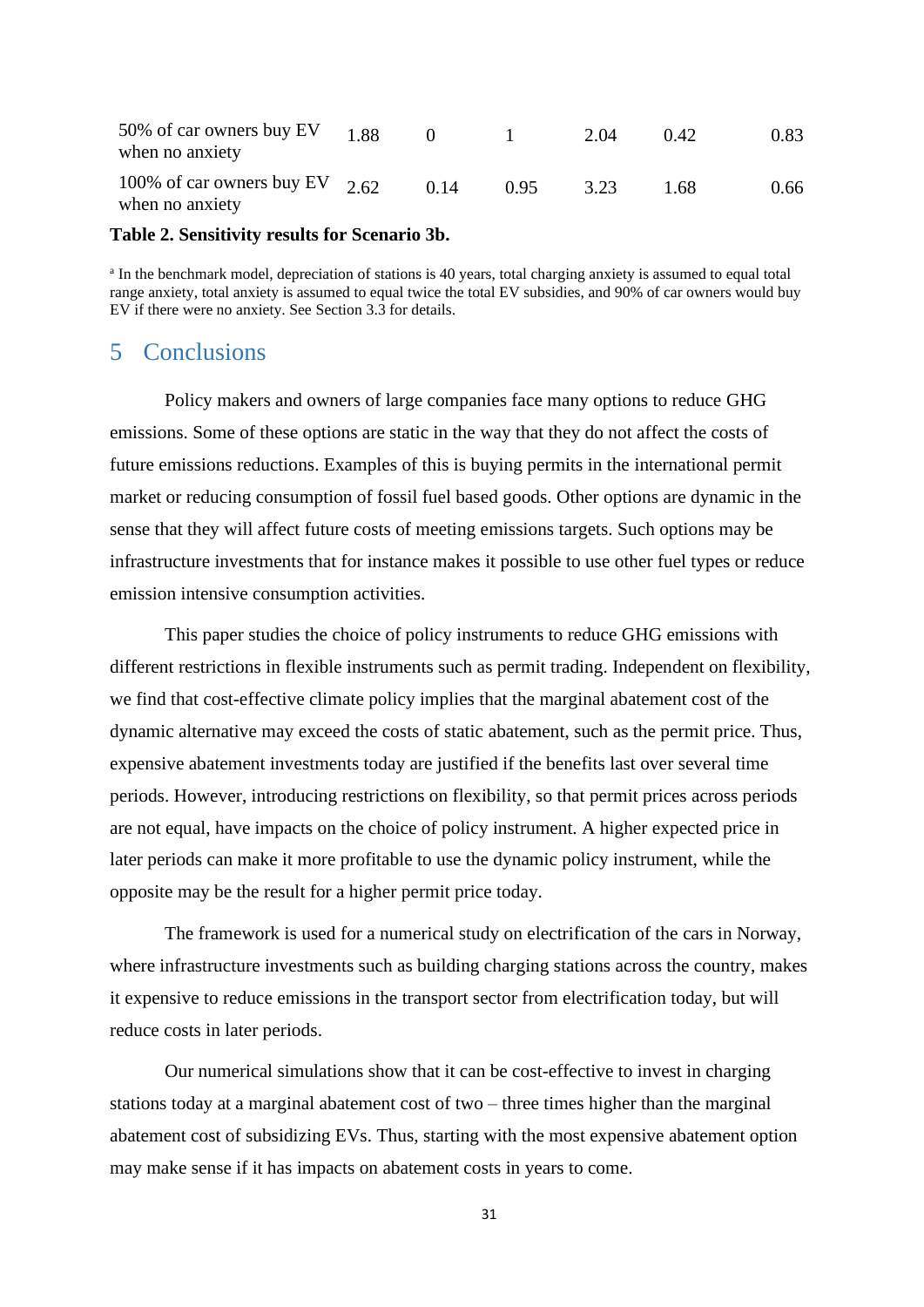The flexibility in how to reach the abatement targets has a large impact on the choice of the two abatement options. In our numerical model, the option of intertemporal flexibility, but no international permit trading, implied that it was cost-efficient to increase the share of abatement implemented in the first period relative to the second period. That would also imply that it became less efficient to invest in the dynamic abatement option relative to the static abatement option today (period 1), compared to when there is no intertemporal flexibility.

The international permit market may also influence the domestic transition from petrol-based fuel to electricity in the transport sector. Higher future permit price makes it relatively more efficient to invest in the dynamic abatement relative to the static option today, although the impact is quite small. Within the same period, we find that static abatement increases much more than the dynamic abatement when the permit price increases. The reason is diminishing return from new stations, that is, the marginal benefits of more stations drop quite significantly as the number of stations increases.

The results show that the options available to reach long-term emissions target have a large impact on the optimal policy choices of the Government. Large infrastructure investments may be more profitable under some regimes than other. This stresses the importance of early and time consistent plans for regulations of international GHG emissions.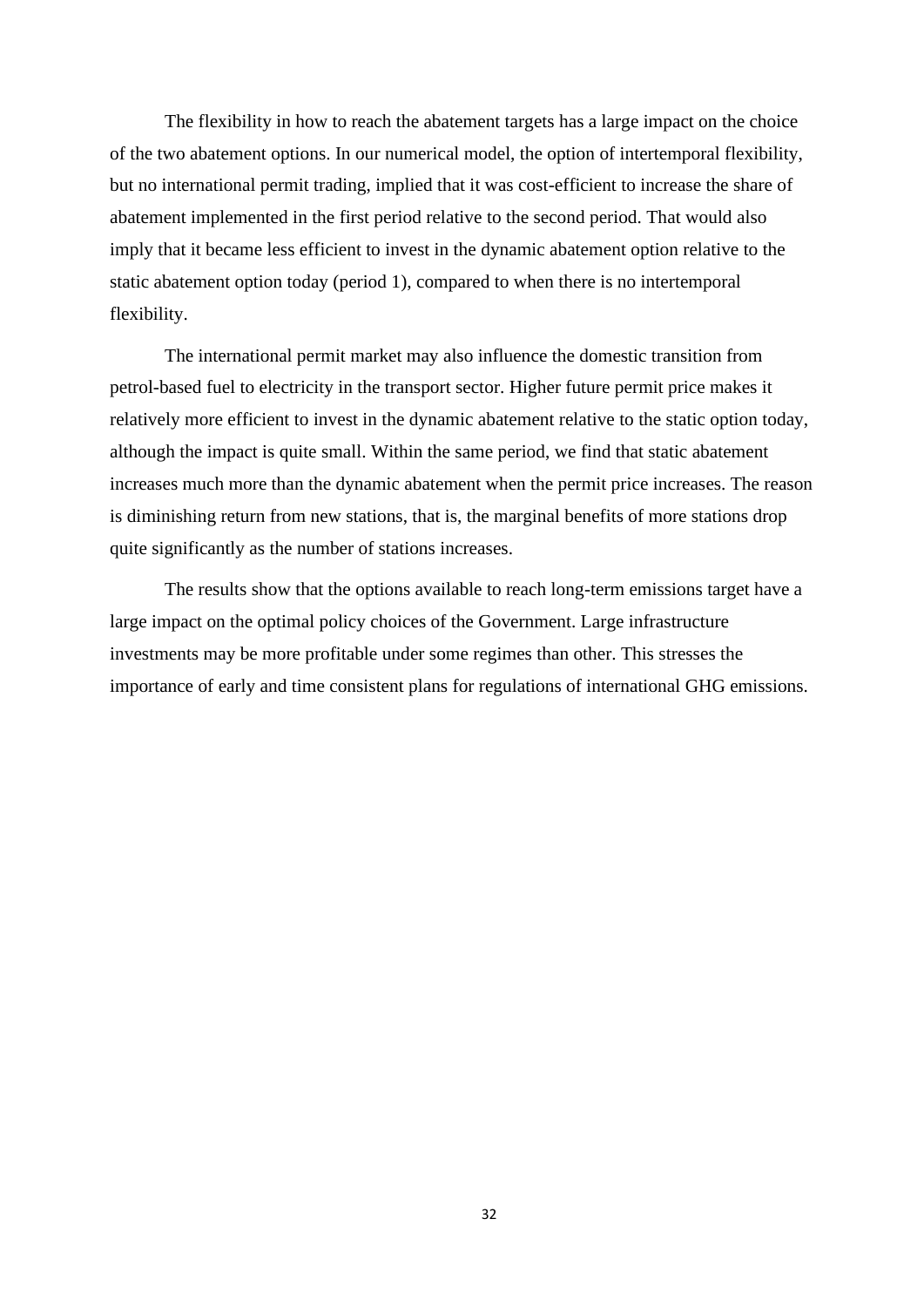#### **References**

- Andreassen, G. L. and J. T. Lind (2022): Climate, technology and value: Insights from the first decade with mass-consumption of electric vehicles, draft, Norwegian University of Life Sciences.
- Aune, F. R. and R. Golombek (2021): Are Carbon Prices Redundant in the 2030 EU Climate and Energy Policy Package?, *Energy Journal*, 42(3): 225-264.
- Bye, B., T. Fæhn and O. Rosnes (2019): Marginal abatement cots under the EU's effort sharing regulation, Report 2019/10, Statistics Norway
- Bye, B., K. R. Kaushal, O. Rosnes, K. Turner and H. Yonezawa (2021): The road to a low emission society: Costs of interacting climate regulations, Discussion Papers No. 972, Statistics Norway.
- Bjertnæs, G. H. (2013): Are tax exemptions for electric cars an efficient climate policy measure?, Discussion Papers 743, Statistics Norway, Research Department.
- Capros, P., L. Paroussos, P. Fragkos, S. Tsani, B. Boitier, F. Wagner, S. Busch, G. Resch, M. Blesl and J. Bollen (2014). "European decarbonisation pathways under alternative technological and policy choices: A multi-model analysis." Energy Strategy Reviews 2(3): 231-245.
- Elbilforeningen (2019): Statistikk for elbilsalget og antall ladestasjoner i Norge. https://elbil.no/elbilstatistikk/
- EC (2016): EU Reference Scenario 2016, Energy, transport and GHG emissions Trends to 2050, Main results, EUROPEAN COMMISSION, DirectorateGeneral for Energy, Directorate-General for Climate Action and DirectorateGeneral for Mobility and Transport
- EU (2017): EEAs rapport 'Trends and Projections in Europe 2017 Tracking progress towards Europe's climate and energy targets, https://www.eea.europa.eu/themes/climate/trends-and-projections-ineurope/trendsand-projections-in-europe-2017, December 2017.
- EC (2018). Speech by Commissioner Miguel Arias Cañete at the High Level Stakeholder Conference: The EU's Vision of a modern, clean and competitive economy. Brussels, July10, 2018. Retrieved January 7, 2020 at [https://ec.europa.eu/commission/presscorner/detail/en/SPEECH\\_18\\_4447](https://ec.europa.eu/commission/presscorner/detail/en/SPEECH_18_4447)
- Figenbaum, F. (2018): Electromobility status in Norway: Mastering long distances the last hurdle to mass adoption TOI report: 1627/2018. <https://www.toi.no/getfile.php?mmfileid=47474>
- Figenbaum, F. (2019): Charging into the future Analysis of fast charger usage. TOI report: 1682/2019.<https://www.toi.no/getfile.php?mmfileid=49751>
- Gillingham, K. and J.H. Stock (2018): The Cost of Reducing Greenhouse Gas Emissions, Journal of Economic Perspectives, 32(4): 53-72.
- Greaker, M. and K. Midttømme (2016): Network effects and environmental externalities: Do clean technologies suffer from excess inertia?, *Journal of Public Economics*, 143: 27- 38.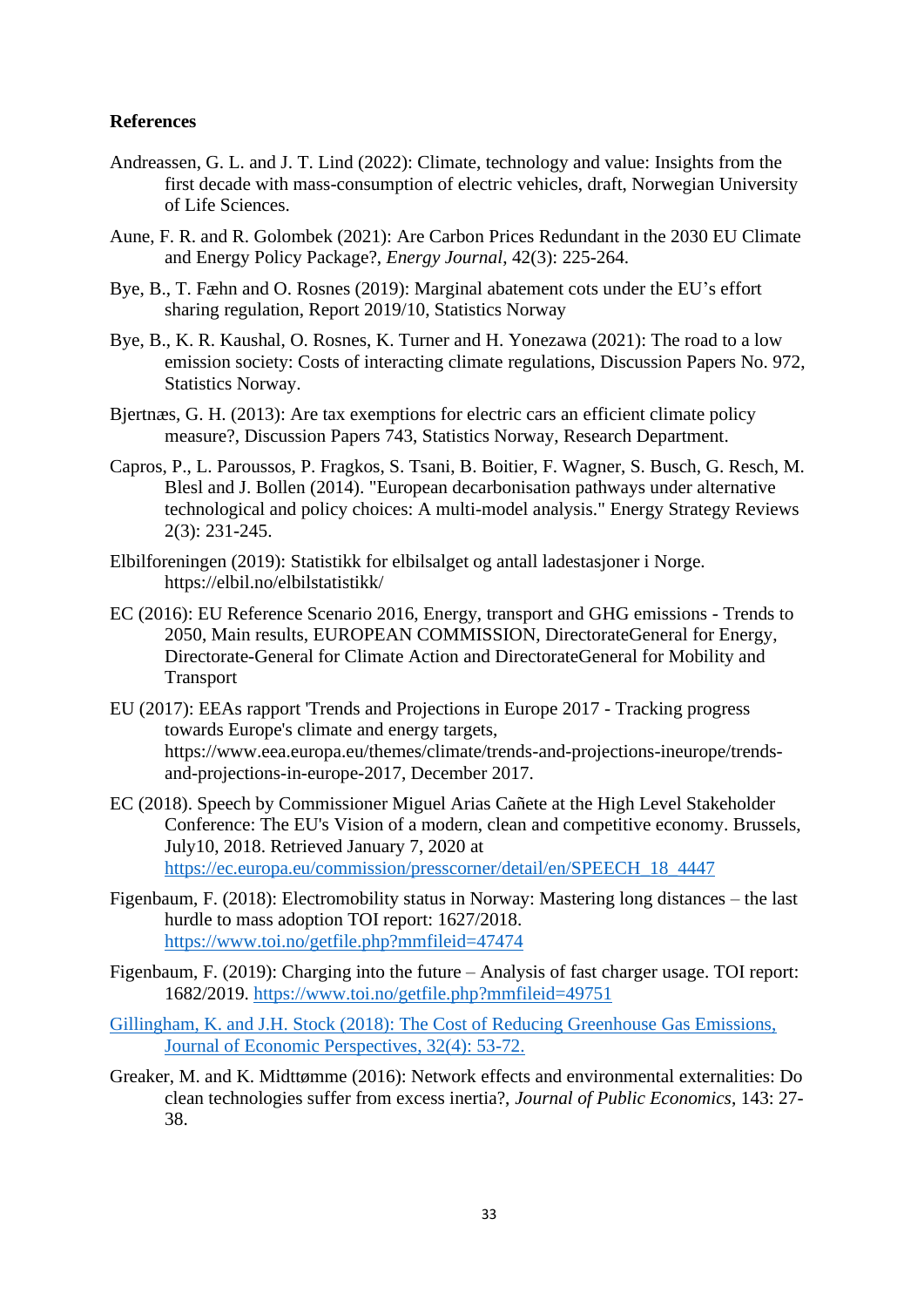- Hagem, C. and H. Westskog (2008): Intertemporal Emissions Trading with a Dominant Agent: How does a Restriction on Borrowing Affect Efficiency? *Environmental and Resource Economics* **40**(2): 217-232.
- Holtsmark, B. and A. Skonhoft (2014): The Norwegian support and subsidy policy of electric cars. Should it be adopted by other countries?, *Environmental Science & Policy*, 42: 160-168.
- KPMG (2018): Fremsyn 2050 Trender innen samferdsel frem mot 2050, Rapport utarbeidet av KPMG, Prognosesenteret, SINTEF og R Prosjekt. [https://www.ntp.dep.no/Forside/\\_attachment/2245103/binary/1248702?\\_ts=162cec118](https://www.ntp.dep.no/Forside/_attachment/2245103/binary/1248702?_ts=162cec11880) [80](https://www.ntp.dep.no/Forside/_attachment/2245103/binary/1248702?_ts=162cec11880)
- Kverndokk, S. and K. E. Rosendahl (2007): Climate policies and learning by doing: Impacts and timing of technology subsidies, *Resource and Energy Economics*, 29 (1): 58-82.
- Kverndokk, S., E. Figenbaum and J. Hovi (2020): Would my driving pattern change if my neighbor were to buy an emission-free car?, *Resource and Energy Economics*, 60.
- Li, S., L. Tong, J. Xing and Y. Zhou (2017): The Market for Electric Vehicles: Indirect Network Effects and Policy Design, J*ournal of the Association of Environmental and Resource Economists* 4(1): 89-133.
- Madslien, A, C. Steinsland and C. K. Kwong (2014): Grunnprognoser for persontransport 2014-2050, TØI-rapport 1362/2014. [https://www.vegvesen.no/\\_attachment/2662185/binary/1322373?fast\\_title=Prognoser+](https://www.vegvesen.no/_attachment/2662185/binary/1322373?fast_title=Prognoser+persontransport+2014-2050.pdf) [persontransport+2014-2050.pdf](https://www.vegvesen.no/_attachment/2662185/binary/1322373?fast_title=Prognoser+persontransport+2014-2050.pdf)
- McKitrik, R. (1999): A Derivation of the Marginal Abatement Cost Curve, *Journal of Environmental Economics and Management* 37, 306-314.
- Mersky, A.C., Sprei, F., Samaras, C., Qian, Z. (2016): Effectiveness of incentives on electric vehicle adoption in Norway, *Transportation Research Part D: Transport and Environment* 46: 56-68.
- Meunier, G. and J.-P. Ponssard (2020): Optimal policy and network effects for the deployment of zero emission vehicles, *European Economic Review* 126: 103449.
- Ministry of Finance (2012): Socio-economic analyses, NOU 2012: 16 (in Norwegian).
- NVE (2019): Kostnader i strømnettet gevinster ved koordinert lading av elbiler. NVE Ekstern Rapport nr. 51-2019. [http://publikasjoner.nve.no/eksternrapport/2019/eksternrapport2019\\_51.pdf](http://publikasjoner.nve.no/eksternrapport/2019/eksternrapport2019_51.pdf)
- Schroeder, A. og T. Traber (2012): The economics of fast charging infrastructure for electric vehicles, *Energy Policy*, 43: 136-144.
- Sierzchula, W., Bakker, S., Maat, K., van Wee, B., 2014. The influence of financial incentives and other socio-economic factors on electric vehicle adoption. Energy Policy 68, 183- 194.
- Smarte Penger (2019): Elbil versus vanlig bil, [https://www.smartepenger.no/105](https://www.smartepenger.no/105-kalkulator/1998-elbil-versus-vanlig-bil) [kalkulator/1998-elbil-versus-vanlig-bil.](https://www.smartepenger.no/105-kalkulator/1998-elbil-versus-vanlig-bil)
- Statens vegvesen (2018): Konsekvensanalyser. Håndbok V712. Statens vegvesen.
- Statistics Norway (2021): Registered vehicles. https://www.ssb.no/en/transport-ogreiseliv/landtransport/statistikk/bilparken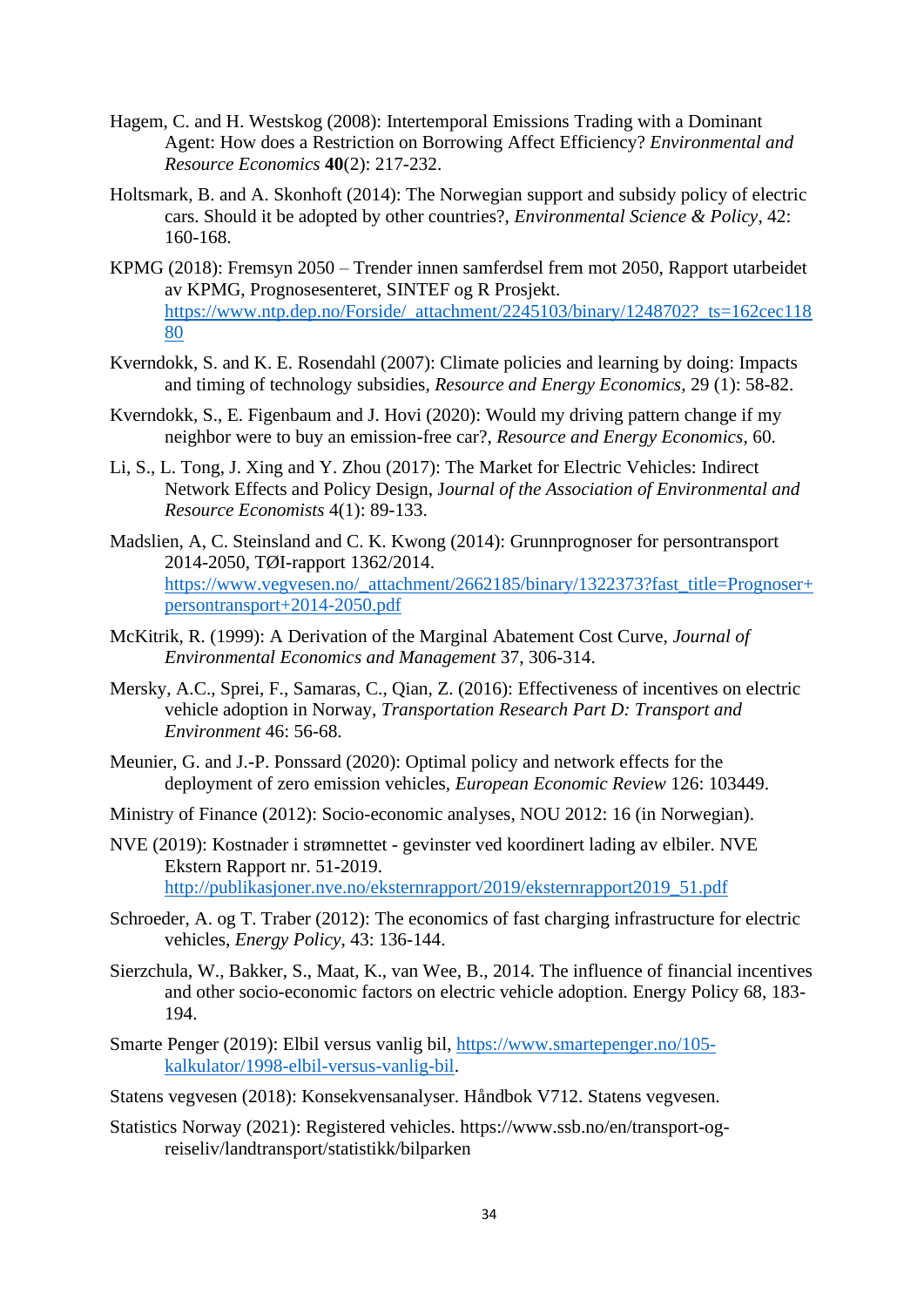- Thiel, C., A. Perujo and A. Mercier (2010): Cost and CO<sub>2</sub> aspects of future vehicle options in Europe under new energy policy scenarios, *Energy Policy*, 38(11): 7142-7151.
- van Vliet, O., A. Sjoerd Brouwer, T. Kuramochi, M. van den Broek and A. Faaij (2011): Energy use, cost and CO<sup>2</sup> emissions of electric cars, *Journal of Power Sources*, 196(4): 2298-2310.
- Vielle, M. (2020): Navigating various flexibility mechanisms under European burden-sharing. Environ Econ Policy Stud 22, 267–313.
- Vogt-Schilb A., G. Meunier and S. Hallegatte (2018): When starting with the most expensive option makes sense: Optimal timing, cost and sectoral allocation of abatement investment, *Journal of Environmental Economics and Management*, 88: 210-233.
- Wigley, T.M.L., R. Richels, J.A. Edmonds (1996): Economic and environmental choices in the stabilization of atmospheric CO<sup>2</sup> concentrations, *Nature* 379 (6562): 240-243.
- Yu, Z., S. Li and L. Tong (2016): Market dynamics and indirect network effects in electric vehicle diffusion, *Transportation Research Part D: Transport and Environment* 47: 336-356.
- Zhang, Y., Qian, Z., Sprei, F., Li, B. (2016): The impact of car specifications, prices and incentives for battery electric vehicles in Norway: Choices of heterogeneous consumers, *Transportation Research Part C: Emerging Technologies* 69: 386-401.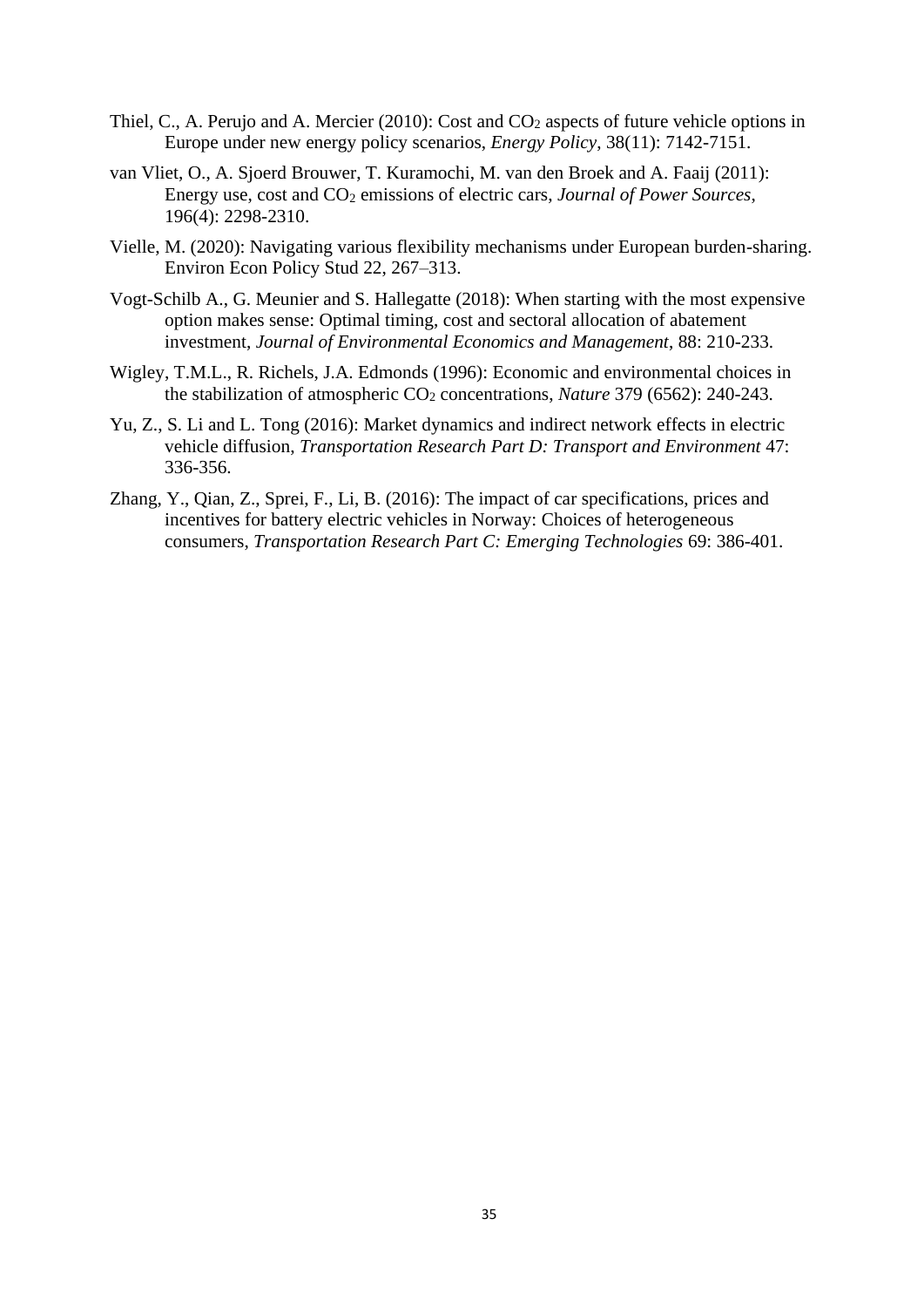## **Appendix A: Finding the abatements as functions of prices under restrictions in the permit market**

By total differentiating (15), we find:

**A**\***da**=**dP**, where

$$
\mathbf{A} = \begin{pmatrix} C''_{1_{1_{s1s}}} & C''_{1_{1_{s1d}}} & 0 & 0 \\ C''_{1_{1_{s1d}}} & C''_{1_{1_{d1d}}} + C''_{2_{1_{d1d}}} & 0 & C''_{2_{1_{d2d}}} \\ 0 & 0 & C''_{2_{2_{s2s}}} & C''_{2_{2_{s2d}}} \\ 0 & C''_{2_{2_{d1d}}} & C''_{2_{2_{s2d}}} & C''_{2_{2_{d2d}}} \end{pmatrix}, \mathbf{da} = \begin{pmatrix} da_{1s} \\ da_{1d} \\ da_{2s} \\ da_{2s} \\ da_{2d} \end{pmatrix}, \mathbf{dP} = \begin{pmatrix} dP_1 \\ dP_1 \\ dP_2 \\ dP_2 \end{pmatrix}
$$

Solving the system of equations gives:

$$
da_{1s} = \frac{\left(C_{1_{1s,1d}}^{''} - C_{2_{1d,3d}}^{''} - C_{1_{1d,1d}}^{''}\right)\left(C_{2_{2s,2d}}^{''} - C_{2_{2d,2d}}^{''} C_{2_{2s,2s}}^{''}\right) - C_{2_{1d,2d}}^{''} C_{2_{2s,2s}}^{''}}{|\mathbf{A}|} dP_{1},
$$
\n
$$
+ \frac{C_{1_{1s,1d}}^{''} C_{2_{1d,2d}}^{''} \left(C_{2_{2s,2s}}^{''} - C_{2_{2s,2d}}^{''}\right)}{|\mathbf{A}|} dP_{2},
$$
\n
$$
da_{1d} = \frac{\left(C_{1_{1s,1d}}^{''} - C_{1_{1s,1s}}^{''}\right)\left(C_{2_{2s,2d}}^{''} - C_{2_{2d,2d}}^{''} C_{2_{2s,2s}}^{''}\right)}{|\mathbf{A}|} dP_{1} - \frac{C_{1_{1s,1s}}^{''} C_{2_{1d,2d}}^{''} \left(C_{2_{2s,2s}}^{''} - C_{2_{2s,2d}}^{''}\right)}{|\mathbf{A}|} dP_{2},
$$
\n
$$
da_{2s} = \frac{\left(C_{1_{1s,1s}}^{''} - C_{1_{1s,1d}}^{''}\right) C_{2_{1d,2d}}^{''} C_{2_{2s,2d}}^{''}}{|\mathbf{A}|} dP_{1}
$$
\n
$$
- \frac{\left(C_{2_{2d,2d}}^{''} - C_{2_{2s,2d}}^{''}\right) C_{1_{1s,1d}}^{''} - C_{1_{1s,1s}}^{''} \left(C_{2_{1d,2d}}^{''} + \left(C_{1_{1d,1d}}^{''} + C_{2_{1d,1d}}^{''}\right)\right)\left(C_{2_{2s,2d}}^{''} - C_{2_{2d,2d}}^{''}\right)}{|\mathbf{A}|} dP_{2},
$$
\n
$$
da_{2d} = \frac{\left(C_{1_{1s,1d}}^{''} - C_{1_{1s,1s}}^{''}\right) C_{2_{1d,2d}}^{''} C_{2_{2s,2s}}^{''}}{|\mathbf{A}|} dP_{1} - \frac{\left(C_{1_{1s,1d}}^{''} - C_{1
$$

(39)

where  $|\mathbf{A}| = \mathrm{Det}(\mathbf{A}) = \left[ C''^2_{\mathrm{I}_{1s,1d}} - C''_{\mathrm{I}_{1s,1s}} \left( C''^{\mathbf{I}}_{\mathrm{I}_{1d,1d}} + C''_{\mathrm{2}_{1d,1d}} \right) \right] \left( C''^2_{\mathrm{2}_{2s2d}} - C''_{\mathrm{2}_{2}_{2,d2d}} C''^{\mathbf{I}}_{\mathrm{2}_{2}_{2s,2s}} \right) - C''^{\mathbf{I}}_{\mathrm{I}_{1s,1s}} C''^{\mathbf{I}}_{\mathrm{2}_{2}_{2,s,2s}} C''^2_{\mathrm{2}_{1$  $\begin{bmatrix} 2 & -C'' & (C'' & +C'' & ) \ (C'' & +C'' & ) \end{bmatrix}$  $\Bigl[C_{1_{s,s,l_d}}^{\prime\prime2} - C_{1_{s,s,l_s}}^{\prime\prime}\Bigl(C_{1_{l_d,l_d}}^{\prime\prime} + C_{2_{l_d,l_d}}^{\prime\prime}\Bigr)\Bigr]\Bigl(C_{2_{2s2d}}^{\prime\prime2} - C_{2_{2d,2d}}^{\prime\prime}C_{2_{2s,2s}}^{\prime\prime}\Bigr) - C_{1_{l_s,l_s}}^{\prime\prime}C_{2_{2s,2s}}^{\prime\prime}C_{2_{1d,2d}}^{\prime\prime2} \Bigr. \, . \, \, \mathrm{It}$ follows from the assumptions about the second order conditions for the optimization problem that  $|A| > 0$ .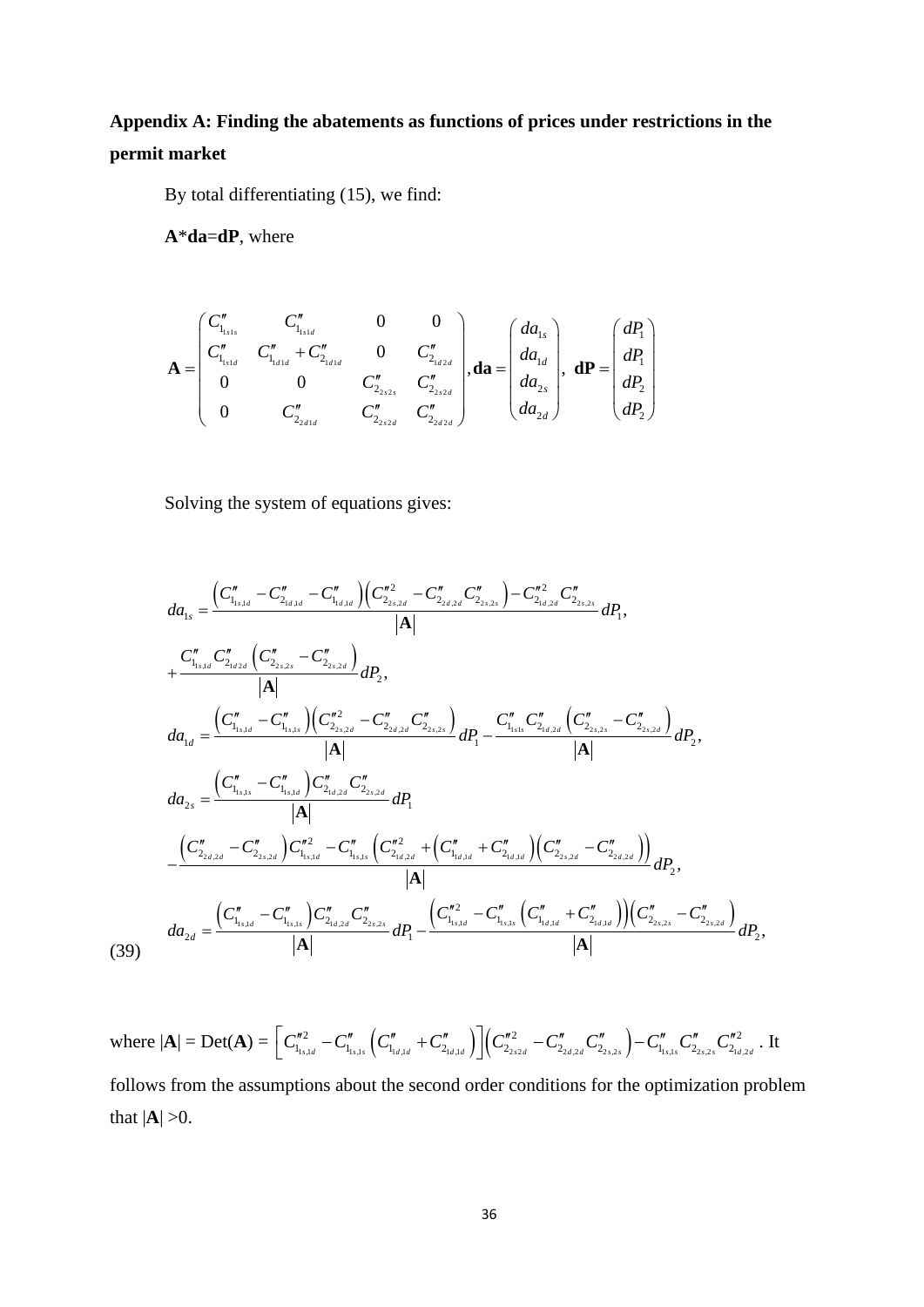As stated in footnote [15,](#page-9-0) the terms  $(C_{1_{1s,1d}}''^2 - C_{1_{1s,1d}}''(C_{1_{1d,1d}}'' + C_{2_{1d,1d}}'')$  and  $(C_{2_{2s,2d}}'' - C_{2_{2d,2d}}''(C_{2_{2s,2s}}'')$ must both be negative for the necessary conditions for a local minimum to be satisfied. We see from (39) and (4) that  $\frac{da_{1s}}{dt} = 0$ ,  $\frac{da_{1d}}{dt} > 0$ ,  $\frac{da_{2s}}{dt} = 0$ ,  $\frac{da_{2s}}{dt}$  $\frac{1}{2}$  - 0,  $\frac{dP_2}{dP_2}$  - 0,  $\frac{dP_1}{dP_1}$  - 0,  $\frac{dP_1}{dP_1}$ the necessary conditions for a local minimident<br>  $\frac{da_{1s}}{dP} = 0$ ,  $\frac{da_{1d}}{dP} > 0$ ,  $\frac{da_{2s}}{dP} = 0$ ,  $\frac{da_{2d}}{dP} > 0$  $\frac{da_{1s}}{dP_2} = 0$ ,  $\frac{da_{1d}}{dP_2} > 0$ ,  $\frac{da_{2s}}{dP_1} = 0$ ,  $\frac{da_{2s}}{dP_1}$  $= 0, \frac{da_{1d}}{dP} > 0, \frac{da_{2s}}{dP} = 0, \frac{da_{2d}}{dP} > 0 \text{ for } C_{t_{s,dd}}'' = 0,$ 

and 
$$
\frac{da_{1s}}{dP_2} > 0
$$
,  $\frac{da_{1d}}{dP_2} > 0$ ,  $\frac{da_{2s}}{dP_1} > 0$ ,  $\frac{da_{2d}}{dP_1} > 0$  for  $C_{t_{ts,d}}'' < 0$ ,

For  $C''_{t_{ts,td}} > 0$ ;

$$
\frac{da_{1s}}{dP_2} < 0 \text{ and } \frac{da_{1d}}{dP_2} > 0 \text{ for } C''_{2_{2d,2d}} > C''_{2_{2d,2s}}, \frac{da_{1s}}{dP_2} > 0 \text{ and } \frac{da_{1d}}{dP_2} < 0 \text{ for } C''_{2_{2d,2d}} < C''_{2_{2d,2s}},
$$
\n
$$
\frac{da_{2s}}{dP_1} < 0 \text{ and } \frac{da_{2d}}{dP_1} > 0 \text{ for } C''_{1_{1d,1d}} > C''_{1_{1d,1s}}, \frac{da_{2s}}{dP_1} > 0 \text{ and } \frac{da_{2d}}{dP_1} < 0 \text{ for } C''_{1_{1d,1d}} < C''_{1_{1d,1s}}.
$$

For  $C''_{t_{\text{tot,tot}}} < 0$ , and given  $C''_{t_{\text{tot,tot}}} > |C''_{t_{\text{tot,ts}}} |$ , we find:

$$
0 < \frac{da_{1s}}{dP_2} < \frac{da_{1d}}{dP_2}, \ \ 0 < \frac{da_{2s}}{dP_1} < \frac{da_{2d}}{dP_1}.
$$

This proves Propositions 2 and 3.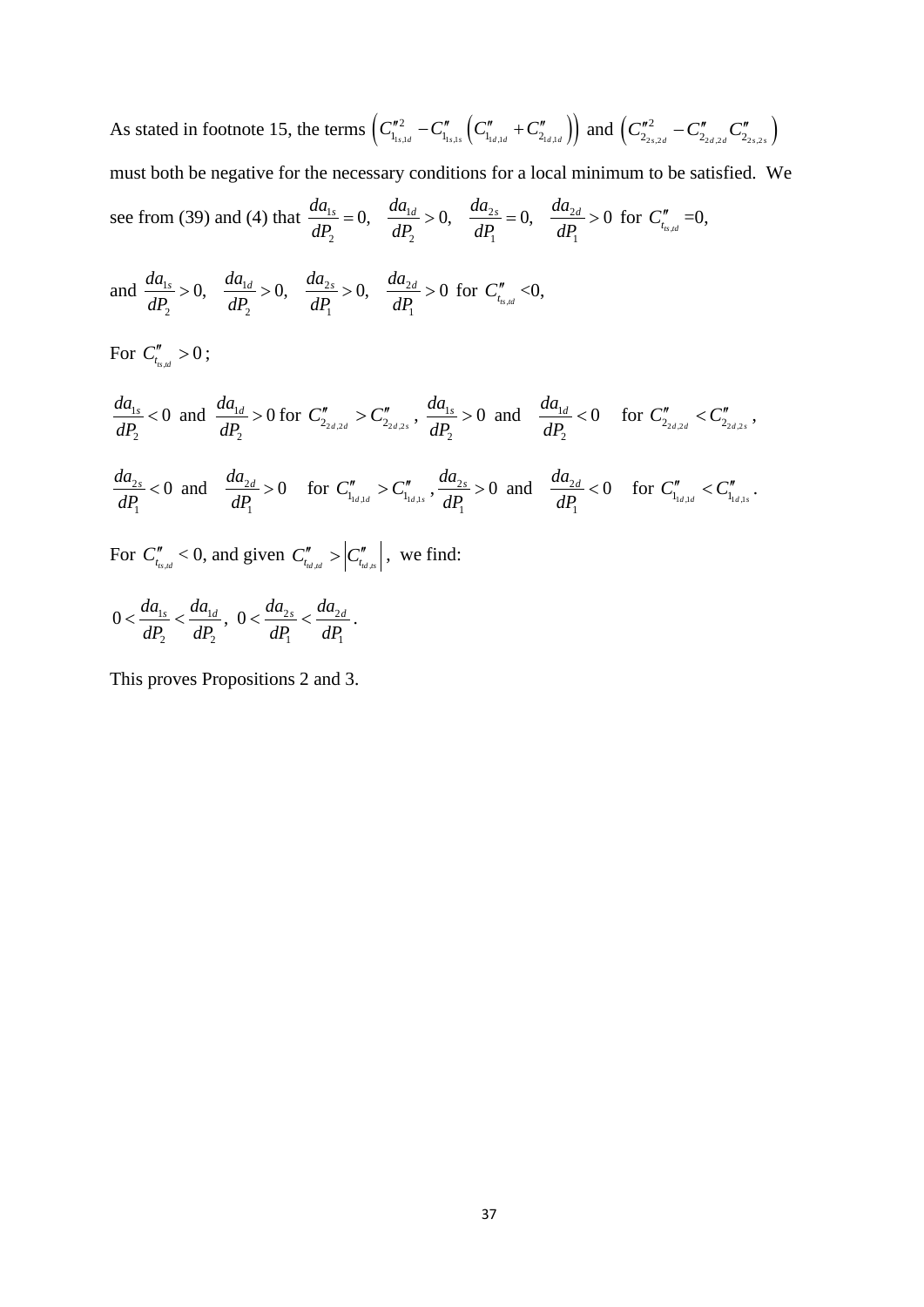#### **Appendix B: Adjustment factor for investment costs**

As explained in the main text, we need to account for the fact that the lifetime of the investments extends beyond the time horizon of our simulations (2050). To adjust for this, we have included a factor that scale down the investment costs based on the remaining lifetime of the investments after 2050. Here we explain how this factor is derived.

Assume that the annual value of an investment is the same before and after 2050 – when adjusting for depreciation and discounting. That is, the annual value after 2050 is equal to the average annual value until 2050 (again, adjusted for depreciation and discounting). This is a simplification, but it is not obvious in which direction (although the number of EVs increase, so does the number of stations). As explained in the main text, stations are assumed to have a lifetime of 40 years, with linear depreciation, i.e., 25% per decade (cf. the table in Appendix C).

Let *V*20, *V*<sup>30</sup> and *V*<sup>50</sup> denote total values in respectively 2020-2030, 2030-2050 and beyond 2050, and *r* is the discount rate.

The total value of stations invested in 2030 is then (since the lifetime is 40 years, and the capital is depreciated by 50% after two decades):

$$
V = V_{30} + \frac{0.5}{(1+r)^{20}} V_{50} = V_{30} \left( 1 + \frac{0.5}{(1+r)^{20}} \right)
$$

This gives the following relationship between the value in 2030-50 and total value:

$$
\frac{V_{30}}{V} = \frac{1}{1 + \frac{0.5}{(1 + r)^{20}}}
$$

Thus, we adjust the investment costs in 2030 by this factor, i.e., multiply the investment cost function by the factor (which is less than one).

For investments in 2020 things are a bit more complicated as we model two periods. The total value is now (where we account for the fact that  $V_{30}$  covers two decades while  $V_{20}$ and *V*<sup>50</sup> cover one decade each due to the 40 years lifetime):

$$
V = V_{20} + 2 \frac{0.75}{(1+r)^{10}} V_{30} + \frac{0.25}{(1+r)^{30}} V_{50}
$$

La *V*<sup>2030</sup> be the following weighted average of *V*<sup>20</sup> and *V*30: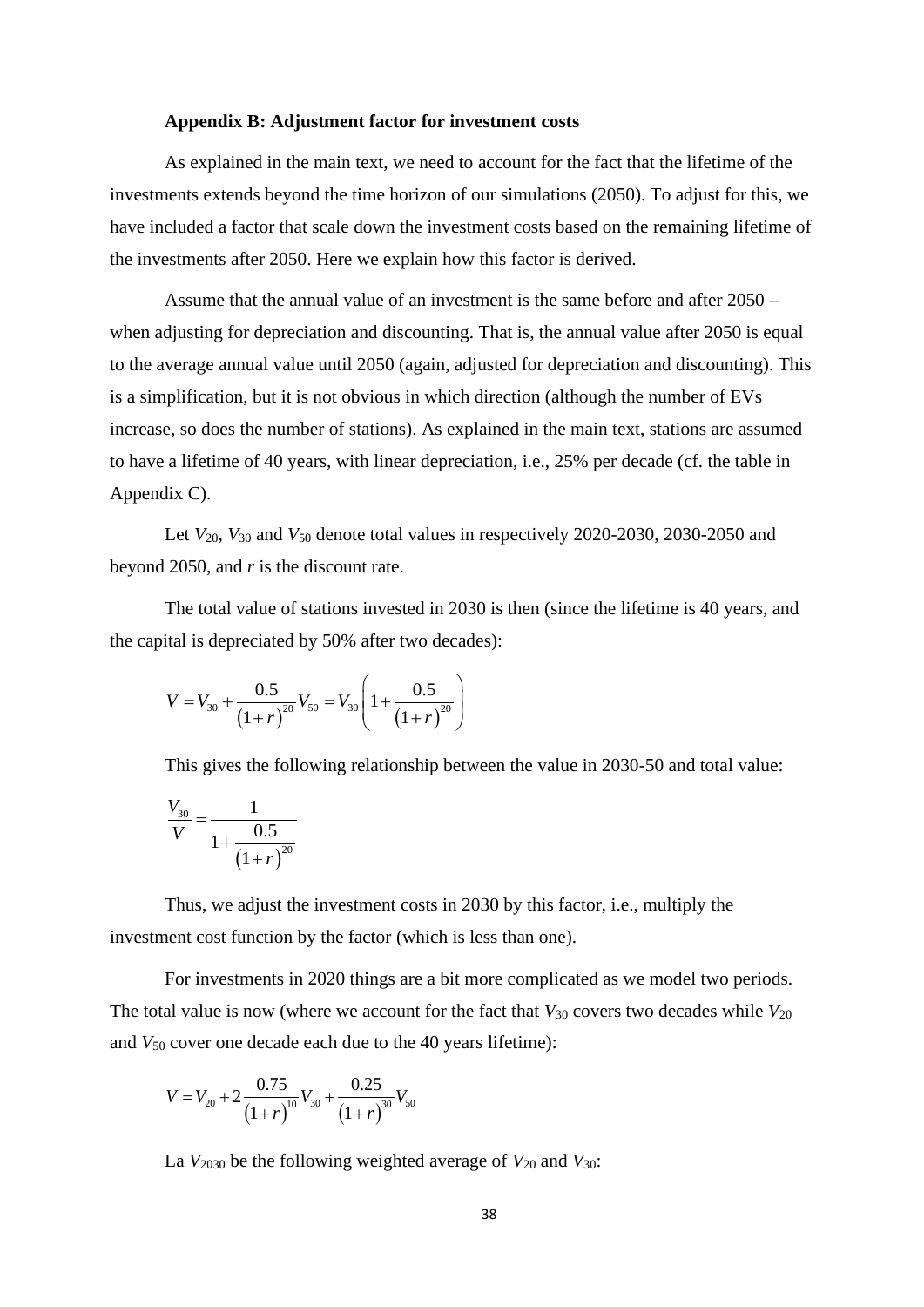$$
V_{2030} = \frac{1}{1+2\frac{0.75}{(1+r)^{10}}} \left( V_{20} + 2\frac{0.75}{(1+r)^{10}} V_{30} \right)
$$

We then assume that  $V_{50}$  is equal to  $V_{2030}$  (cf. initial assumption). We then have:

$$
(1+r)^{10}
$$
\nWe then assume that  $V_{50}$  is equal to  $V_{2030}$  (cf. initial assumption). We then have:\n
$$
V = V_{20} + 2 \frac{0.75}{(1+r)^{10}} V_{30} + \frac{0.25}{(1+r)^{30}} V_{50} = V_{20} + 2 \frac{0.75}{(1+r)^{10}} V_{30} + \frac{0.25}{(1+r)^{30}} \frac{1}{1+2 \frac{0.75}{(1+r)^{10}}} \left( V_{20} + 2 \frac{0.75}{(1+r)^{10}} V_{30} \right)
$$
\n
$$
= \left( V_{20} + 2 \frac{0.75}{(1+r)^{10}} V_{30} \right) \left( 1 + \frac{0.25}{(1+r)^{30}} \frac{1}{1+2 \frac{0.75}{(1+r)^{10}}} \right)
$$

This gives the following relationship between the value in 2020-2050 and total value:  
\n
$$
\frac{\left(V_{20} + 2 \frac{0.75}{(1+r)^{10}}V_{30}\right)}{V} = \frac{1}{\left(1 + \frac{0.25}{(1+r)^{30}} \frac{1}{1+2 \frac{0.75}{(1+r)^{10}}}\right)}
$$

The left hand side shows the value share in the two first periods of an investment in 2020 (the numerator corresponds to the two first terms in the expression of *V*). In the same way as explained above, we can then adjust the investment costs in 2020 by this factor, i.e., multiply the investment cost function by the factor (which is also less than one, but larger than the previous factor).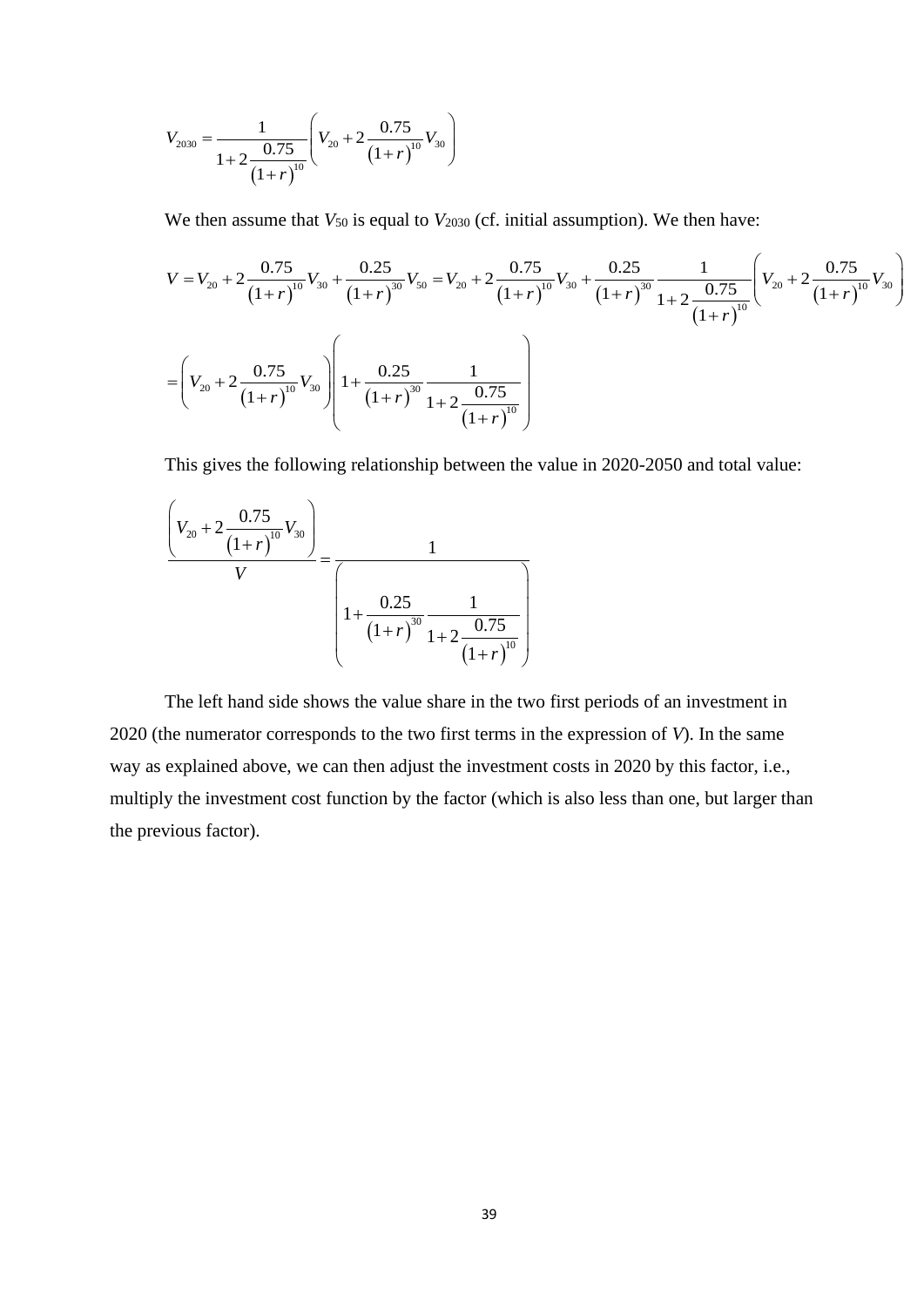## **Appendix C: Parameter values**

| <b>Parameter</b>                                                           | <b>Description</b>                                                 | <b>Value</b> |
|----------------------------------------------------------------------------|--------------------------------------------------------------------|--------------|
| $E_{1}$                                                                    | Number of cars in<br>2030                                          | 2,900,000    |
| $\bar{E}_{2}$                                                              | Number of cars in<br>2050                                          | 2,900,000    |
| $G_0$                                                                      | Number of<br>commercial fast<br>chargers in 2020.                  | 1,000        |
| $K_0$                                                                      | Number of fast<br>chargers with<br>governmental support<br>in 2020 | 1,000        |
| $\delta_{1}$                                                               | Depreciation rate of<br>infrastructure, 2020 to<br>2030            | 0.25         |
| $\delta_{2}$                                                               | Depreciation rate of<br>infrastructure, 2030 to<br>2050            | 0.5          |
| $q_e$                                                                      | Annual user cost for<br>an EV before subsidies                     | € 10,300     |
| $q_f$                                                                      | Annual user cost for<br>an ICEV including<br>taxes                 | € 10,900     |
| S0                                                                         | Subsidies to EVs in<br>2020                                        | € 1.700      |
| $\mu_{0}$                                                                  | Share of EVs in 2020                                               | 0.071        |
| σ                                                                          | Emissions coefficient;<br>tons of $CO2$ per year<br>for an ICEV    | 2.2          |
| $\rho$                                                                     | Discount rate                                                      | 0.04         |
| $\theta_1 = \sum_{n=1}^{2029} (1-\rho)^{-(i-2020)}$                        | Discount factor for<br>period 1                                    | 8.44         |
| $\theta_2 = (1 - \rho)^{2030} \sum_{i=2030}^{2049} (1 - \rho)^{-(i-2030)}$ | Discount factor for<br>period 2                                    | 9.18         |
| $\boldsymbol{B}$                                                           | Parameter representing<br>indirect network<br>effects              | 0.0051       |
| $\eta$                                                                     | Parameter in the<br>investment cost<br>function                    | 24           |
| $\alpha$                                                                   | Parameter in EV utility<br>function                                | 12,094       |

40